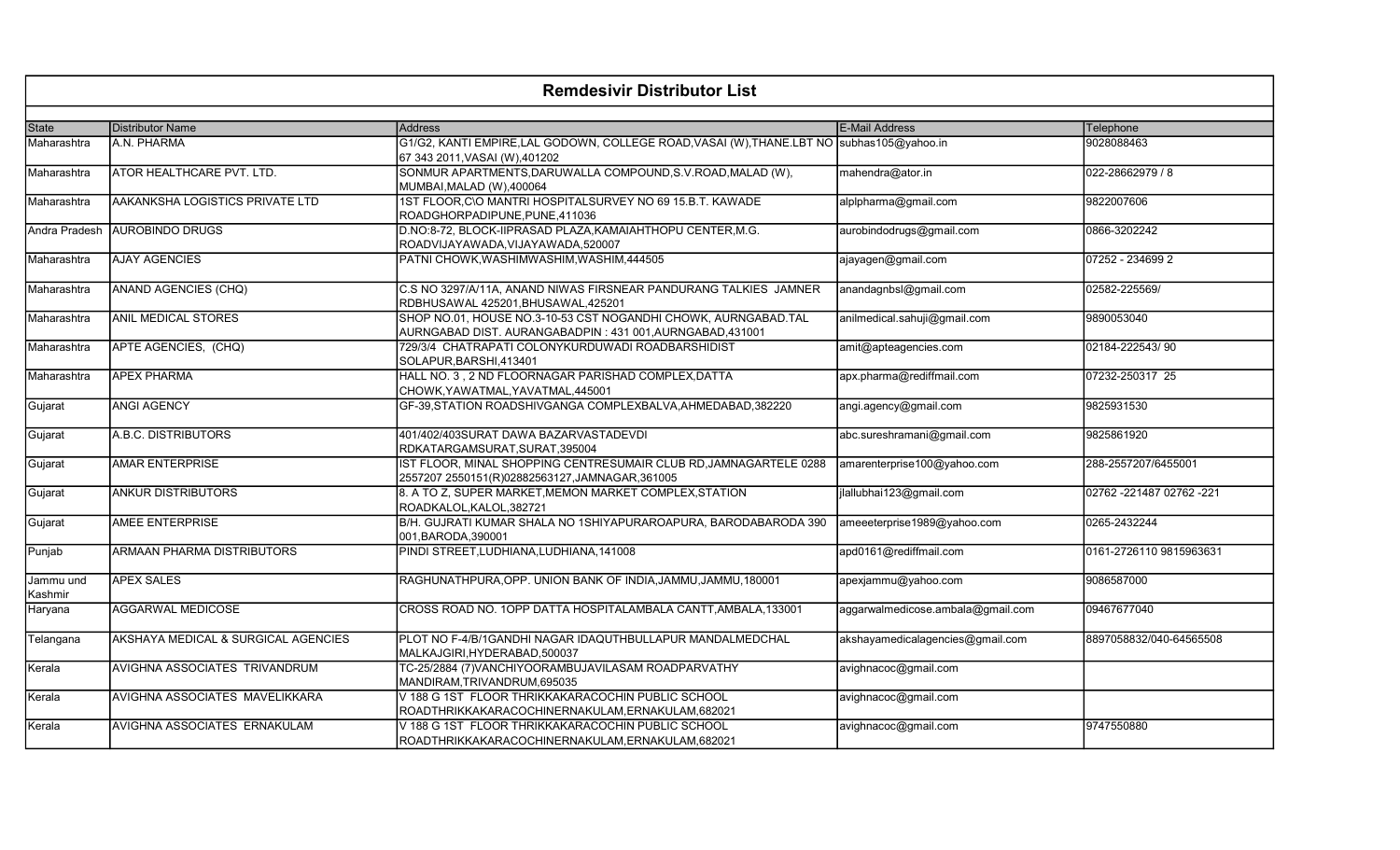| Kerala        | <b>IAVIGHNA ASSOCIATES CANANNORE</b>       | V 188 G 1ST FLOOR THRIKKAKARACOCHIN PUBLIC SCHOOL                                                                                                              | avighnacoc@gmail.com               | 9895276724               |
|---------------|--------------------------------------------|----------------------------------------------------------------------------------------------------------------------------------------------------------------|------------------------------------|--------------------------|
|               |                                            | ROADKANAYANNURTHRIKKAKARAERNAKULAM,ERNAKULAM,682021                                                                                                            |                                    |                          |
| Kerala        | <b>AVIGHNA ASSOCIATES CALICUT</b>          | UGRA ARCADE THALICHALAPPURACalicutCalicutCalicut,CALICUT,673002                                                                                                | avighnacoc@gmail.com               | 9747550880               |
| Maharashtra   | <b>BHARAT DISTRIBUTORS(CHQ)</b>            | MEDICINE MARKET18 A RADHAKISHAN WADIJILHA PETHJALGAON, JALGAON<br>431 001,431001                                                                               | bharat distributors@yaho.com       | 9823022391               |
| Maharashtra   | <b>BHAGIRATH DISTRIBUTORS ( AURANGABAD</b> | SHOP NO 8/9/10, SURANA APTBARUDGAR<br>NALAAURANGPURAAURANGABAD, AURANGPURA, 431001                                                                             | distributorsbhagirath@gmail.com    | 0240-2339020             |
| Maharashtra   | <b>BORA AGENCIES (CHQ)</b>                 | ""AJAY BULDING"""3340, BURUD<br>LANEAHMEDNAGARMAHARASHTRA,AHMEDNAGAR,414001                                                                                    | boraanr@gmail.com                  | 0241-2344082/942         |
| Maharashtra   | <b>BHAGIRATH AGENCY(CHQ)</b>               | SHOP NO 1 AND 2, WING NO 6, CHATRAPATI SHIVAJI MAHARAJ SANKUL, DAWA<br>BAZAR, JALNA, JALNA, 431203                                                             | pradip.mantri19@gmail.com          | 02482-231470             |
| Maharashtra   | <b>BRAHMHGIRI ENTERPRISES (CHQ)</b>        | SHRIRAM CHHAYA, 10 KAPSE LANEMALEGAONDIST NASIK, MALEGAON, 423203                                                                                              | brahmagirient@gmail.com            | 02554-231056             |
| Maharashtra   | BHARAT AGENCIES (LATUR)(CHQ)               | SHOP NO 1, H NO R 6/266MASJID ROAD, SALLE GALLI ROADBELOW<br>SANGAMESHWAR HOSTELLATUR, LATUR, 413512                                                           | bharatagencieslatur@gmail.com      | 02382 248789             |
| Maharashtra   | <b>BALDAWA ENTERPRISES (CHQ)</b>           | SHOP NO F-7-12, 1ST FLOORDAMANI COMPLEX, DATTA<br>CHOWKSOLAPUR, SOLAPUR, 413007                                                                                | baldawa.enterprises@rediffmail.com | 0217-2624074/262         |
| Maharashtra   | <b>BAFNA MEDICO</b>                        | S.NO 135, PLOT NO. 1,2,3 AND S.NO 136 PLOT NO.1GUNJALWADI, TALUKA<br>SANGAMNER, SANGAMNERDIST AHMADNAGAR, SANGAMNER, 422605                                    | bafnamedico@gmail.com              | 9011871111               |
| Maharashtra   | <b>BALAJI AGENCIES</b>                     | SHOP NO. 12,13,16 &17, DAWA BAZARPLOT NO. 9, SHRAWAGI PLOT, HOLICROSS balajiagenciesakl@gmail.com<br>CONVENT ROAD, AKOLA, AKOLA, 444001                        |                                    | 0724 2431429             |
| Gujarat       | <b>BHAKTI CORPORATION</b>                  | 19, GAJJAR CHAMBERSDETROJ RDKADI - 382 175(B.K. TO. S S C), KADI, 382175                                                                                       | bhakticorpo@gmail.com              | 02765-292132             |
| Gujarat       | <b>B M PHARMA</b>                          | A/65, 1ST. FLOORKILACHAND SHOPPING CENTERPATAN-384 265, PATAN, 384265                                                                                          | bmpharmapatan@gmail.com            | 02766-233624             |
| Gujarat       | <b>BELA DRUG CENTRE</b>                    | BASEMENT, NATRAJ COMPLEX, OPP, L.G. HOSPITAL,<br>MANINAGAR, AHMEDABADPH-079 25465389, 25462935, AHMEDABAD, 380008                                              | beladrug@gmail.com                 | 93288 22228 (BHAVINBHAI) |
| Delhi         | <b>BRITISH MEDIDEALS</b>                   | B-46, LAWRENCE ROAD, INDUSTRIAL AREADELHI., DELHI, 110035                                                                                                      | SAWHNEYKUNAL@YAHOO.COM             | 47046623 9810699965      |
| Orissa        | <b>BANSAL ENTERPRISERS</b>                 | OPP: UNION BANKMARWARIPARAJHARSUGUDA., JHARSUGUDA, 768201                                                                                                      | mkbansal1999@gmail.com             | 06645-271023             |
| Andra Pradesh | <b>BALAJI MEDICAL CORPORATION</b>          | 9-10-51A, D.S BUILDINGSNAAZ CENTREGUNTUR 522 001, GUNTUR, 522001                                                                                               | bmcguntur1@gmail.com               | 9849828896               |
| Karnataka     | VAMAN PHARMA Pvt LTD DIRECT SUPPL          | No. 152/16, Ground & First Floor, Dorasanipalya, Bilekahalli Village, Begur Hobli, Off<br>Bannerghatta Road, Opp to IIM, Bangalore 560 076., BANGALORE, 560076 | supply@vamanpharma.com             | 9342528866/8971324288    |
| Karnataka     | VAMAN PHARMA Pvt LTD BIJAPUR               | PLOT NO.SPL-9,1ST FLOORM.T SAGAR, INDUSTRAIL AREAGOKUL<br>ROAD, HUBLI, 580030                                                                                  | vamanpharmahub@gmail.com           | 0836-2337861/62          |
| Maharashtra   | <b>C.T.DISTRIBUTORS</b>                    | OFFICE NO 1, GROUND FLOOR858/859, SADASHIV PETHNEAR DNYAN<br>PRABODHINIPUNE,PUNE,411030                                                                        | c.t.distributors@gmail.com         | 020-24479685/244         |
| Maharashtra   | CHANDAN PHARMACEUTTICAL (PUNE)             | GR. FLOOR SHOP, SR.NO.32/1, PLOT NO.8BEHIND MEHENDALE<br>GARAGEERANDAVANEKothrudPUNE, PUNE, 411004                                                             | chandanpharmapune@gmail.com        | 8888850912               |
| Maharashtra   | <b>CHANDA AGENCIES</b>                     | 12-13, DAWA BAZARMAHAVIR PLAZARALLIES<br>PLOTAMRAWATI, AMRAVATI, 444601                                                                                        | agencieschanda@gmail.com           | 0721-26735522591         |
| Maharashtra   | M/S CHOUDHARY & CO                         | SHOP NO 9 / 10 / 11SANJIVANI SANKUL, GOLE COMPLEX, GOLE<br>COLONY, X, NASHIK, 422002                                                                           | chaudhari.co@gmail.com             | 0253-2574287/231         |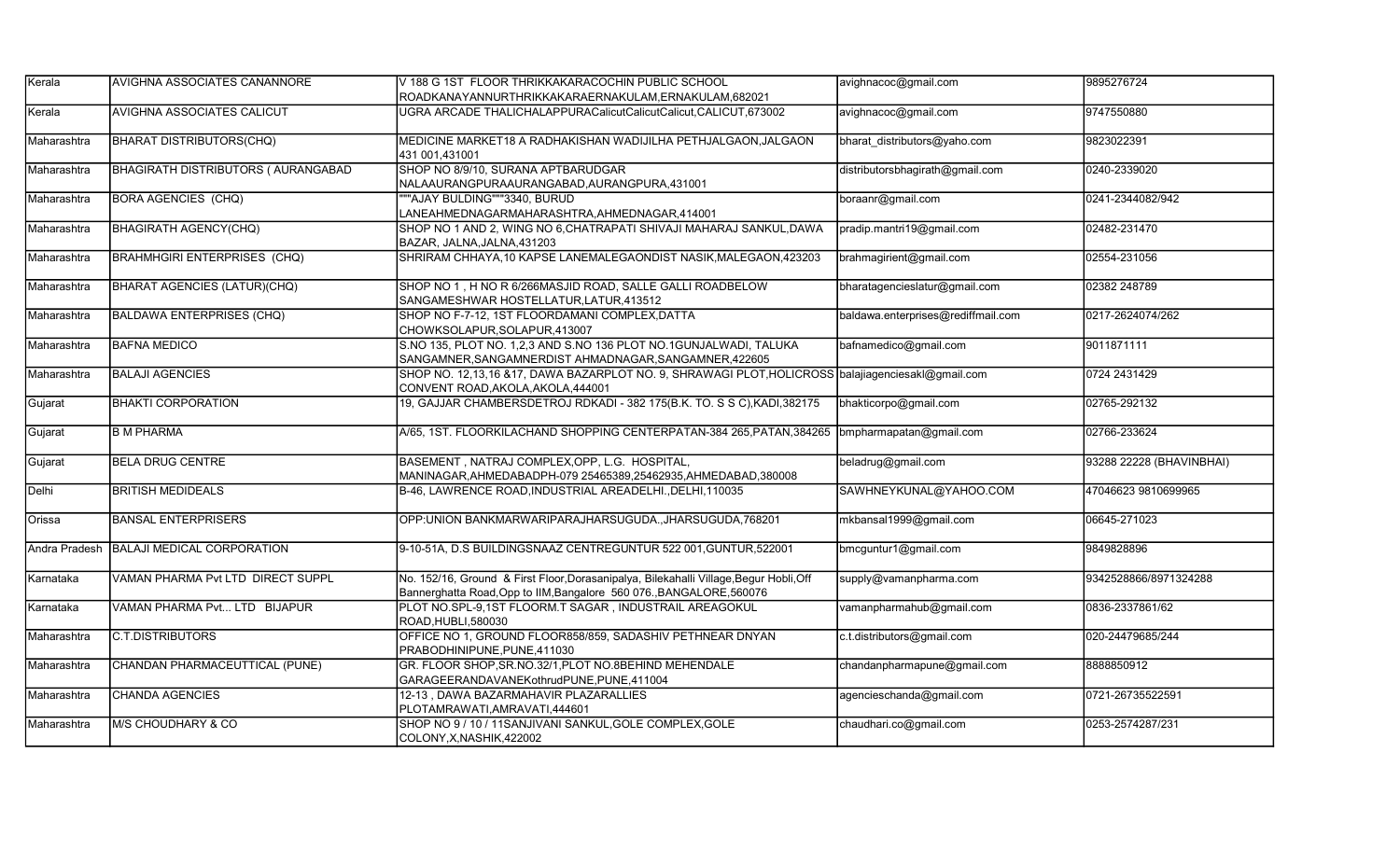| Gujarat              | CHANDRAMAULI AGENCIES               | G-1, SUKHSHANTI COMPLEX, KALANALA. BHAVNAGAR (<br>GUJARAT), BHAVNAGAR, 364001                                                           | kaushalmehta1976@gmail.com       | 0278-2515775 3290345      |
|----------------------|-------------------------------------|-----------------------------------------------------------------------------------------------------------------------------------------|----------------------------------|---------------------------|
| Haryana              | CENTRAL MEDICAL AGENCIES            | 6, DRUG STREET, CITY THANA ROADHISAR, HISAR, 125001                                                                                     | central.med.ag.hisar@gmail.com   | 1662272619                |
| Madhya<br>Pradesh    | DUGGAD MEDICAL AGENCIES(UJN)        | 23, 24, 25, DAWA BAZAR, MADHAV CLUB ROAD, FREEGANJ, UJJAIN<br>(M.P.), UJJAIN, 456006                                                    | duggad1.manish@gmail.com         | 0734-2556416              |
| Madhya<br>Pradesh    | DHRUVI PHARMA PVT LTD (IND)         | Shop No/Plot No.:Plot No. 160-161Pu 4,Sch No. 54,Ab Road,Indore,INDORE (M<br>P), INDORE, 452010                                         | dhruviindore@gamil.com           | 0731-2577876 / 9303277446 |
| Maharashtra          | <b>DOSHI ABHAY KUMAR CHAGANALAL</b> | WHOLE SALE CHEMIST & DRUGGISTWARD NO. 6 GHAR NO.311STATION ROAD.<br>P.B.NO 79, BARAMATIDIST PUNE, BARAMATI, 413102                      | doshiajay1@yahoo.com             | 02112-224456/985          |
| Maharashtra          | <b>DWARAKA DISTRIBUTORS (CHQ)</b>   | SHOP NO. 1, H NO. 2-11-28/25, PLOT NO. 117BEHIND MARATHWADA<br>HOSPITALBROBAN AREA, VAZIRABAI, NANDEDX, NANDED, 431601                  | dwarka.dist.nnd@gmail.com        | 9422172040                |
| Maharashtra          | <b>DHANWANTARI MEDICAL AGENCIES</b> | TPS 11, FINAL PLOT NO :253, OPPOSITE OF VARAD OFFSET, NR. R. R.<br>VIDHYALAYAJALGAON, JALGAON, 425001                                   | dmajalgaon@gmail.com             | 9850193094                |
| Maharashtra          | <b>DAGDIYA DISTRUBUTORS</b>         | PLOT NO. 74, SHEETNO.36, INFRONT OF COURT, CIVIL<br>INESWASHIM,WASHIM,444505                                                            | dagdiyadistributor@gmail.com     | 07252-233023              |
| Gujarat              | DHRUVI PHARMA PVT. LTD.             | KTC HOUSE, SHAYONA SILVER ESTATE PART -2S G ROAD, GOTANEAR<br>LAMBADA BESIDE AUDA WATER TANKBH SILVER OAK                               | ahm@dhruvipharma.com             | 079-40055601602603        |
| Gujarat              | <b>DEEP DISTRIBUTORS</b>            | POST BOX NO. 51, NEHRU STREETVAPI, VAPI, 396191                                                                                         | deepmedical@yahoo.com            | 9825127704                |
| Gujarat              | <b>DESAI MEDICAL STORE</b>          | SHOP NO.26GROUND FLRMARUTI NANDAN COMPLEXMANDAL Rd.<br>VIRAMGAMVIRAMGAM, VIRAMGAM, 382125                                               | desaimedicalstores@gmail.com     | 0271-533853-9825037319    |
| Uttar Pradesh        | <b>D.N.ASSOCIATES</b>               | SUGNAMAL MARKET, 1ST FLOORSHOP NO.839, AMINABAD,<br>LUCKNOWLUCKNOW,LUCKNOW,226018                                                       | dnassociates.lko@gmail.com       | 9839063042                |
| Maharashtra          | <b>IDEEPALI DRUG DISTRIBUTORS</b>   | HOUSE NO.412, GROUND & 1ST FLOOR, PLOT NO.5, KAMATGHAR, BABA RAMDEV<br>MANDIR, KANERIBHIWANDI, BHIWANDI, 421302                         | ddd.birla@gmail.com              | 02522255586               |
| Goa                  | E C AGENCIES                        | SHOP No. 12, BLDG. A, DATTA GIRI APTS., VARDE VALAULIKAR ROAD, MARGAO,<br>SALCETTE,,MARGAO,403601                                       | normandasilva@hotmail.com        | 0832273411                |
| Gujarat              | ARIHANT FINE PHARMA AGENCY          | MISTRY BUILDINGM.G.ROAD, BILIMORA, BILIMORA, 396321                                                                                     | ivandharapharma@gmail.com        | 9377752557                |
| Gujarat              | <b>GUJARAT MEDICINES</b>            | F-48 TIRUPATI MARKETNEAR BUS STAND, SIDDHPUR, SIDDPUR, 384151                                                                           | gujrat.vinod@gmail.com           | 9925150320                |
| Maharashtra          | GANESH MEDICAL DISTRIBUTORS(CHQ)    | MILKAT NO 1394 SHANTAI BUILDINGKEDGAON STATION, TAL DAUNDDIST<br>PUNEX.KEDGAON.412203                                                   | g.m.d.kedgaon@gmail.com          | 98904-75021/9890          |
| Gujarat              | <b>GURUKRUPA MEDICAL AGENCY</b>     | Y.K PALACE, LUHARPOLEMACHALLIPITHSHAHPORESURAT, SURAT, 395003                                                                           | gurukrupaa87@yahoo.com           | 0261-24117632402655       |
| <b>Andra Pradesh</b> | <b>AUROBINDO DRUGS (GNT)</b>        | D.NO:8-72, BLOCK-IIPRASAD PLAZA, KAMAIAHTHOPU CENTER, M.G.<br>ROADVIJAYAWADA, VIJAYAWADA, 520007                                        | aurobindodrugs@gmail.com         | 0866-3202242              |
| Madhya<br>Pradesh    | <b>GOPI MEDICAL STORES(IND)</b>     | 97, L G DAWA BAZARR N T MARGINDOREINDORE (M.P.), INDORE, 452001                                                                         | sunilkumarbhandari835@gmail.com  | 9226360694                |
| Madhya<br>Pradesh    | <b>GOUD PHARMA DHAR</b>             | 18, SHIVAJI MARGDHAN MANDIDHARDHAR (M.P.), DHAR, 454001                                                                                 | goudpharmadhar@gmail.com         | 07292-41118698260-69522   |
| Maharashtra          | <b>GREAT INDIA PHARMACEUTICALS</b>  | SHOP NO 38 - 39, GROUND FLOOR, SR. NO 244A-2, 244A-3, 244-7CST NO 4533,<br>DAWA BAZAAR, CHINCHAWAD STATION, CHINDCHAWAD, PIMPRI, 411019 | greatindiadistributors@gmail.com | 020-27426343              |
| Maharashtra          | <b>GEETA MEDICAL AGENCIES</b>       | SHOP NO 112,13,14MAHAVIR PLAZAAMRAWATI,AMRAVATI,444601                                                                                  | geetamedicals@gmail.com          | 9422957999                |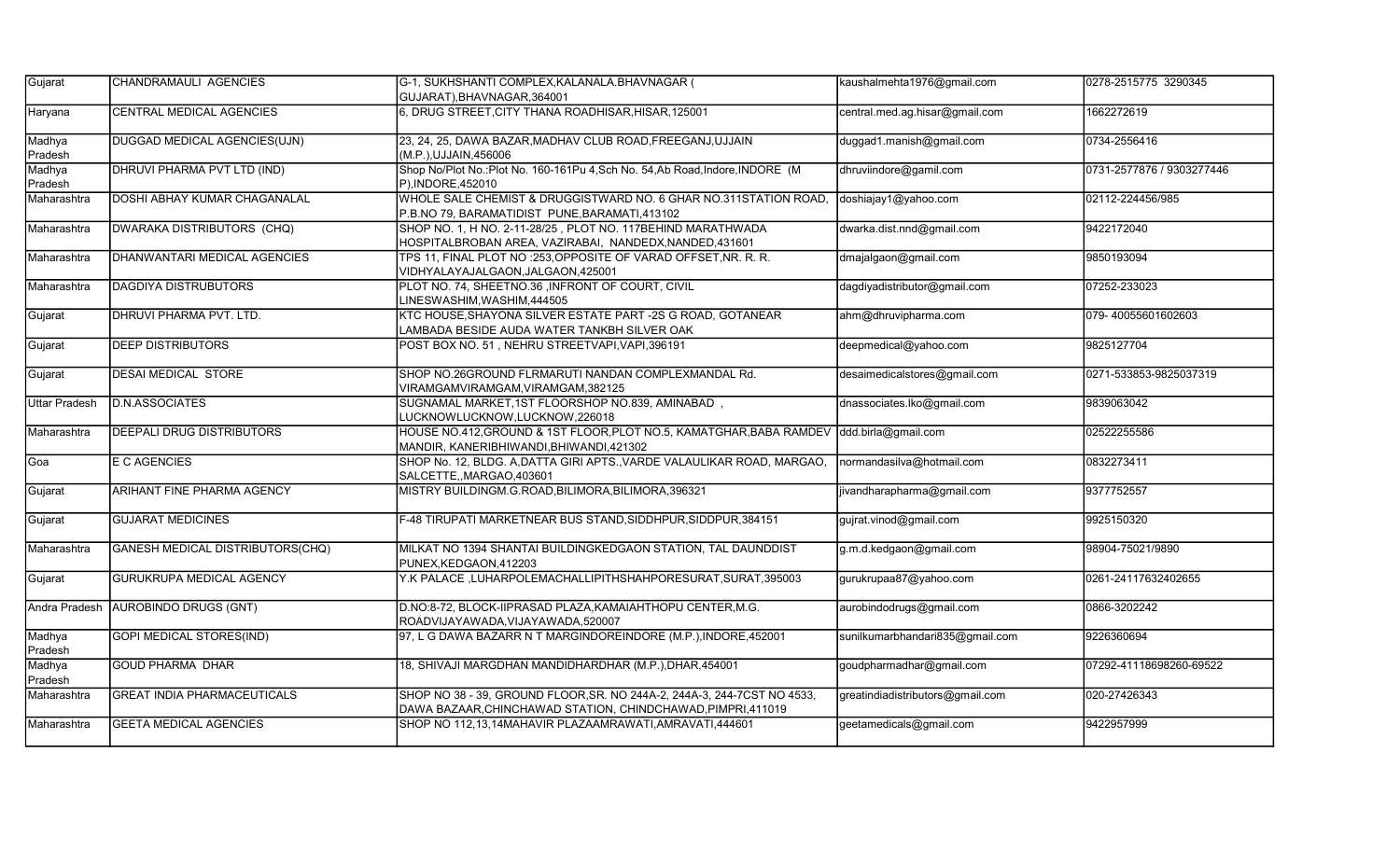| Maharashtra       | <b>IM/S GAJANAN ENTERPRISES</b>     | HOUSE NO 2-10-274, GROUND FLOORSHOP NO-1, SAHYOG NAGAR, NEAR<br>GANAPATI MANDIR, TALUKA BEED, BEED, 431122    | enterprisesgajanan@gmail.com           | 9226935230              |
|-------------------|-------------------------------------|---------------------------------------------------------------------------------------------------------------|----------------------------------------|-------------------------|
| Maharashtra       | <b>GOYAL AGENCIES</b>               | GOYAL TALKIES SQUARE, KAMPTEEDIST NAGPUR, KAMPTEE, 441002                                                     | goyalagencykpt@gmail.com               | 01709-288987            |
| Delhi             | <b>GAUTAM ENTERPRISES</b>           | WZ-69B, MUKHERJEE PARKTILAK NAGARNEW DELHINEW DELHI, DELHI, 110018                                            | gautamenterprises67@gmail.com          | 011-25982030 9868124105 |
| Haryana           | <b>GANDHI MEDICAL HALL</b>          | KACCHA BERI ROAD, ROHTAK, ROHTAK, 124001                                                                      | vickyrohit22@gmail.com                 | 1262236382              |
| Chandigarh        | <b>GURU NANAK MEDICOS (P) LTD.</b>  | S.C.O., 290SECTOR 35 - DCHANDIGARH, CHANDIGARH, 160022                                                        | gnmpl@yahoo.com                        | 0172-2602085 5007085    |
| Haryana           | <b>GYANDEEP ENTERPRISES</b>         | PHARMACEUTICALS DISTRIBUTORS562, GOPI COLONY, OLD<br>FARIDABAD.FARIDABAD.121002                               | gyandeep562@gmail.com                  | 9811058054              |
| Jharkhand         | <b>G P SALES RANCHI</b>             | 39 SHRADHNAND ROADRANCHIRANCHIJHARKHAND, RANCHI, 834001                                                       | sidsinghania@gmail.com                 | 919204229041            |
| Maharashtra       | <b>HV SHAH</b>                      | JUNA BAZARAHMEDNAGAR 414 001(VM), AHMEDNAGAR, 414001                                                          | vinayshaha.dr@gmail.com                | 9890927001              |
| Karnataka         | VAMAN PHARMA Pvt LTD HUBLI          | PLOT NO.SPL-9,1ST FLOORM.T SAGAR, INDUSTRAIL AREAGOKUL<br>RdHUBLI.580030                                      | vamanpharmahub@gmail.com               | 0836-2337861/62         |
| Madhya<br>Pradesh | JAIN MEDICAL AGENCIES(MND)          | 6-7, GANEDIWAL DHARMSHALAGANDHI CHAURAHAMANDSAURMANDSAUR<br>(M.P.), MANDSAUR, 458001                          | shibujain70@gmail.com                  | 07422-222671            |
| Chhaattisgarh     | JAIN MEDICAL STORES RAIPUR          | 28,29 NEW MEDICAL COMPLEXRAJBANDHA MAIDANRAIPUR, RAIPUR, 492001                                               | raipurjms@gmail.com                    | 8839670706              |
| Maharashtra       | <b>JANATA MEDICAL STORES</b>        | PHARMACUITICAL DISTRIBUTORS"""SWAPNAPURI"" SANGRAM<br>NAGAR"MALSHIRAJ ROAD AKLUJDIST SOLAPUR, AKLUJ, 413101   | janataakluj@gmail.com                  | 02185-223824/942        |
| Maharashtra       | <b>J.JASWANTLAL &amp; BROTHERS</b>  | SHOP NO. 13,14,25,26,113,114,213SANDESH DAWA BAZAR, NEAR HAJ<br>HOUSEGANJIPETH, NAGPUR, NAGPUR, 440002        | jjaswantlal@gmail.com                  | 9370151555              |
| Maharashtra       | <b>JAIN DISTRIBUTORS (WAI)(CHQ)</b> | 2410/A/5A/2 FLAT NO 41ST FLOORSONGIRWADI, WAIDIST SATARA, WAI, 412803                                         | jain.distributors@rediffmail.com       | 98223-4587702167        |
| Gujarat           | <b>JAY DISTRIBUTORS</b>             | JAIN STREETVAPI, VAPI, 393191                                                                                 | jdvapi@gmail.com                       | 9825129112              |
| Gujarat           | <b>JOSHI BROTHERS</b>               | PROPERTY NO. 12/1702ND FLOOR, HEALTH POINT COMPLEXBEHIND MEHTA<br>PETROL PUMPGIRDHARNAGAR, HIMATNAGAR, 383001 | amitjoshibrothers@gmail.com            | (02772)40876            |
| Maharashtra       | KAMAL DISTRIBUTORS Pvt LTD          | Office 1 & 2, on 1st & 2nd floor, PIPanvel Industrial Co Operative<br>Estate, PANVEL, 410206                  | pratik@kamaldistributors.com           | 9870333255              |
| Gujarat           | <b>KRISHNA MEDICAL AGENCIES</b>     | A/2, CHANDRAVILA APPARTMENTSNR. DR. BHAKKAS CLINIC, VANKI<br>BORDI, SAIYEDPURA, SURAT, SURAT, 395003          | 'krishnamedicalagencies1992@gmail.com' | 0261-24259232454585     |
| Madhya<br>Pradesh | KAVITA MEDICAL STORES(DWS)          | 249 M.G. RoadDEWASDEWASDEWAS (M.P.),DEWAS,455001                                                              | ashishjakhetia69@gmail.com             | 07272-230444            |
| Madhya<br>Pradesh | KAMAL AGENCIES BHOPAL               | 6/A, REHMAT MARKETNEAR GHORA NIKKASBUS STAND, BHOPALBHOPAL<br>(M.P.), BHOPAL, 462001                          | kamalagenciesbpl@yahoo.in              | 9893374031              |
| Maharashtra       | KOTALWAR AGENCIES                   | ARYA SAMAJ SHOPPING COMPLEXSHOP NO 1,2 NEAR GANDHI MARKETLATUR<br>413 512, LATUR, 413512                      | kotalwaragencies@gmail.com             | 9890049169              |
| Maharashtra       | <b>KUNDAN AGENCY</b>                | SITARAM COMPLEXPUNE MUMBAI ROADCHINCHWAD STATION PUNE<br>19(SSS),CHINCHWAD,411019                             | kundanag@gmail.com                     | 9890023634              |
| Maharashtra       | KARWA PHARMACEUTICALS (CHQ)         | NEAR UDYOG TOWER, SIGNAL CAMPLATURLATUR, LATUR, 413512                                                        | karwapharma@in.com                     | 02382-249476-           |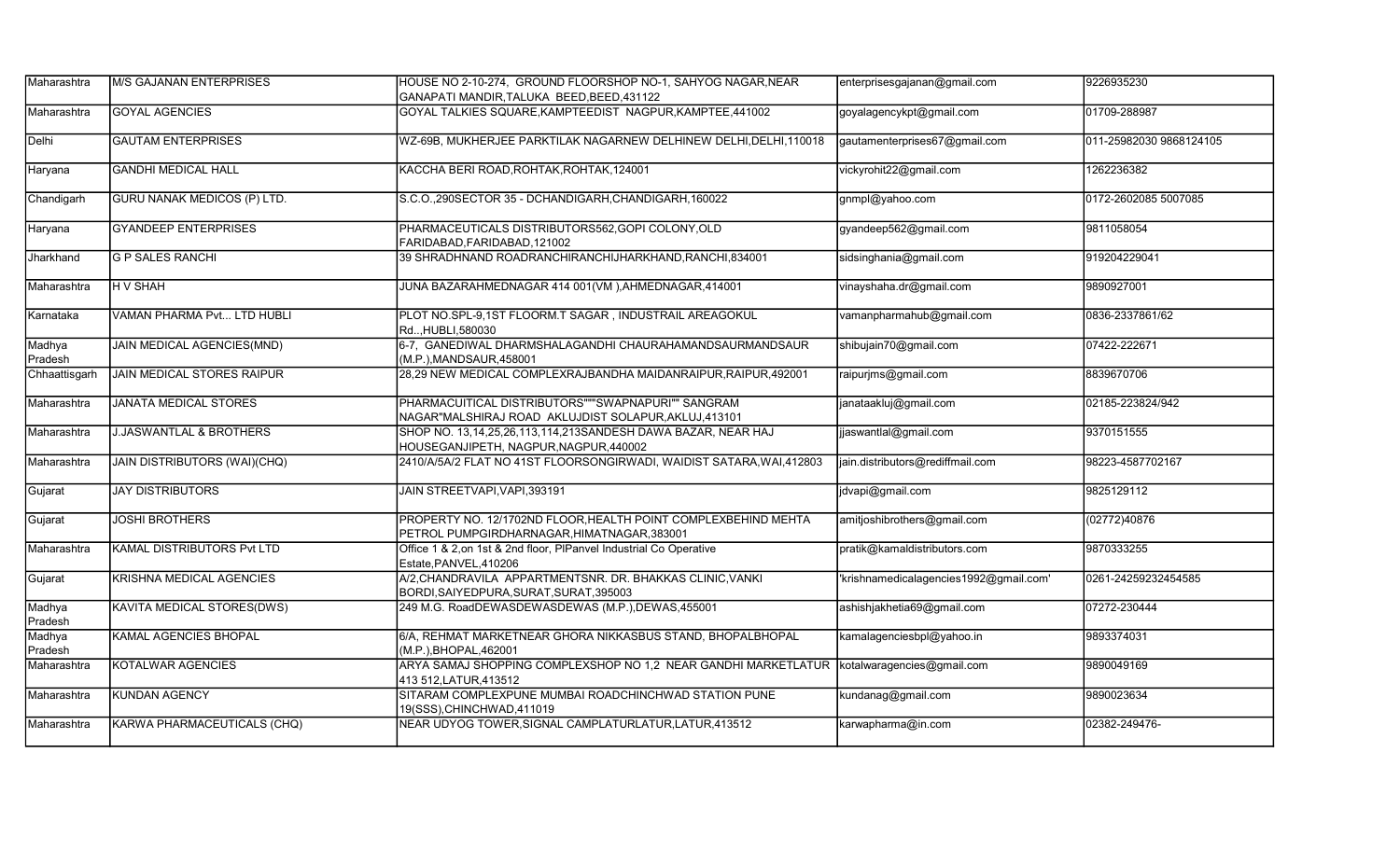| Maharashtra             | <b>IKOTHARI AGENCIES</b>            | PROP NO 928, SURVEY NO 109 ATEJAS PALACE, BHIGWAN ROAD, A/P JALOCHI, Kothari nabhiraj@rediffmail.com                                                         |                                  | 02112-223597         |
|-------------------------|-------------------------------------|--------------------------------------------------------------------------------------------------------------------------------------------------------------|----------------------------------|----------------------|
|                         |                                     | TAL BARAMATIDIST PUNE (SSS), BARAMATI, 413102                                                                                                                |                                  |                      |
| Maharashtra             | <b>KANNU BROTHERS</b>               | 67-69, G.M.MARKETGANDHI BAGHNAGPUR, NAGPUR, 440002                                                                                                           | kannubrothers@gmail.com          | 0712-2763795         |
| Gujarat                 | K RAJ & CO.                         | 12/1148, 1ST FLOORRAZAK BAND LANE, DAR-E-ELAAF, LUHAR<br>POLE, SHAHPORE, SURAT, 395003                                                                       | .raj.co.surat@gmail.com          | 02612438769          |
| Gujarat                 | K.B. SHAH & CO.                     | K.B. HOUSE, OPP. ANUPAM CINEMA, KHOKHARAAHMEDABADMOB 9824011525,<br>9824041070, AHMEDABAD, 380001                                                            | khokhra@kbshah.com               | 079 22936616/17      |
| Gujarat                 | <b>KOTECHA ENTERPRISE</b>           | DHANRAJ, DR. RADHAKRISHNA ROAD, RAJKOTRAJKOT, RAJKOT, 360001                                                                                                 | kotechaent@yahoo.com             | 281-2450230/6539330  |
| Gujarat                 | K. CHIMANLAL & CO                   | G/15, NEW MADHUPURA MARKETNR, POLICE COMMISSIONER<br>OFFICESHAHIBAUGAHMEDABAD.AHMEDABAD.380004                                                               | bhaveshkc@gmail.com              | 25627071/72          |
| Punjab                  | <b>KUL ENTERPRISES(RPR)</b>         | OLD PABHAT ROAD, OPP MODI KUNJ FLATSVILLAGE<br>PABHARTZIRAKPUR, ZIRAKPUR, 140603                                                                             | kulenterprises1@gmail.com        | 9888041014           |
| Punjab                  | KUL ENTERPRISES(LDH)                | OLD PABHAT ROAD, OPP MODI KUNJ FLATSVILLAGE<br>PABHARTZIRAKPUR, ZIRAKPUR, 140603                                                                             | kulenterprises1@gmail.com        | 9888041014           |
| Punjab                  | <b>KUL ENTERPRISES (PTL)</b>        | OLD PABHAT ROAD, OPP MODI KUNJ FLATSVILLAGE<br>PABHARTZIRAKPUR, ZIRAKPUR, 140603                                                                             | kulenterprises1@gmail.com        | 9888041014           |
| Punjab                  | <b>KUL ENTERPRISES (ASR)</b>        | OLD PABHAT ROAD, OPP MODI KUNJ FLATSVILLAGE<br>PABHARTZIRAKPUR, ZIRAKPUR, 140603                                                                             | kulenterprises1@gmail.com        | 9888041014           |
| Chhaattisgarh           | <b>KUMAR MEDICOSE</b>               | SHOP.NO.1- OLD MEDICAL COMPLEX, G.E.ROAD, RAIPUR, RAIPUR, 492001                                                                                             | sanjaykrawats@gmail.com          | 9827110901           |
| Andra Pradesh           | <b>KRANTHI MEDICAL AGENCIES</b>     | OLD GOVT HOSPITAL ROAD, BEHIND AMBETHKAR<br>STATUEONGOLE, ONGOLE, 523001                                                                                     | pcsr79@yahoo.com                 | 9246472006           |
| Kerala                  | KURIALACHERIL PHARMACEUTICALS       | XXVI/364NEAR TMM HOSPITALTHIRUVALLA (PATHANAMTHITTA)0469<br>260720, THIRUVALLA, 689101                                                                       | jmjkurialacherilpharma@gmail.com | 9387892944           |
| Maharashtra             | K. K. PHARMA                        | SHOP NO 4 STORAGE NO 3,4BUSINESS POINT, PALIRAM RDANDHERI<br>WESTMUMBAI, ANDHERI WEST, 400058                                                                | kkpharma.andheri@gmail.com       | 9892869090           |
| Maharashtra             | <b>LAXMI ENTERPRISES</b>            | F24 TO F27, ZOJWALA SHOPPING CENTRE, NEXT TO LOHANA MAHAJAN<br>WADI, AGRA ROAD, KALYAN (WEST) KDMC LBT TIN C 12000537, KALYAN, 421301                        | laxmienterpriseskalyan@gmail.com | 2207857 2200090      |
| Chhaattisgarh           | <b>LAXMI MEDICAL AGENCY</b>         | 42-44, MEDICAL COMPLEXG.E. RDRAIPUR, RAIPUR, 492001                                                                                                          | Imaraipur@gmail.com              | 94252507777000042458 |
| Dadra und<br>Nagar Hav. | LIFE LINE MEDICAL AGENCY            | 4, CITY CENTEROPP. UNION BANK OF INDIASILVASSA, SILVASSA, 396230                                                                                             | lifeline.silvassa@gmail.com      | 9825085033           |
| Delhi                   | LUCKY PHARMACEUTICALS PVT. LTD.     | BASEMENT PLOT NO - F 26/3, OKHLA PHASE - IINEW DELHINEW<br>DELHI, DELHI, 110020                                                                              | lpplbhogal@gmail.com             | 4324993 FAX 4311865  |
| Haryana                 | <b>LOVELY MEDICAL AGENCY</b>        | CENTRAL BANK STREET, G.T.ROAD, FATEHABAD, FATEHABAD, 125050                                                                                                  | lovelyagency.fatehabad@gmail.com | 9812324494           |
| Maharashtra             | <b>MAHESH PHARMACY</b>              | Shop No 1 Ground Floor, Ghrushneshwar Housing Society, Property Number G0003385, mr. maheshsoni@gmail.com<br>4 8 38 47Gulmandi, AURANGABAD, 431001           |                                  | 0240 - 2337156       |
| Maharashtra             | <b>MANISH AGENCIES</b>              | Ratan, Shop No :- 1CST No 5451 Dalalwadi Main Road, Malmatta NO D0008084Ground   manishagencies1980@gmail.com<br>Floor 1st Floor 2nd Flr, Aurangabad, 431001 |                                  | 9890588511           |
| Madhya<br>Pradesh       | MEDICAL AND GENERAL TRADERS(JABALPU | SHREEDHAR, 3 MEDICINE COMPLEXMODEL ROAD, NAPIER<br>TOWNJABALPURJABALPUR (M.P.), JABALPUR, 482002                                                             | mgtjbp11@gmail.com               | 0761-4003399 4066179 |
| Chhaattisgarh           | <b>MELARAM &amp; BROTHERS</b>       | BUS STAND ROADBILASPUR, BUS STAND ROAD BILASPUR, 495001                                                                                                      | melarambrothers.bsp@gmail.com    | 9827165765           |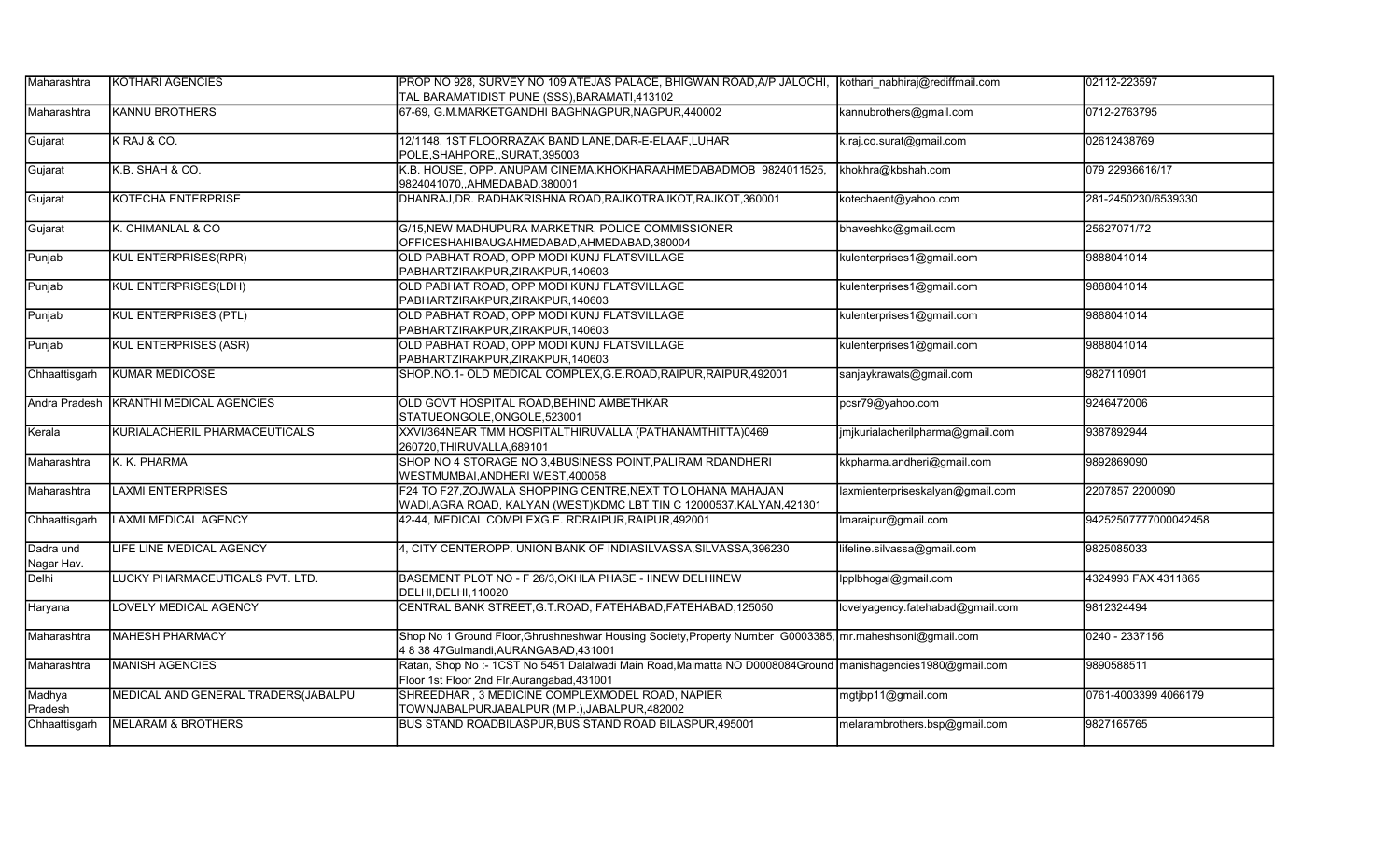| Maharashtra          | SHREE MANJUSHREE PHARMA(CHQ)        | PANDE CHOWK, 1ST FLOORC/O DIVYA RATNA BUILDINGBARSHI<br>413401BARSHI, BARSHI, 413401                                  | shreemanjushreepharma@gmail.com | 9730038395/94233          |
|----------------------|-------------------------------------|-----------------------------------------------------------------------------------------------------------------------|---------------------------------|---------------------------|
| Maharashtra          | M/S N B VORA & SONS                 | 3/4 GROUND FLOORSHRAWGI PLOTDAWA BAZAR AKOLAAKOLA, AKOLA, 444001                                                      | nbvora1933@gmail.com            | 0724-24376952435          |
| Maharashtra          | <b>METRO MEDICAL AGENCIES</b>       | S. NO.62,63,64,65, 1 ST FLOORSANDESH DAWA BAZAR, NEAR HAJ<br>HOUSEGANJIPETH, NAGPUR, NAGPUR, 440018                   | veerbhan.metro@gmail.com        | 0712-27704662776          |
| Maharashtra          | MAHADEV AGENCIES (NASIK)            | 1/2 1ST FLOOR, GOLE COMPLEXGOLE COLONY, DAVA<br>BAZARNASIK, NASHIK, 422002                                            | mhdvagencies@gmail.com          | 0253-2577750              |
| Gujarat              | <b>MAHARAJA AGENCIES</b>            | 18, BAHUBALI COMPLEXB/H PILL GARDEN, BHAVNAGARTELE-0278-26017F-<br>24. BHAVNAGAR. 364001                              | maharajadistributor@gmail.com   | 0278 - 2436017            |
| Gujarat              | <b>JASMINE CORPORATION</b>          | JASMINE CORPORATION10, SAMARTH RAMAJI DHARMASHALA1 ST FLOOR,<br>STATION ROAD, HIMATNAGAR, HIMATNAGAR, 383001          | jasmine245404@gmail.com         | 02772-245404/244273       |
| Rajasthan            | <b>LAXMI PHARMA</b>                 | MEDICINE MARKET, OPP. M.G.HOSPITALJODHPUR, JODHPUR, 342001                                                            | laxmipharma@yahoo.co.in         | 0291-2643881              |
| Rajasthan            | <b>MODI DISTRIBUTORS</b>            | 20, PARHSAWANATH DAWA BAZAR, HAZARESHWAR<br>COLONY, UDAIPUR, UDAIPUR, 313001                                          | modidistributors20@gmail.com    | 0294-2411876              |
| Rajasthan            | NAINANI MEDICO,                     | RAMPURA, KOTA, KOTA, 324006                                                                                           | medico@nainanigroup.com         | 0744-2381346              |
| Rajasthan            | <b>INDIAN DRUG DISTRIBUTORS</b>     | 128-129, SHRINATH PLAZAHOSPITAL RDUDAIPUR,UDAIPUR,313001                                                              | indian_drug@rediffmail.com      | 0294 - 2429036            |
| Rajasthan            | <b>DHRUVI PHARMA PVT LTD.</b>       | B-12 GROUND FLOOR & FIRST FLOORSUDERSHANPURA INDUSTRIAL AREA,22<br>GODAM, JAIPUR, JAIPUR, 302006                      | dhruvi_jpr@yahoo.co.in          | 0141-2225554              |
| Punjab               | MAN SINGH BHAGWAN SINGH             | PINDI STREETLUDHIANA, LUDHIANA, 141008                                                                                | manjitsingh1969@gmail.com       | 0161-2726096 9815200536   |
| <b>Uttar Pradesh</b> | MEDIWAYS VACCINE COMPANY (LOC)      | 41, 41A, GROUND & FIRST FLRRAMANUJ DAYAL NAI BASTIOPP MMG<br>HOSPITALGHAZIABAD, GHAZIABAD, 201001                     | nitin_mediways@yahoo.com        | 9891260300                |
| Assam                | <b>MODERN PHARMA COMPANY</b>        | DANISH ROADPANBAZARGUWAHATIASSAM, GUWAHATI, 781001                                                                    | arvindbajaj123@gmail.com        | 0361-2546361/2544519      |
| Maharashtra          | <b>MANDAR DISTRIBUTORS</b>          | 16, VISANJI NAGAR, JALGAON 425001, JALGAON, 425001                                                                    | mandardistributors@gmail.com    | 0257-2220484/             |
| Maharashtra          | <b>MAHAVIR AGENCIES</b>             | MEGHRAJ, SAHAOYOG NAGAR, D.P. ROAD, OPP. SARADA NAGARI<br>BEEDBEED, BEED, 431122                                      | anandbothra24@gmail.com         | 02442-222012              |
| Maharashtra          | MEHER DISTRIBUTORS PVT.LTD. (BYCULL | MUSTAFA BAZAR124 VICTORIA ROADBYCULLA (EAST), Mumbai, 400010                                                          | purchase@meherdistributors.com  | 022 61312000              |
| Maharashtra          | MEHER DISTRIBUTORS Pvt LTD CH       | MUSTAFA BAZAR124 VICTORIA ROADBYCULLA (EAST), Mumbai, 400010                                                          | cipla@meherdistributors.com     | 022 61312000              |
| Maharashtra          | MEHER DISTRIBUTORS PVT LTD ( MW-NH  | (MUMBAI WESTERN), MAPCHEM127 / VICTORIA ROAD, MUSTAFA BAZAR,<br>BYCULLA (EAST) MUMBAI, BYCULLA, 400010                | cipla@meherdistributors.com     | 022 61312000              |
| Maharashtra          | MEHER DISTRIBUTORS PVT.LTD. (TC-NH  | THANE CENTRAL), SATISH PHARMA127 / VICTORIA ROAD, MUSTAFA BAZAR,<br>BYCULLA (EAST) MUMBAI, BYCULLA, 400010            | cipla@meherdistributors.com     | 022 61312000              |
| <b>Tamil Nadu</b>    | MEDPRO AGENCIES (MADURAI)           | NO: 8, HARVEY NAGAR, TECHNICAL SCHOOL WEST12 TH STREET,<br>MADURAI, MADURAI, 625016                                   | medpromadurai@gmail.com         | 9841975530                |
| <b>Tamil Nadu</b>    | <b>MEDPRO AGENCIES PVT LTD</b>      | NO.37-A2,G1,GROUND FLOORASHTHALAKSHMI NAGAR,2ND<br>STREETALAPAKKAMCHENNAI, CHENNAI, 600116                            | medprochennai@gmail.com         | 044-42918206 / 9841139733 |
| Maharashtra          | NISHANT SALES & SERVICES (PCP)      | 1ST&2ND FLOOR, GOYANKA BUILDING,NASUL SHEET NO 64 HOUSE NO.652<br>1PLOT. NO. 115, RATANLAL PLOT, AKOLA, AKOLA, 444005 | nishantpcp@gmail.com            | 0724-24264212426          |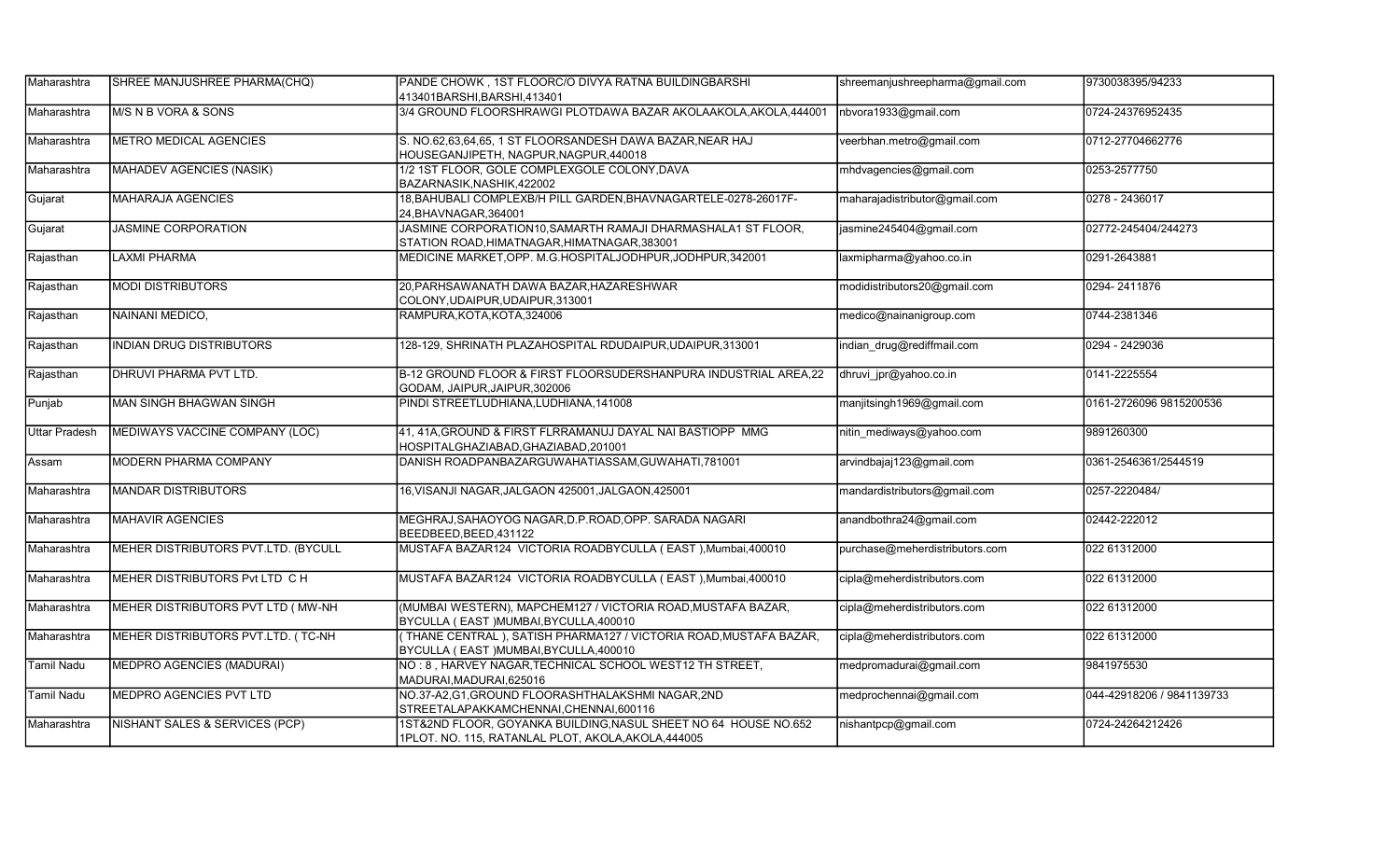| Maharashtra          | <b>NEETA AGENCIES</b>               | SHOP NO.41B,41C,42,43,141B,SANDESH DAWA BAZAR, NEAR HAJ                                             | neetangp2@gmail.com                | 9823260070              |
|----------------------|-------------------------------------|-----------------------------------------------------------------------------------------------------|------------------------------------|-------------------------|
|                      |                                     | HOUSEGANJIPETH, NAGPUR, NAGPUR, 440002                                                              |                                    |                         |
| Gujarat              | NARMADA MEDICAL AGENCY              | FALSHRUTINAGAR, NEAR PLAMLAND HOTEL, STATION                                                        | narmadamedicalagency@gmail.com     | 02642-2225419879454187  |
|                      |                                     | ROAD, BHARUCH, BHARUCH, 392001                                                                      |                                    |                         |
| Gujarat              | NATIONAL PHARMA DISTRIBUTORS        | EAST WING 3RD FLOOR, J.B.COMPLED OPP.NEW BUS                                                        | nationalpharma444@gmail.com        | 0285-263420326306869428 |
|                      |                                     | STANDJUNAGADH, JUNAGADH, 362001                                                                     |                                    |                         |
| <b>Tamil Nadu</b>    | NAGAMMAI PHARMA DISTRIBUTORS        | NEW NO. 16, OLD NO. 239, THIRUVENKATASAMY ROAD (EAST)NEAR PONNAIH                                   | kdsdaily@yahoo.com                 | 9894988915              |
|                      |                                     | HOSPITAL, COIMBATORE, COIMBATORE, 641001                                                            |                                    |                         |
| Maharashtra          | <b>NAYAK AGENCIES</b>               | 4/7/8 AKASHDEEPOPP. RAM BHAVAN, STATION ROAD, BHAYANDER WEST                                        | naya 28@rediffmail.com             | 8196906/8190441         |
|                      |                                     | THANE DISTLBT NO.003/156/2010/11, BHAYANDER WEST, 401101                                            |                                    |                         |
| <b>Tamil Nadu</b>    | OMKAR MEDICAL DISTRIBUTORS PVT LTD  | NO 147 FIRST FLOOR, THIRUPATHI NAGAR, MAIN STREETTHIRUPATHI                                         | omkar.medical@gmai.com             | 044-30513555            |
|                      |                                     | NAGARVALASARAVAKKAMN, CHENNAI, 600087                                                               |                                    |                         |
| Maharashtra          | <b>TRILOK ENTERPRISES</b>           | C S NO 1250-G-2MAHALAXMI APARTMENT, DR CHATUPHALE MARGA/P                                           | trilok enterprises@rediffmail.com  | 02425-224784/221        |
|                      |                                     | SHRIRAMPURDIST AHMEDNAGAR, AHMEDNAGAR, 413709                                                       |                                    |                         |
| Maharashtra          | S. PARIKH PHARMA                    | Unit No 6, 1st floor, Dahisar (E) Vardhman Compound, Hitex Embrodary Ind                            | parikhpharma@gmail.com             | 9522-42460100           |
|                      |                                     | Estate, DAHISAR (E), 400068                                                                         |                                    |                         |
| Madhya               | PATHAK BROTHERS & COMPANY(BPL)      | 10 DAWA BAZARJ K BUILDING , HAMIDIA ROAD, BHOPALBHOPAL                                              | pathakbrothers.2009@gmail.com      | 0755-4256040 4278402    |
| Pradesh              |                                     | (M.P.), BHOPAL, 462001                                                                              |                                    |                         |
| Madhya               | PORWAL MEDICAL(NEM)                 | 1 VEER PARK ROADNEEMUCHNEEMUCHNEEMUCH (M.P.), NEEMUCH, 458441                                       | rporwal420@gamil.com               | 07423-223590            |
| Pradesh              |                                     |                                                                                                     |                                    |                         |
| Maharashtra          | PRASANNA MEDICAL AND GENERAL STORES | "VIJAYSHRI"" NEAR BUS STAND"JAMKHED 413 201DIST                                                     | prasanna.jamkhed@yahoo.in          |                         |
|                      |                                     | AHMEDNAGAR(VM),AHMEDNAGAR,413201                                                                    |                                    |                         |
| Maharashtra          | <b>PIONEER DISTRIBUTORS</b>         | 133/1 DHANDEEP COMPLEXADJ TO DUBE NIVAS, BANK LANEPARALI                                            | mailme.pioneer@rediffmail.com      | 9890685890              |
|                      |                                     | VAIJANATHDIST BEED,PARALI VAIJANATH,431515                                                          |                                    |                         |
| Maharashtra          | <b>PRATAP MEDICAL STORES</b>        | MAIN ROAD, AMGAON 441902DISTT. GONDIA, AMGAON, 441902                                               | pratapamgaon@gmail.com             | 07189-2542625201        |
|                      |                                     |                                                                                                     |                                    |                         |
| Maharashtra          | POONAM ENTERPRISES (CHQ)            | FIRST FLOOR, GADRE MANGAL KARYALAYSR.NO.622 13, PLOT NO.081Tal                                      | sureshpatil2206@gmail.com          | 0253-312115             |
|                      |                                     | MAHANAGAR PALIKA 1 TO 61 NASHIKGOLE COLONY, , NASHIK., NASHIK, 422001                               |                                    |                         |
| Maharashtra          | <b>PUNIT MEDICAL STORES</b>         | BL. NO. 254,255,256, 2 ND FLOORSANDESH DAWA BAZAR, GANJIPETH,                                       | punitmedi.nag@gmail.com            | 0712-27675622765        |
|                      |                                     | NAGPUR, NAGPUR, 440018                                                                              |                                    |                         |
| Maharashtra          | <b>PRABHAT MEDICAL STORES</b>       | SHOP NO 1, FROM SOUTH, GROUND FLOOR + 1ST FLOOR, PR NO Z12017207 S                                  | prabhatmedical@gmail.com           | 9850929302              |
|                      |                                     | NO 149, 5, 149, 6, TAJANE MALA, NEW NAGAR RDTAL SANGAMNER,                                          |                                    |                         |
| Gujarat              | PARIKH MEDICAL AGENCIES             | GROUND FLOORALANKAR CINEMA RDNR. SPINWELL                                                           | doshinilesh99@gmail.com            | 02752-220010            |
|                      |                                     | IND.SURENDRANAGAR, SURENDRANAGAR, 363001                                                            |                                    |                         |
| Gujarat              | <b>PHARMAKEM</b>                    | SHREEJI COMPLEX, OPP. OLD BUS STATIONJUNAGADH., JUNAGADH, 362001                                    | pharmakem1992@gmail.com            | 9825222370              |
|                      |                                     |                                                                                                     |                                    |                         |
| Chhaattisgarh        | PRAMOD MEDICAL AGENCY               | G.F, 1st & 2nd Floor, Ward No. 12, Sheet No 42, Plot No. 104 2, Bid para, Masta                     | pramodmedicalraigarh@gmail.com     | 07762-2327409425250340  |
|                      |                                     | gali, ANATHALAYA PARISHAR RAIGARH, 496001                                                           |                                    |                         |
| <b>Andra Pradesh</b> | <b>PARAMOUNT MEDICAL AGENCIES</b>   | 30-8-7, BHANU                                                                                       | paramountmedicalagencies@gmail.com | 9849112421              |
|                      |                                     | STREETDABAGARDENSVISAKHAPATNAM, VISAKHAPATNAM, 530020                                               |                                    |                         |
| Maharashtra          | <b>PRAKASH MEDICAL CENTRE</b>       | OPP PUNE RAILWAY STATION, NEXT TO HOTEL SAGARPUNEPUNE, PUNE, 411001 girish007lunavat@rediffmail.com |                                    | 020-26122264/9890680696 |
|                      |                                     |                                                                                                     |                                    |                         |
| Maharashtra          | <b>LAXMI MEDICAL (PUNE)</b>         | S/NO 29 RAMWADINAGAR ROADPUNEX, PUNE, 411014                                                        | laxmimedical@gmail.com             | 9822072975/27034        |
|                      |                                     |                                                                                                     |                                    |                         |
| Maharashtra          | <b>RAJENDRA DISTRIBUTORS</b>        | C S NO 11661/11662/11663/11664/11661ST 2ND 3RD FLR. NEAR OMKAR                                      | rajendradistributor@gmail.com      | 0233-2331997/973        |
|                      |                                     | HALLBEHIND S T STAND, SANGLI, SANGLI, 416416                                                        |                                    |                         |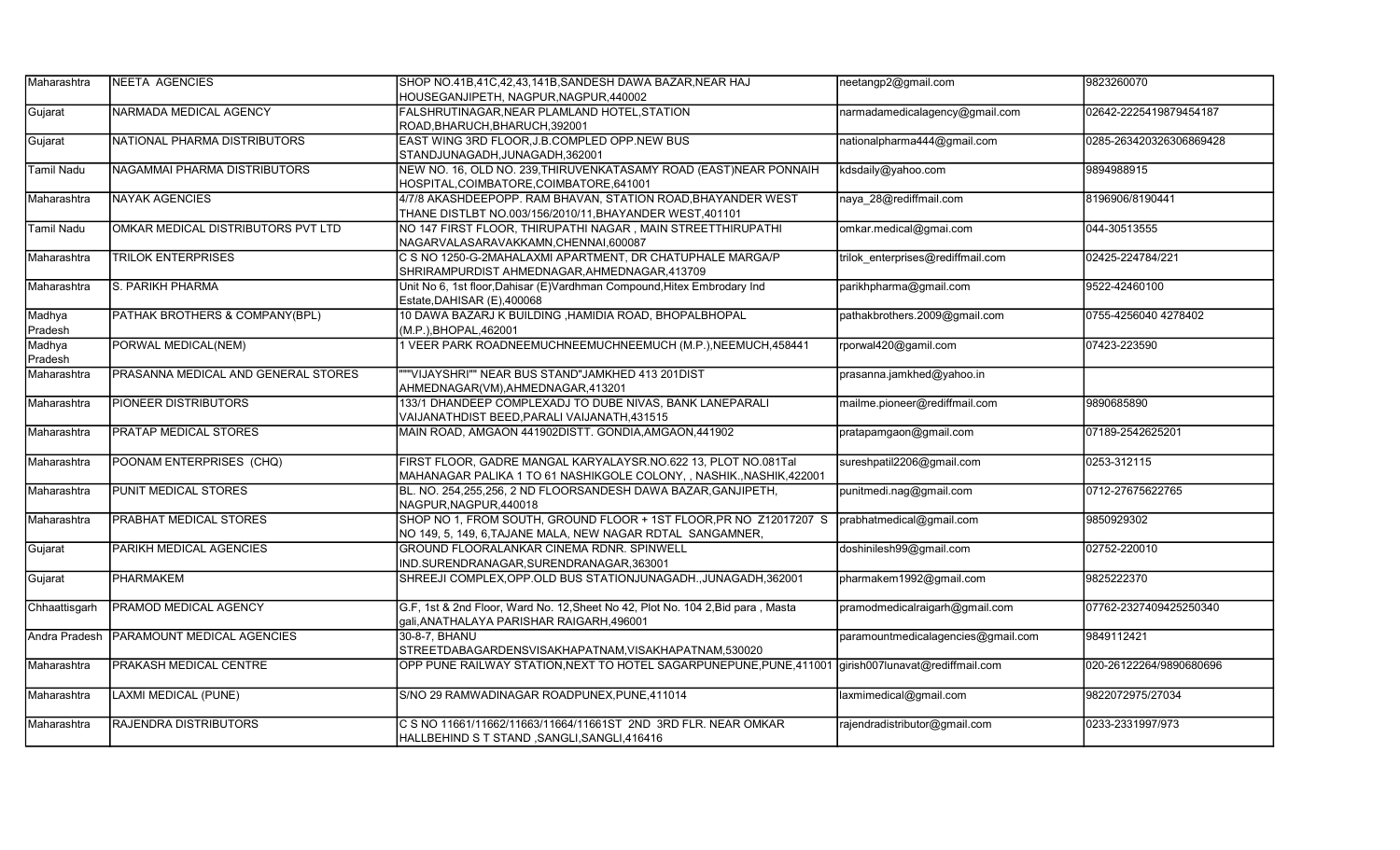| Maharashtra       | <b>RAJA MEDICAL STORES</b>          | BARRACK.NO.978, ROOM NO.4 & 5,OPP SNEAR POST OFFICE STATION                                                                                               | rajamedicalstore@yahoo.com       | 0251-27111002711       |
|-------------------|-------------------------------------|-----------------------------------------------------------------------------------------------------------------------------------------------------------|----------------------------------|------------------------|
|                   |                                     | ROAD, ULHASNAGAR, THANE DISTLBT NO 3 23 02 095 2012                                                                                                       |                                  |                        |
| Chhaattisgarh     | <b>RATHI MEDICAL AGENCIES</b>       | HIG- C1 & C2HOUSING BOARD COMPLEXOPP. TO NEW BUS STAND, HOUSING<br>BOARD COMPLEX DUR, 491001                                                              | rathimedical@yahoo.com           | 9425552481             |
| Madhya<br>Pradesh | RAJ MEDICAL AGENCIES (GWL)          | HUZRAT ROAD, LASHKARGWALIORGWALIOR (M.P.), GWALIOR, 474001                                                                                                | info@rajmedicalagencies.com      | 0751-2423958 2425755   |
| Maharashtra       | <b>RAM DISTRIBUTORS</b>             | PROP. NO. 487, NAZUL SHEET NO. 5A PLOT NO. 2FIRST FLOOR, SUVARNA<br>COMPLEX, WARD NO. 20, NEAR GANPATI MANDIR, BULDHANA, 443001                           | ramdistributorsbld@gmail.com     | 07262 - 246664         |
| Maharashtra       | M/S RUDRAKSHA PHARMA                | Shop No :- 1, Ground Floor, 1st & 2nd FloorHem-Varsha Building, Survey No-<br>622/6B,665/10 Ghar No-704/0480Near LIC Office, Goley Colony, NASHIK, 422002 | rudrakshpharma@gmail.com         | 02532316711982         |
| Maharashtra       | RAJMANE MEDICAL STORES              | 2/781,, DHOKI ROADKALAMBDISTRICT OSMANABAD(RS), KALAMB, 413507                                                                                            | rms.rajmane@gmail.com            | 9422069948             |
| Gujarat           | RUSHABH MEDICAL AGENCY              | RADHEY COMPLEX, NR. CHHATRI CHOWK, STATION ROAD, BOTAD, BOTAD, 364710 RUSHABHMEDICALAGENCEY@GMAIL.COM                                                     |                                  | 02849-253878           |
| Gujarat           | <b>RELIEF PHARMA DISTRIBUTORS</b>   | 14, VASANT PHARMA COMPLEXPANCHRATNAAMIR<br>ROAD, PALANPURPALANPUR, PALANPUR, 385001                                                                       | rreliefpharma@gmail.com          | 9429972220             |
| Gujarat           | <b>ROYAL DISTRIBUTORS</b>           | 301 TO 305 3RD FLOORSURAT DAWA BAZAARB/H KIRAN HOSPITAL, VASAT<br>DEVDI RDKATARGAMSURAT, SURAT, 395004                                                    | svk_royal@yahoo.in               | 9825956301             |
| Uttaranchal       | RUCHI MEDICAL PVT. LTD              | 18 P.D TANDON MARGLAXMAN CHOWKDEHRADUN, DEHRADUN, 248001                                                                                                  | neeraj@ruchimedical.com          | 9634094090             |
| Jharkhand         | M/S S.R. PHARMA (O) RANCHI          | SHARDHANAND ROADRANCHI, RANCHI, 834001                                                                                                                    | ashish.srpharma@gmail.com        | 0651-2203046           |
| Maharashtra       | <b>SHREE AGENCIES</b>               | GR FLOOR & FIRST FLOOR, GAT NO-88/6PLOT NO-10 11, MILKAT NO-<br>1034007142OLD MI NO- J0495, KHATRI PARKTALUKA                                             | shreeagencies.baramati@gmail.com | 9822294096             |
| Maharashtra       | <b>SWETA DISTRIBUTORS PVT LTD.</b>  | B' WING HAMIRMAL TOWER, 1 ST FLOOR'OPP RAM BHAWAN, STATION<br>ROAD, BHAYANDER (WEST), DIST THANELBT NO.0030060201011, BHAYANDER                           | shailesh@swetadistributors.com   | 28194738 / 39 /        |
| Maharashtra       | <b>SHAM DISTRIBUTORS</b>            | "SHAM SADAN' 15, VISANJI NAGAR ,JALGAONXX,JALGAON,425001                                                                                                  | shamdistributors@gmail.com       | 0257 - 222709          |
| Madhya<br>Pradesh | SHREE PORWAL MEDICAL AGENCIES (RTM) | 99, COLLEGE ROADRATLAMRATLAMRATLAM (M.P.), RATLAM, 457001                                                                                                 | spma.rtm@yahoo.com               | 07412-231607           |
| Madhya<br>Pradesh | SOBEG SINGH SAHNI & SONS(BETUL)     | OPP. DR. LASHKARECIVIL LINEBETULBETUL (M.P.), BETUL, 460001                                                                                               | sssahnibetul@gmail.com           | 07141-2307229425002620 |
| Madhya<br>Pradesh | SINGHAL MEDICALS(SAG)               | KATRA BAZARSAGARSAGARSAGAR (M.P.), SAGAR, 470002                                                                                                          | singhal.medi@gmail.com           | 07582-260425 409225    |
| Maharashtra       | SHEETAL PHARMA (CHQ)                | SHOP NO 1 JANKI PLAZAGOLE COLONYNASIKNASIK, NASHIK, 422002                                                                                                | sheetalpharma@ymail.com          | 0253-576506/9822       |
| Maharashtra       | SATARA DISTRIBUTORS (CHQ)           | BASAPPA PETHRADHIKA ROADSATARASATARA, SATARA, 415002                                                                                                      | sataradistributors@gmail.com     | 02162-229433/229       |
| Maharashtra       | SHAH BROTHERS (CHQ)                 | SHOP NO.38/39SIDDHESHWAR SHOPPING CENTRESHOLAPUR 413<br>001(SG), SOLAPUR, 413007                                                                          | shahbrothers56@gmail.com         | 0217-2725576           |
| Maharashtra       | SAHYADRI DISTRIBUTOR(CHQ)           | SURVEY NO 220/4, PLOT NO 9NEAR JAIN STHANAK, SATANA<br>ROADMALEGAON423203, MALEGAON, 423203                                                               | sureshbagadmlg@gmail.com         | 02554-253593/253       |
| Maharashtra       | S.R.MEDICALS                        | SHOP NO 14, JOSHI SANKOOLGOLE COLONYNASIKX, NASHIK, 422002                                                                                                | mukeshdhage@rathi.com            | 9422770985             |
| Maharashtra       | SHREE CHAITANYA AGENCIES(CHQ)       | SWASTISHREE, PLOT NO 30OPP NIPPANIKAR PLYWOODKUPWAD<br>RD, MIRAJ, MIRAJ, 416410                                                                           | shreechaitanyagencies@gmail.com  | 0233-2212130/942       |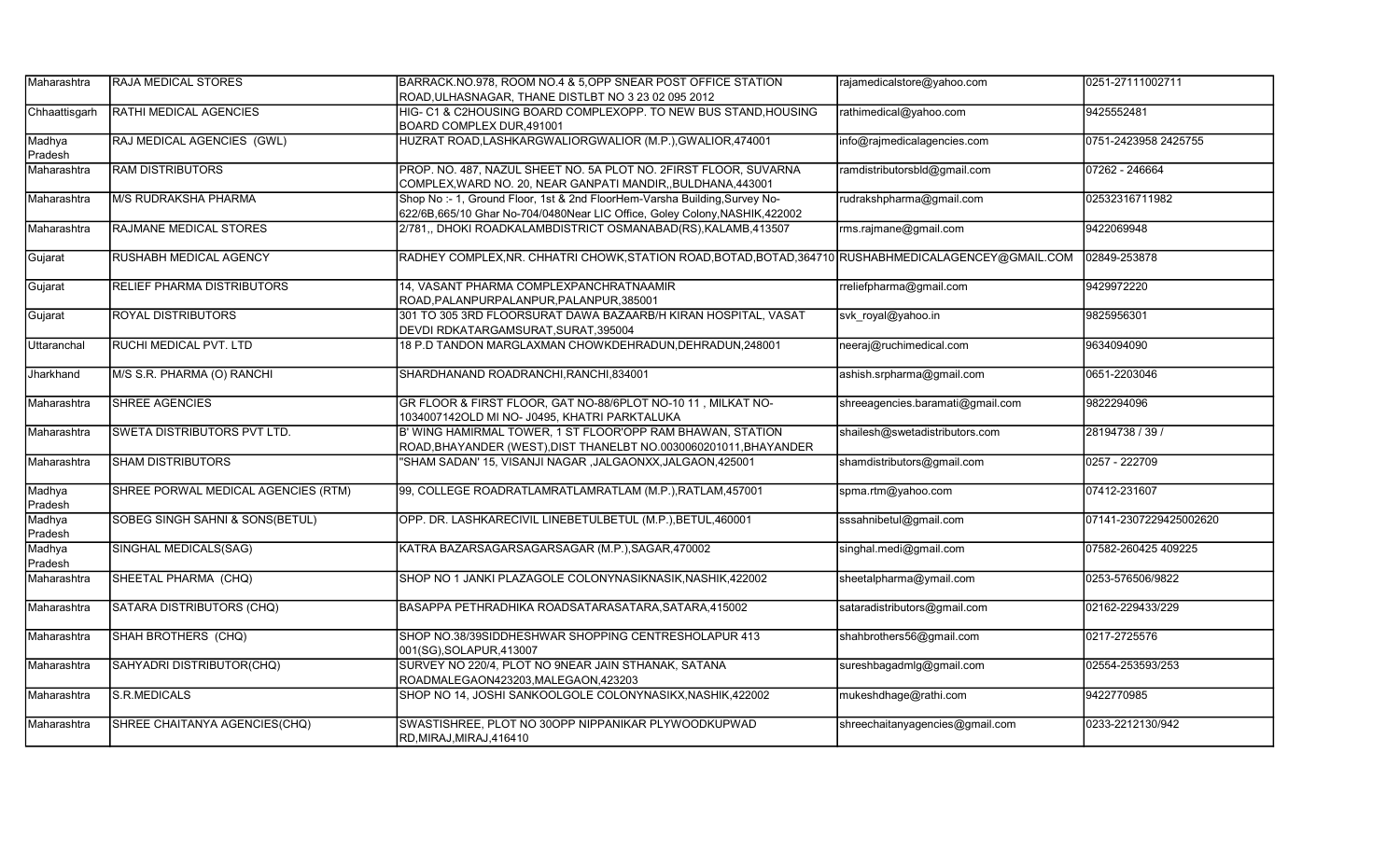| Maharashtra | ISANJAY PHARMA                     | SHOP NO.39, 1ST & 2ND FLOOR, GULSHAN TOWERS, NEAR PANCHASHEEL<br>TALKIESAMRAVATI, AMRAVATI, 444601       | deshmukhpravin76@gmail.com         | 0721-25644602564        |
|-------------|------------------------------------|----------------------------------------------------------------------------------------------------------|------------------------------------|-------------------------|
| Maharashtra | <b>SANJAY DISTRIBUTORS</b>         | 5 TH LANE, DHULE (RM) (S PATIL)X, DHULE, 424001                                                          | sanjaydistributorsdhule@gmail.com  | 02562-235540            |
| Maharashtra | SHREE SAI MEDICAL AGENCIES         | BADA BAZAR, BHANDARA, BHANDARA, 441904                                                                   | shrisai_bhandara@rediffmail.com    | 07184 - 251861          |
| Maharashtra | <b>SURAJ AGENCIES</b>              | I ST FLOOR, ABOVE SHRI VYANKATESH MED. STORESNAGINA CHOWK<br>PUSAD, PUSAD, 445204                        | dubewar_suraj@rediffmail.com       | 07233-2474662474        |
| Maharashtra | SARASWATI MEDICAL AND GEN STORES,  | ANAND NAGAR, PLOT NO 8SURVEY NO 220 4 COLLECTOR<br>ZONESANGAMESHWAR, MALEGAON (MUNGSA), MALEGAON, 423203 | saraswatimlg1990@gmail.com         | 02554-251275/251        |
| Maharashtra | <b>SOBTI BROTHERS</b>              | SHOP NO. 54,55,56, 154,155,156SANDESH DAWA BAZAR, NEAR HAJ<br>HOUSE, GANJIPETH, NAGPUR, NAGPUR, 440002   | sobti.bro@gmail.com                | 0712-27761842762        |
| Maharashtra | SHREEJI SALES CORPORATION          | SHOP NO. 58, 158, 258, 259SANDESH DAWA BAZAR,<br>GANJIPETHNAGPUR, NAGPUR, 440002                         | shreeji.nagpur@gmail.com           | 0712-27680283299        |
| Maharashtra | SHREE MANOLAXMI AGENCIES           | SHOP NO 9 AND 10MEDICINE COMPLEXEKORI WARD NO<br>1CHANDRAPUR,CHANDRAPUR,442402                           | shrimanolaxmiagencies@gmail.com    | 07172-2534942521        |
| Maharashtra | SANJIVAN MEDICAL AGENCIES          | 11, SHRI PAVANSUT, DAVA<br>BAZAR, RAMNAGR, CHANDRAPUR, CHANDRAPUR, 442402                                | kamalkishor.jajoo@gmail.com        | 9422136302              |
| Maharashtra | SHRI SAINATH MEDICALS              | BHAMATIPURA NEAR - NIRMAL BAKERY, CHINTAMANI<br>BULDING, WARDHA, WARDHA, 442001                          | shrisainathmedicalwardha@gmail.com | 07152-253546            |
| Maharashtra | SHRI SWAMI SAMARTH AGENCIES        | GALA NO 3, JANAKI PLAZAGOLE COLONYNASHIK, NASHIK, 422002                                                 | ratnakarwani502@gmail.com          | 9371544000              |
| Maharashtra | SANJIVANI AGENCY (AHMEDNAGAR)      | C S NO 3780, FARAK NO 3587GALA NO 2, MANIK<br>CHOWKAHMEDNAGARAHMEDNAGAR, AHMEDNAGAR, 414001              | sanjivaniagency@gmail.com          | 9822258016              |
| Gujarat     | SAURASHTRA SURGICAL MEDICAL AGENCY | MAITRI OPP.TALUKA SCHOOLNR.MOTI TANKI, P.O.BOX<br>123RAJKOT, RAJKOT, 360001                              | rajkotssma@gmail.com               | 9825223432              |
| Gujarat     | SHREE NAVDURGA MEDICAL AGENCY      | BASEMENT, AKASH GANGA APPTNR. DR. BHACCA DISPENSARYWANKI BORDI,<br>SAIYEDPURA, SURAT, SURAT, 395003      | navdurgamedical@gmail.com          | 0261 3292807            |
| Gujarat     | SHREE SARSWATI MEDICAL AGENCIES    | 12/1781, 1782/A, Basementvakil street, shahporeopp. Motiwala masjidHana<br>park, SURAT, 395003           | krunal ghayel@yahoo.co.in          | 02622 2434290           |
| Gujarat     | <b>SHAH &amp; KOTHARI BROTHERS</b> | 1 NEPTUNE TOWER, OPP. NEHRU BRIDGE, ASHRAM<br>ROADAHMEDABAD, AHMEDABAD, 380009                           | shah.kothari@gmail.com             | 65846196583006982503666 |
| Gujarat     | SHREE TIRUPATI ENTERPRISE          | 33, AKAR COMPLEX1ST FLOOR, S.T.ROAD, VERAVALF 45, VERAVAL, 362265                                        |                                    | 9426924999              |
| Gujarat     | S P PHARMA AGENCY                  | 1ST FLOORNR.SANTRAM CO.OPP.BANK, OPP.GHANTAKARNA COMLEX, GUBJ<br>BAZAR, NADIAD, NADIAD, 387001           | spphama nadiad@yahoo.com           | 0268 2552283            |
| Gujarat     | <b>VAIBHAV SALES</b>               | PUSHPAK', UPALI BAZARBARDOLI, BARDOLI, 394601                                                            | vardhman vaibhav@yahoo.com         | 02622 221094            |
| Gujarat     | <b>SURAJ ENTERPRISE</b>            | DR.RADHAKRISHNA ROAD, NR. MOTI TANKI, RAJKOT, RAJKOT, 360001                                             | surajent.rajkot@gmail.com          | 281-2449826             |
| Gujarat     | SHREERAJ MEDICAL AGENCY            | SMURTI BUILDING 'SIYAPURA, RAOPURABARODA 390 001, BARODA, 390001                                         | shreeraj ma@yahoo.co.in            | 0265 - 438768           |
| Delhi       | <b>SUNNYCO</b>                     | E-99-98-81, (LGF), LAJPAT NAGAR 1, DELHI, 110024                                                         | sunnyco99@bol.net.in               | 98997887079899788709    |
| Punjab      | <b>SHANKAR MEDICOS</b>             | 1-SHANKAR PALACEDILKUSHA MARKETJALANDHAR,JALANDHAR,144001                                                | shankarmedico.gaurav@gmail.com     | 0181-4611959 9316461959 |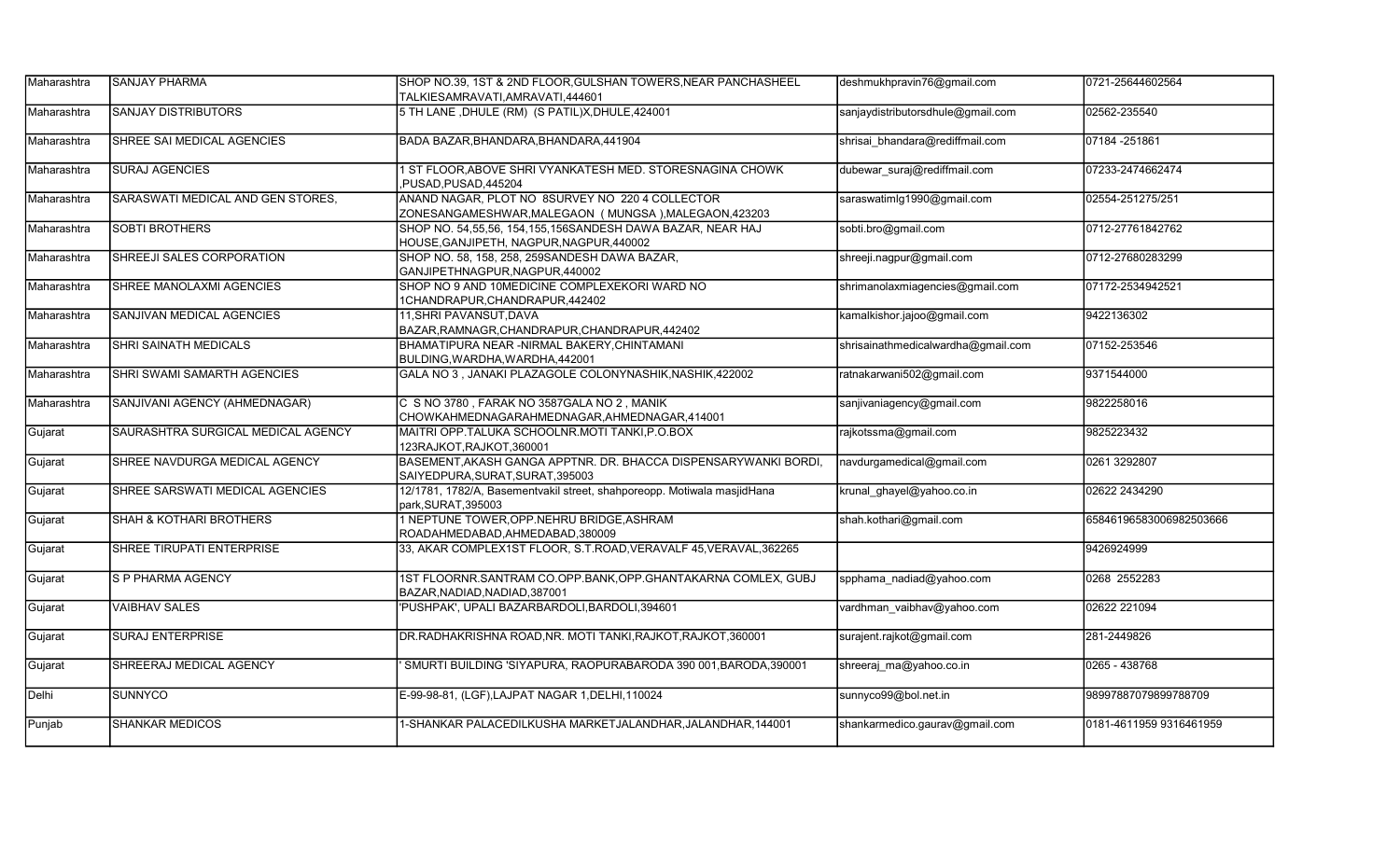| Punjab               | <b>SWAMI MEDICAL HALL</b>          | KATRA SHER SINGH, HALL BAZARAMRITSAR(PB), AMRITSAR, 143006                                                                         | swamimedicalhallamritsar@gmail.com   | 0183-5069915 9872066608 |
|----------------------|------------------------------------|------------------------------------------------------------------------------------------------------------------------------------|--------------------------------------|-------------------------|
| <b>Uttar Pradesh</b> | SHAKUN SALES PVT. LTD. (TRADE)     | 29-30, GOLE MARKET, MAHANAGAR, LUCKNOWLUCKNOW, LUCKNOW, 226020                                                                     | wholesale@shakunsales.com            | 2382494                 |
| <b>Uttar Pradesh</b> | SHANTI HEALTH CARE AGENCY          | B 30/48 KAC.B PLAZAMADHAV MARKETLANKA, VARANASI, VARANASI, 221005                                                                  | shantihcag@gmail.com                 | 2368597                 |
| Gujarat              | <b>SAIBABA DISTRIBUTORS</b>        | OPP.BOKA COMPLEX, GANJ<br>ROAD, DHANERADIST. BANASKANTHA, DHANERA, 385310                                                          | hitenbhimani007@yahoo.com            | MO9427536091            |
| Chhaattisgarh        | <b>SADHANA MEDICO TRADERS</b>      | 6, MEDICAL COMPLEX, G.E.ROAD, RAIPUR (C.G), RAIPUR, 492001                                                                         | sadhanamedico@gmail.com              | 0771-40444329329106333  |
| Chhaattisgarh        | <b>SHYAM &amp; SONS</b>            | 6, MEDICAL COMPLEXTELIPARABILASPURX, BILASPUR, 495001                                                                              | shyamsonsbsp@gmail.com               | 0775240396842097994252- |
| Jharkhand            | SUDHA ENTERPRISES (RANCHI)         | LINE TANK ROADNR, FIRYALALRANCHI - 834 001JHARKHAND,RANCHI,834001                                                                  | sudharanchi@yahoo.co.in              | 918092358388            |
| <b>Tamil Nadu</b>    | <b>SIVAGAMI MEDICAL</b>            | 364 WEST MAIN STREETTANJORE 613009., TANJORE, 613009                                                                               | ctctn@yahoo.com                      | 9443412456              |
| Kerala               | <b>SANTHOSH MEDICALS</b>           | KATTUKULANGARA TOWERS, AMC XVII 873NEAR BOYS HIGH<br>SCHOOLATTINGAL, ATTINGAL, 695101                                              | anilkumar_amy@yahoo.co.in            | 0470 2622723            |
| Karnataka            | SUPRABHAT PHARMACEUTICALS          | CST NO-1028 W.NO.4, CELLAR & GROUP FLOORAKKAMAHADEVI<br>RdBANASHANKARI COMPLEX, BIJAPUR, 586101                                    | suprabhatpharma@yahoo.co.in          | <b>SUDHIR 934224</b>    |
| Goa                  | <b>SAMBARI ENTERPRISES</b>         | "GAJANAN""OPP TO LITTLE PRIMARY SCHOOLMURIDA ROAD,<br>FATORDAGOA, FATORDA, 403602                                                  | jyoti@sambarienterprises.com         | 27499282749929          |
| Maharashtra          | SHREEJI DISTRIBUTORS PHARMA PVT    | C-31/32, 2ND FLOOR, ROYAL INDL ESTACO-OP SOCIETY LTD,5B, NAIGAON<br>CROSS ROAD, WADALA W CITY GREATER MUMBAI M                     | sdpl 2006@rediffmail.com             | 022-49212020            |
| Maharashtra          | <b>TAPADIA DISTRIBUTORS (PUNE)</b> | SHOP NO 9 999 SADASHIV PETHNEAR BRAMHAN MANGAL<br>KARYALAYPUNEPUNE, PUNE, 411030                                                   | narayan_tapadiya@yahoo.co.in         | 020-24478599/244        |
| Maharashtra          | <b>TAPADIA DISTRIBUTORS</b>        | SHOP NO 9 999 (HOSP)SADASHIV PETHNEAR BRAMHAN MANGAL<br>KARYALAYAPUNE, PUNE, 411030                                                | a.tapadiya@gmail.com                 | 9689927263              |
| Maharashtra          | <b>TRIMURTI SALES</b>              | HOUSE NO. 310, PLOT NO. 52SHEET NO. 3 18, WARD NO. 41JOSHI MARKET,<br>TOWER CHOWKAKOLA, AKOLA, 444001                              | trimurtisalesakola@rediffmail.com    | 0724-2431515 243        |
| Gujarat              | <b>TRUST PHARMA DISTRIBUTION</b>   | 1 ST FLOOR, ASHA SHOPPING CENTER, SHRINAGAR, IDAR-383 430, IDAR, 383430                                                            | trustpharma.idar@gmail.com           | 02778 - 253515          |
| Uttar Pradesh        | <b>TALATI BROS</b>                 | 59/32, BIRHANA ROADKANPURKANPUR, KANPUR, 208001                                                                                    | talatibrothers@reddifmail.com        | 9415042016              |
| Maharashtra          | <b>TIRUPATI DISTRIBUTORS</b>       | HOUSE NO. -378 (A) & 379 (I), MITHABAI COMPLEX MUMBAI GOA ROADNEAR<br>RASOI HOTEL, PALASPE TAL PANVEL DIST RAIGAD, PALASPE, 410221 | tirupatidis@gmail.com                | 02143-220072 73         |
| Chhaattisgarh        | UNITED MEDICAL AGENCY              | 34, MEDICAL COMPLEXG.E. ROADRAIPURRAIPUR, RAIPUR, 492002                                                                           | unitedryp@gmail.com                  | 0771-22345059755755555  |
| Maharashtra          | <b>UNIQUE CORPORATION</b>          | OPP MEIDCINE MARKETGURJKUNJ LANE NO 4DHULE, DHULE, 424001                                                                          | unique.corporation11042008@gmail.com | 9423979686              |
| Gujarat              | <b>UMIYA PHARMA DIST.</b>          | 223, NEELKANTH COMPLEX, OPP, CIRCUIT HOUSE, STATION<br>ROAD, DEHGAMDEHGAM, AHMEDABAD, 382325                                       | mehta.purav18@gmail.com              | 93271989899662905494    |
| Uttaranchal          | <b>VISHAL MEDICO AGENCIES (CE)</b> | KHANCHAND MARKET, HALDWANI 263 139, HALDWANI, 262309                                                                               | vishalmedicohld@gmail.com            | 9997907770              |
| Maharashtra          | <b>VIJAY PHARMA</b>                | A/101,1st Floor Devraj Premises Co Goregaon-WestS.V.Road,Topiwala<br>Marg,, GOREGAON WEST, 400062                                  | vijaypharmasales@gmail.com           | 8721452/8722204         |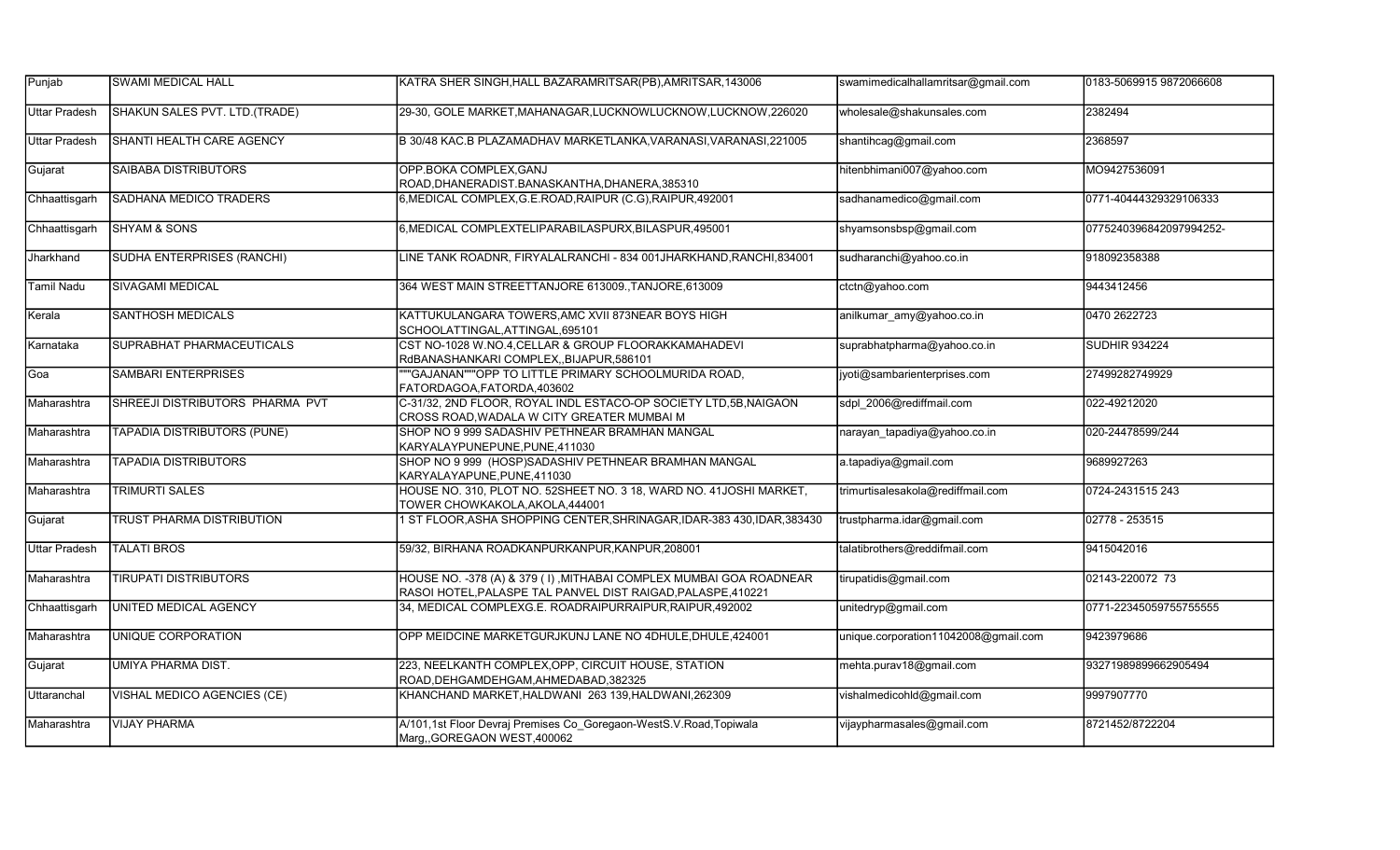| Andra Pradesh     | <b>AUROBINDO DRUGS (VSP)</b>      | DOOR NO. #47-1-111/16th LaneDwarak                                                                                                                                                 | aurobindodrugs@gmail.com             | 9849595908              |
|-------------------|-----------------------------------|------------------------------------------------------------------------------------------------------------------------------------------------------------------------------------|--------------------------------------|-------------------------|
|                   |                                   | NagarVISAKHAPATNAM, Visakhapatnam, 530016                                                                                                                                          |                                      |                         |
| Maharashtra       | <b>VENKATESH ENTERPRISES(CHQ)</b> | H.NO:-3-2-3753/1. Ground floor plus 2Shivnagar Colony Bidar Road. Taluka Udgir<br>District Latur., UDGIR, 413517                                                                   | venkateshudgir@gmail.com             | 02385-256855            |
| Maharashtra       | <b>VIVEK MEDICAL STORES(CHQ)</b>  | OPP STATE BANK OF INDIA, GHAMODIA CDR LANE, NANDED431<br>601, NANDED, 431601                                                                                                       | prashantdeshmukh3125@gmail.com       | 9421766182              |
| Maharashtra       | D VIJAY PHARMA Pvt. LTD(CHQ)      | Basement, Part :- B, Ground Floor, 1st To 6th Floor, D. Vijay House, Sr. No 645/A/21/3 & ho@dvijaypharma.com<br>645/A/22, Plot No 194 AND 197 Opp NDCC BankNashik Tal: - Mahanagar |                                      | 2577687/98220502        |
| Maharashtra       | D VIJAY PHARMA LTD (NASIK ROAD)   | IST FLOOR K B N MARKETSUBHASH RDNASIK RDNASIK,NASHIK,422101                                                                                                                        | ho@dvijaypharma.com                  | 0253-2463484/85/        |
| Maharashtra       | <b>VASANTLAL &amp; BROS</b>       | SHOP NO.18,19,20,21SANDESH DAWA BAZAR, NEAR HAJ HOUSEGANJIPETH,<br>NAGPURX,NAGPUR,440002                                                                                           | vasantlal.bros@gmail.com             | 9373103152              |
| Gujarat           | VIKRAM MEDICAL AGENCIES (KLP)     | NAVLIWALA BUILDINGSTATION ROAD, ANANDBOOK TO V V NAGAR<br>F<br>27, ANAND, 388001                                                                                                   | vikrammedicalagency@gmail.com        | 9825324372              |
| Andra Pradesh     | <b>VARDHMAN SPECIALITIES</b>      | 30 11 19 2FLAT NO 101 102GROUND FLR SHREE SUBHADRA CASTLELAKSHMI<br>STREETDABA GARDENS, VISAKHAPATNAM, 530020                                                                      | vardhmanvizag@gmail.com              | 9849185987              |
| Karnataka         | <b>VIVA PHARMA</b>                | PHARMACEUTICALS DISTRIBUTORSCTS NO 4094 1A 21 TO 6 SECOND FIr.BILGI<br>PLAZA COLLEGE Rd.BELGAUM, BELGAUM, 590002                                                                   | harshainchal@gmail.com               | 0831-2423133            |
| Maharashtra       | <b>WELCOME DISTRIBUTORS</b>       | HOUSE NO 1727 AMIN MANZIL1ST FLOOR, BAZAR PETHCHIPLUNDIST<br>RATNAGIRI.CHIPLUN.415605                                                                                              | welcomedistributorschiplun@gmail.com | 02355-261529            |
| Maharashtra       | WATTAMWAR MED & GEN STORES (CHQ)  | NARAYAN CHAWL CORNERPARBHANI431401, PARBHANI, 431401                                                                                                                               | wmgpbn@gmail.com                     | 9422876816              |
| Gujarat           | <b>ROYAL AGENCY</b>               | B-2, MUNICIPAL SHOPPING CENTRE, MAYFAIR ROAD, ANAND388<br>001.ANAND.388001                                                                                                         | royalanandb@gmail.com                | 9879313346              |
| Gujarat           | YERA MEDICAL AGENCY               | PLOT NO-294, BASEMENT B-1, ""ABHINANDAN APPARTMENT""OPP, CHURCH,<br>SECTOR 23GANDHINAGAR, GANDHINAGAR, 382023                                                                      | yeramedical@gmail.com                | 9824419220948640791     |
| Madhya<br>Pradesh | <b>ZEE PHARMA(UJN)</b>            | SHOP NO. 5-9, DAWA BAZAR, 87, UNIVERSITY ROAD, UJJAINUJJAIN<br>(M.P.), UJJAIN, 456010                                                                                              | zeeglobal@gmail.com                  | 2551582 5013582         |
| <b>Tamil Nadu</b> | OM SHAKTHI MEDI CENTRE            | OM SHAKTHI TOWERS, 104& 107ANNASALAI (NEAR LIC BUILDING) CHENNAI<br>600002. CHENNAI 600002                                                                                         | omsakthimedi@gmail.com               | 8554120/8548796         |
| Gujarat           | <b>PALAK MEDICAL AGENCY</b>       | , SHREE SAI COMPLEX, NEAR MADHWANI CLASSES, B/H. SANSTHA<br>VASAHAT, RAOPURA, BARODA, BARODA, 390001                                                                               | palakagency@gmail.com                | 0265 24327612415760     |
| <b>Tamil Nadu</b> | PALEPU PHARMA PVT LTD(TAMBARAM)   | 29A, 1ST FLOOR & 2ND FLOOR, AYYASWAMY STREETWEST<br>TAMBARAM, CHENNAI, CHENNAI, 600045                                                                                             | davey@palepugroup.com                | 9941355543              |
| <b>Tamil Nadu</b> | R.K.PHARMA DISTRIBUTORS           | NEW NO 825 (439/6)2ND FLOOR, PORTION 1E.V.R SALARPOONAMALLE HIGH<br>ROADARUMBAKKAM, AMINIJIKARAI, 600106                                                                           | rkpdistributors@gmail.com            | 42654569                |
| Maharashtra       | HUMA PHARMA& SURGICALS(CHQ)       | 104, SOUTH SADAR BAZARSOLAPURSOLAPUR, SOLAPUR, 413003                                                                                                                              | humapharma123@yahoo.in               | 0217-2315969/9960445558 |
| Maharashtra       | <b>VIPUL PHARMA</b>               | HOUSE NO 112, WARD NO 28, SUVIDHA DIAGNOSTIC CENTER, DR, HEDGEWAR<br>MARG, BUS STAND RD .PARBHANI (M.S 431401), PARBHANI, 431401                                                   | vipulpharmapsj@gmail.com             | 9422876846              |
| Maharashtra       | <b>WARAD DISTRIBUTORS</b>         | SHOP NO 2, FIRST FLOOR, KHANDOBA GALLI, LATURWARAD HOSPITAL<br>BUILDINGHOUSE NO.R 4 102 1 A,LATUR,413512                                                                           | waraddeepak@gmail.com                | 02382 - 258455          |
| Punjab            | <b>MITTAL MEDICOS</b>             | WHOLESALE CHEMISTS & DRUGGISTSOPP. CIVIL<br>HOSPITALMOGA, MOGA, 142001                                                                                                             | mittalmedicos@yahoo.com              | 01636-221988 9914920088 |
| Maharashtra       | <b>MAHESH AGENCIES</b>            | SHOP NO. 4, WING NO. 35, MEDI TRADE CENTRETELANGPURA, WARDHA, 442401                                                                                                               | maheshagencies98@gmail.com           | 07152-248451 942        |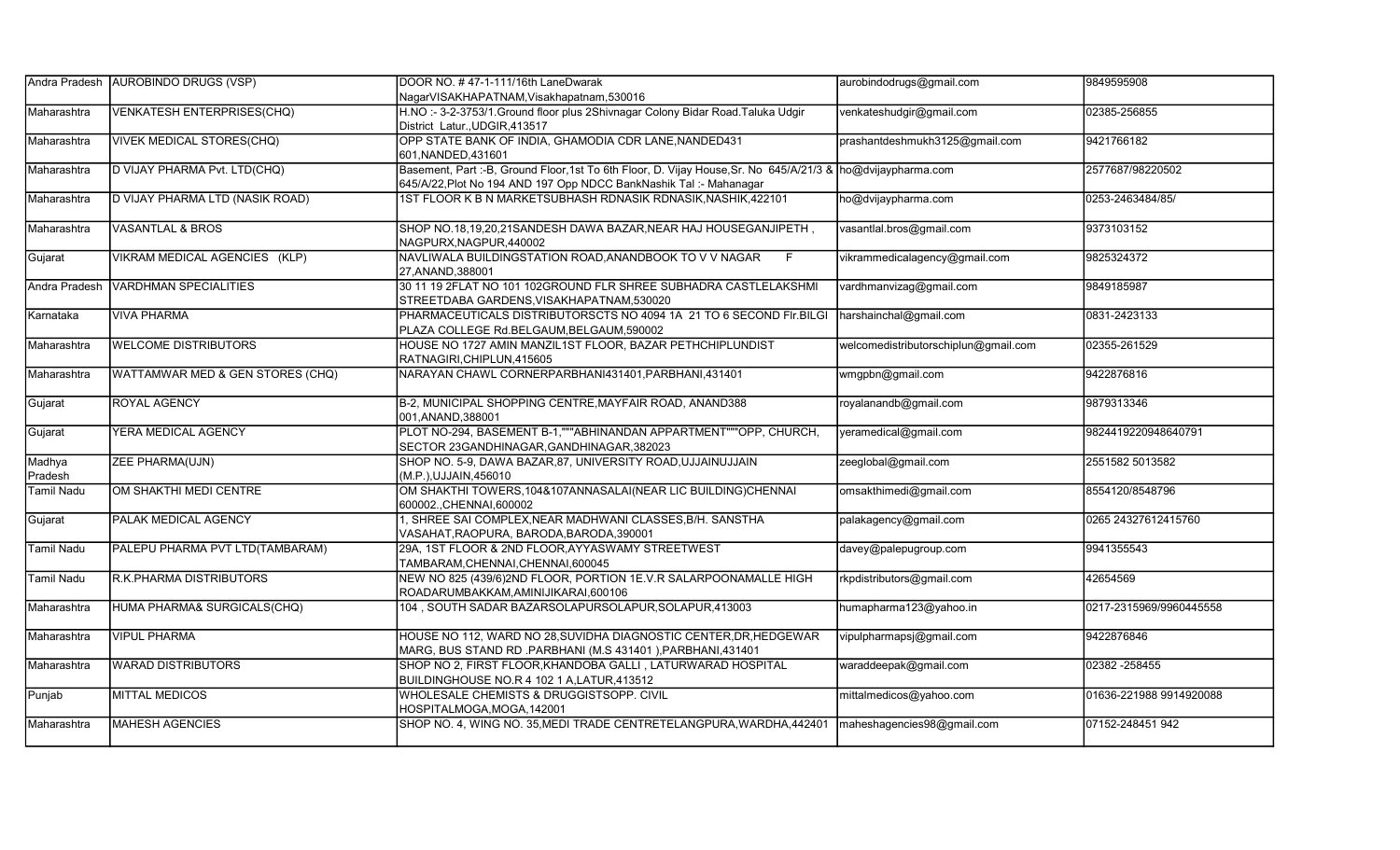| Jharkhand         | <b>APEX ENTERPRISES</b>            | SHOP NO- 6 GROUND FLOORM R TOWER KUTCHERY RDPO PS KOTWALI<br>RANCHIRANCHI.RANCHI.834001                                | apexenterprises0111@gmail.com       | 8969450001              |
|-------------------|------------------------------------|------------------------------------------------------------------------------------------------------------------------|-------------------------------------|-------------------------|
| Telangana         | <b>GAUDEV &amp; CO</b>             | 2nd floor, punjaguttaD NO 6 3 668 9 6 OPP MODEL HOUSEMAIN ROAD, UDAY<br>MEDICALSMCH CIRCLE 5 MANDAL, HYDERABAD, 500082 | gaudevcompany@yahoo.com             | 040-65916729/9963107800 |
| Maharashtra       | SUGANCHAND MEDICAL STORE Agncy Dep | SANDESH DAWA BAZAR, NEAR HAJ HOUSEBLOCK NO. 46,47 & 147, GROUND &<br>1ST FLOOR, NAGPUR, 440002                         | suganchandmedicalstores@gmail.com   | 0712 2765428/273        |
| Chhaattisgarh     | <b>JAI MEDICAL AGENCIES</b>        | G.E.ROADSHOP NO.15 OLD MEDICAL COMPLEX, RAIPUR, 492001                                                                 | JAI.RYP@GMAIL.COM                   | 9826901000              |
| Tamil Nadu        | SRI SELVAGANESH MEDICALS AGENCIES  | KALIMUTHU PILLAI LANE, DOOR NO.75, GROUND FLOOR, 1ST FIr 2ND<br>FlrDINDIGUL.624001                                     | sgma1sgma@gmail.com                 | 04512423876 99944 44380 |
| Punjab            | PUNJAB SURGICAL & MEDICINE CENTRE  | PATIALA12 to 13 and 16 to17G T B MARKET T B HOSPITAL Rd, PATIALA, 147001                                               | punjab.surgical@yahoo.in            | 9855468600              |
| Maharashtra       | <b>ROHIT ENTERPRISES</b>           | Opp Bharat Natya Mandir, Ground floor, 1312, Shop-1, Antarang Apartments, Sadashiv<br>Peth.,Pune,411030                | rohitkarpe9@gmail.com               | 9822192558              |
| Maharashtra       | <b>SUKHKARTA DISTRIBUTORS</b>      | Near S T Bus Stand,2233 28 Shivseva Mandal Complex,Shirur<br>Ghodnadi),,Shirur,412210                                  | sukhakartashirur@gmail.com          | 9822270199              |
| Maharashtra       | M M PHARMA                         | shop no 3 & 4Shop no. 3 B, PRESTIGE CLASSIC, MUMBAI PUNE<br>ROAD, CHINCHWAD STATION, Pune, 411019                      | mm.pharma@rediffmail.com            | 9823116736              |
| Maharashtra       | MS GANDHI MEDICO                   | DHANARAJ COMPLEX, HOUSE NO. 312,313,314, WARD<br>NO.3MANCHAR,,Manchar,410503                                           | santosh2285@gmail.com               | 9421005075              |
| Maharashtra       | <b>RAJ MEDICOS</b>                 | SHRI AGRASEN CHOWKKHAMGAONKHAMGAON, KHAMGAON, 444303                                                                   | ram.ailani@gmail.com                | $(07263)$ 254650/2      |
| Tamil Nadu        | <b>SREE SAI ENTERPRISES</b>        | Plot No: 29, 1st IInd & 3rf Floor, Amman Koil StreetVenuvampet, Chennai, 600091                                        | sree sai enterprises@yahoo.com      | 9940118877              |
| Maharashtra       | <b>RAJA ENTERPRISES</b>            | 3138 JAMNALAL BAJAJ ROAD, DHULE, 424001                                                                                | rajadhule@gmail.com                 | 02562 - 241847          |
| Kerala            | <b>BIOREX PHARMA DISTRIBUTORS</b>  | 9/556 A4, First FloorFalcon Tower, opp old Cini Theater, Maradu<br>P.O,Kundannoor,Ernakulam,,ERNAKULAM,682304          | biorexpharma@gmail.com              | 0484-2706727/ 2705552   |
| Maharashtra       | <b>ANIL AGENCIES</b>               | FLAT NO. 3, DATTA CHOWKASHWAMEGH COMPLEX, YAVATMAL, 445001                                                             | anilagytl@gmail.com                 | 07232-240490            |
| Madhya<br>Pradesh | Disha Pharma                       | G-8, F-35, Vardhman City PlazaDawa Bazar, Hamidiya Road,, BHOPAL, 462001                                               | dishapharma08@gmail.com             | 07554225757/9425193497  |
| Kerala            | <b>ALFA AGENCIES</b>               | 18/11543-A7, Gr Floor, Opp Raqmnath HospMeyon BuildingJail Road, Calicut, 673004                                       | alfariyas@yahoo.co.in               | 9847142642              |
| Gujarat           | K. R. HOSPITAL CARE                | A-102, SIMANDHAR ESTATE, INCOME TAX, ASHRAM ROAD, OPP. SAKAR-<br>III., AHMEDABAD, 380014                               | kr mehta@hotmail.com                | 079-27545042            |
| Maharashtra       | <b>SUNNY PHARMA</b>                | G-1, PLOT NO 14 CTS 529/A17OPP MAULI BLOOD BANKBEHIND PENDHARKAR<br>HOSPITAL, SATARA, 415004                           | sph333@gmail.com                    | 9850266000              |
| Maharashtra       | <b>M/S SAINATH AGENCIES</b>        | SHOP NO F1,F2,F3, FIRST FLOOR, NEAR GILMANDI ROADNEAR AUSHADHI<br>BHUVAN, AURNGABAD, 431001                            | sainathagenciesaurangabad@gmail.com | 0240 -2306252           |
| Maharashtra       | MS VENKATESH MEDICALS (BEED)       | HOUSE NO 2-11-296, UNDER GROUND & UD. P. ROADBEHIND VAIDNATH BANK<br>,BEED,431122                                      | venkateshbeed@gmail.com             | 02442 - 224153          |
| Rajasthan         | M K DISTRIBUTORS                   | LOKHANDWALA KUAN, DAWA BAZAR17, SHREEJI MANSION,ALWAR,301001                                                           | mukeshagarwalalwar@yahoo.com        | 9252760060              |
| Maharashtra       | M/S TIRUPATI AGENCIES              | C/O SHRI SAMARTH HOSPITAL, 1ST FLOOOMERGA,,OMERGA,413606                                                               | tirupatiagenciesomerga@gmail.com    | 02475-250761            |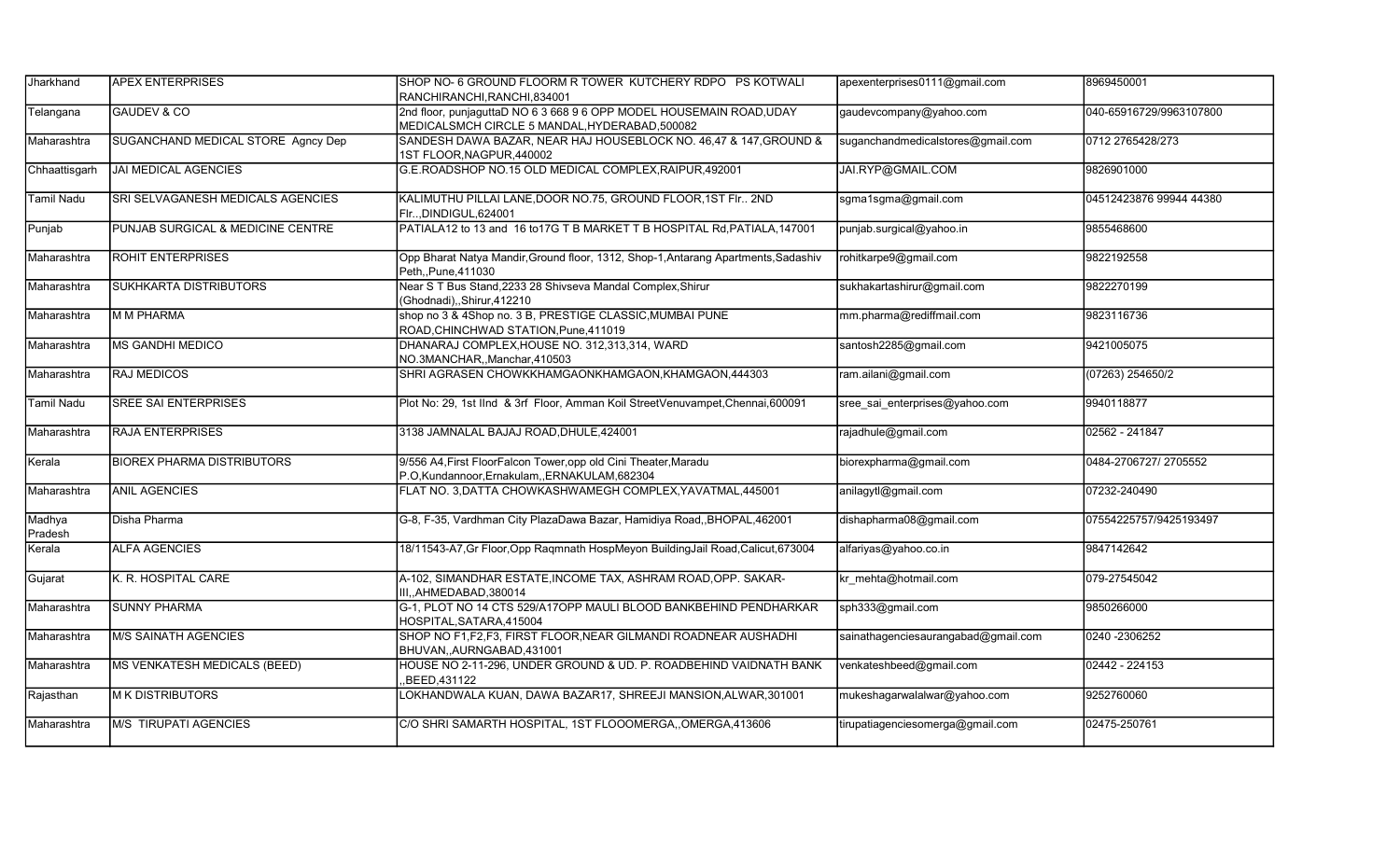| Maharashtra          | IMAHAVIR PHARMA DISTRIBUTORS      | 82, 83, PATEL NAGAR, SATANA NAKASOYGAON, MALEGAON, 423203                                                                    | mahavir24pharma@gmail.com        | 02554-256346            |
|----------------------|-----------------------------------|------------------------------------------------------------------------------------------------------------------------------|----------------------------------|-------------------------|
| Maharashtra          | <b>MAKVIS</b>                     | SHOP NO. 10, 11, 43, 44APEEJAY COMMERCIAL COMPLEX, SECTOR NO. 17,<br>PLOT NO. 87, VASHI, VASHI, 400703                       | admin@makvis.in                  | 0215 27893830           |
| Maharashtra          | JAIPRAKASH MEDICAL AND GENERAL    | D.J ARKED, 1st FLOOR, NEAR AMRUT CINEMA, NANDURBAR, 425412                                                                   | jaiprakash.medicaltg@gmail.com   | 02564 -221980           |
| Gujarat              | SANTRAM MEDICAL AGENCY            | R/02/121, SHIYAPURA, RAOPURA, VADODARA, 390001                                                                               | santram agency@yahoo.com         | 9429136600              |
| Gujarat              | <b>SANJIVANI MEDICINES</b>        | G F TO FIFTH FLOORMILKAT NO 1099, PLOT NO 30 2,C S NO. 1014 2BEHIND<br>SANKET INDIANEAR MAHAGUJARAT HOSPITAL, NADIAD, 387001 | sanjivanimedicines@yahoo.co.in   | 02692 - 2550433 2550533 |
| Maharashtra          | R K ASSOCIATES                    | SHOP NO. G-16, PROP. NO. 349 TO 35YERAWAR CHOWKW.NO.40, MAA DURGA<br>DAWA BAZAR, YAVATMAL, 445001                            | rkassociates.ytl@gmail.com       | 07232246671 9822        |
| Maharashtra          | A B PHARMA                        | 1ST FLOOR, A WING, SHREE SAI TOWER, BORIVALI (WEST) SODAWALA<br>LANE, NEAR OM SAI HOSPITAL, MUMBAI, 400092                   | ab.pharmaceutical@gmail.com      | 022 2890 0154/28        |
| Maharashtra          | <b>JANATA AGENCY</b>              | CS 853/2, 853/3, 851/2, 852/2BHAGAWAN MAHAVEER PATH, AKLUJ, 413101                                                           | yogeshjanata@gmail.com           | 9422458224/02815-222824 |
| <b>Uttar Pradesh</b> | <b>S S TRADERS</b>                | B 82 GROUND FLOOR, NAGAR NIGAM H NO 0561SIDHARIPUR SURAJ KUND<br>COLONYGORAKHPURPS KOTWALI, GORAKHPUR, 273015                | sstraders.gorakhpur@gmail.com    | 7607716688              |
| Telangana            | <b>PHARMA PLUS</b>                | D.No. 1-8-229/10/4PRENDERGHAST RDPART OF FIRST<br>FLR, SECUNDERABAD, 500003                                                  | Pharmaplus.dis@gmail.com         | 9930191705              |
| Punjab               | <b>SEHAJ ENTERPRISES</b>          | SCF 31, 1ST FLOORBIBIWALA CHOWKBHARAT NAGAR SHOPPING<br>COMPLEX, BATHINDA, 151005                                            | sehaj.bathinda@gmail.com         | 9815990010              |
| Rajasthan            | <b>AUSHADH DISTRIBUTORS</b>       | A-06, FF-04, NEAR BIG BOSS STUDIO, GOVIND MAR, ADARSH<br>NAGAR, JAIPUR, 302001                                               | aushadhdistributors15@gmail.com  | 9619806190              |
| Maharashtra          | <b>BRIDGE MEDISALES Pvt. LTD.</b> | 1065-A LEPROSY HOSPITAL ROADUDYAM NAGAR, RATNAGIRI, 415612                                                                   | bridgemedisales@gmail.com        | 9403080021              |
| Maharashtra          | <b>NANCY ENTERPRISES</b>          | H.NO. 458, E WARDKARVEERSAHU ROADVIJAY APARTMENT, FIRST<br>FLOOR.KOLHAPUR.416001                                             | nancy.enterprise@yahoo.in        | 9158882858              |
| Gujarat              | SHREE AMBICA MEDICAL STORE        | BASEMENT 12/1123-24VANKI BORDI, SHAHPOREDR. BHACCAS<br>STREETMEGHDOOT APARTMENT, SURAT, 395003                               | shreeambica30@rocketmail.com     | 9374711850              |
| Tamil Nadu           | IMEDIHAUXE INTERNATIONAL PVT LTD  | RPY COMPLEX ,40/32, KARPAGAMBAL NAGAR(OPP.TO<br>AMRUTANJAN), MYLAPORE, CHENNAI, 600004                                       | medihauxe@yahoo.in               | 044-249924929394        |
| Madhya<br>Pradesh    | <b>VIRAJ PHARMA</b>               | 1ST FLOOR, JDA BUILDINGOPP. JDA OFFICE CIVIC CENTER, JABALPUR, 482002                                                        | virajpharmajbp@rediffmail.com    | 0761-4005045/9713995045 |
| Maharashtra          | KUNAL MEDICAL AGENCIES            | MOTIKAMAL TOWERS, SHOP NO -1-4NEAR ST. STAND, SINNER, 422103                                                                 | kunal.medicalagn@gmail.com       | 09822610865/0255        |
| Gujarat              | RELIABLE TRADE CORPORATION        | SHOP NO. 100, NR. RAILWAY GODINARMADA MARKET, BHARUCH, 392001                                                                | reliablebharuch@gmail.com        | 9426387029              |
| Maharashtra          | <b>SHRINIWAS AGENCIES</b>         | RAILWAY STAION ROADSANMAN PRESTIGENEAR Z.P.BUILDINGSHOP NO.8 &<br>9. NANDED.431601                                           | shriniwas.nanded@gmail.com       | 9423135965              |
| Maharashtra          | <b>DIPRA AND COMPANY</b>          | C S NO 771 / 1B, 4TH FLOORE WARDSHAHUPURI, 5TH LANESHIVSHAKTI<br>DISTRIBUTORS BUILDING, KOLHAPUR, 416001                     | diprakop@gmail.com               | 9545555300              |
| Rajasthan            | RARUNA PHARMACEUTICALS            | OPP. RAJDAN MANSIONJALORI GATE, JODHPUR, 342001                                                                              | rarunapharmaceutical@gmail.com   | 0291-2615120/           |
| Jharkhand            | <b>NEW PATODI MARKETING</b>       | SHRI MAHADEV COMPLEXP S KATWALI POST GPOSHARDHANAND<br>RD.RANCHI.834001                                                      | newpatodimarketing2016@gmail.com | 0651-2229929            |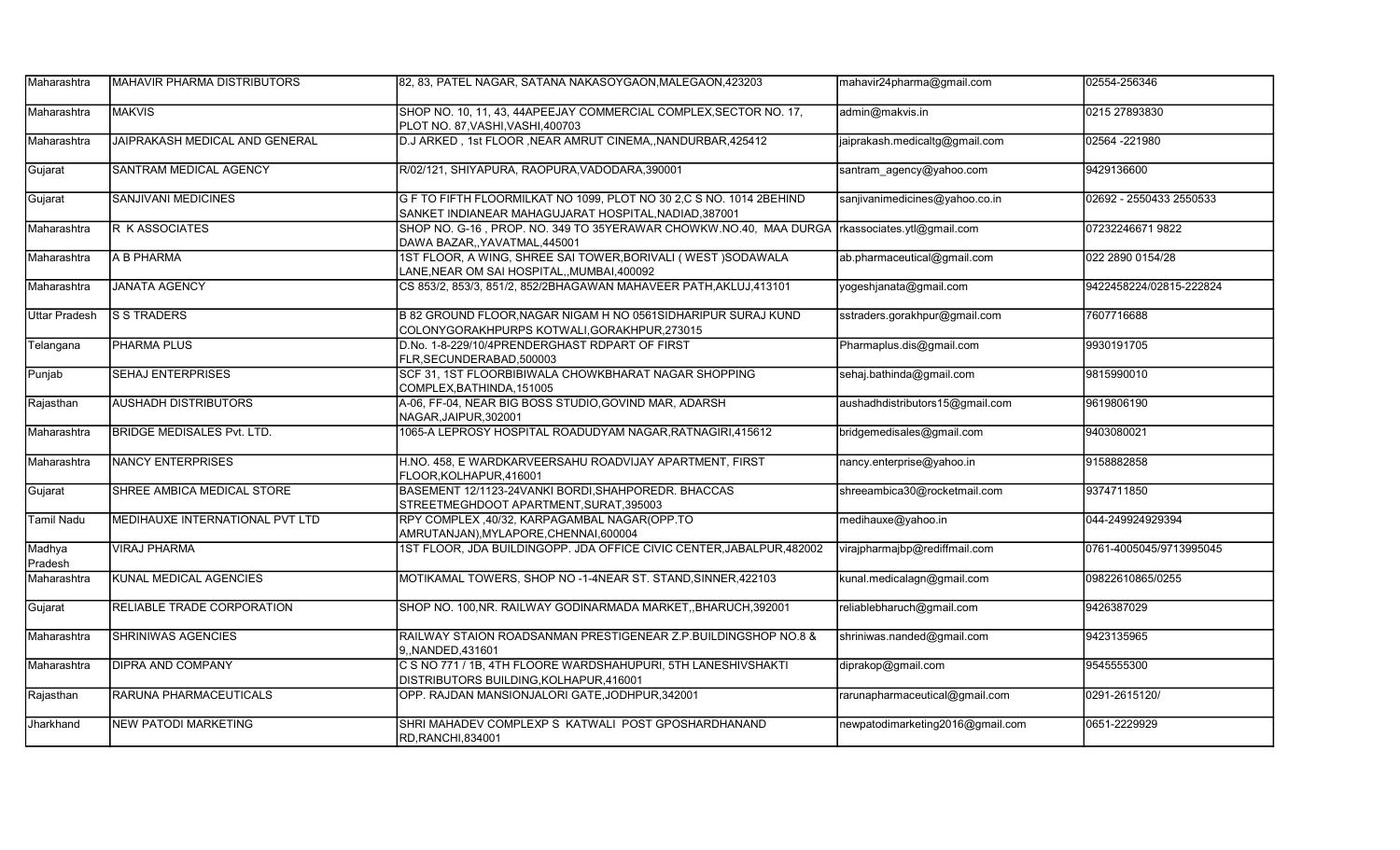| Haryana           | RADHA KISHAN PHARMACEUTICALS    | 440/8INDIRA COLONY, KURUKSHETRAMAYA COMPLEX, NEAR ANKUR NURSING [ajay.radhakishan@gmail.com<br>HOME.KURUKSHETRA.136118         |                                    | 9812026380                     |
|-------------------|---------------------------------|--------------------------------------------------------------------------------------------------------------------------------|------------------------------------|--------------------------------|
| Maharashtra       | <b>MS SUDHIR AGENCIES</b>       | SHOP NO. 2, H. NO 3842, R. P. RDBESIDE SHRI RAM MANDIR, Jalna, 431203                                                          | sudhirmantri2010@gmail.com         | 02482 237337                   |
| Maharashtra       | MANGALMURTI AGENCIES            | C.S.No. 1036 B, E Ward, Deccan House 1st floorRAJARAM ROAD, OPP PARVATI<br>TALKIES, KOLHAPUR, 416008                           | mangalmurtiagencies@yahoo.in       | 9822355995/9049911199          |
| Maharashtra       | <b>SANTOSH MEDICAL STORES</b>   | SHOP NO 1,2,4 & 5UDGIRNEW NAGARPALIKA COMPLEX NANDED<br>RD, UDGIR, 413512                                                      |                                    | 9730037702                     |
| Maharashtra       | <b>BHARTIYA AGENCIES</b>        | SHOP. NO. 25, 1 ST FLOORAKOLACHEMIST SHOPPING COMPLEX, AKOLA, 444001 prashant.bhartiya123@gmail.com                            |                                    | 0724-2414943 94                |
| Maharashtra       | SAINATH AGENCIES PHARMA PVT LTD | SHOP NO. 4,69, TARDEO ROADGIRNAR BUILDING,, MUMBAI, 400034                                                                     | sainathagencies13@gmail.com        | 022-23534646 / 23534647/ 23534 |
| Maharashtra       | MILTON LIFECARE PVT LTD         | B-103, FIRST FLOOR, KALBADEVI ROAD30, JAMBHULWADI, RAMJI HOUSE<br>PREMISES SOCIETY LTD, MUMBAI, 400002                         | info@miltonlifecare.co.in          | 022 22062944/45                |
| Maharashtra       | <b>ROHIT MEDICO</b>             | S NO 19, H NO 963HADAPSARGONDHALE NAGARWHOLE GROUND<br>FLOOR.PUNE.411028                                                       | rohitmedico1111@gmail.com          | 9822089589                     |
| Karnataka         | <b>BANGALORE SURGICALS</b>      | NO 19,1ST FLOOREDWARD ROAD, VASANTH NAGARBANGALORE 560052512<br>PRESTIGE CENTRE POINT, BANGALORE, 560052                       | adminblr@bangaloresurgicals.com    | 080-22282444/222822245         |
| Karnataka         | <b>BANGALORE SURGICALS</b>      | NO 19,1ST FLOOREDWARD ROAD, VASANTH NAGARBANGALORE 560052512<br>PRESTIGE CENTRE POINT, BANGALORE, 560052                       | adminblr@bangaloresurgicals.com    | 080-22282444/222822245         |
| Madhya<br>Pradesh | <b>SHRI ANAND AGENCY</b>        | SHOP NO. 16/2BHATT MOHALLABEHIND MOHAN BHAI<br>COMPLEX, SHAJAPUR, 465001                                                       | shreeanandagencies16@gmail.com     | 07364-22626907828-514544       |
| Karnataka         | Medi Zone Pharma                | No.9-55-8/1,I Flr 9th crossIII Main B0 Block, Subramanynagar, BANGALORE, 560021                                                | medizonepharma2016@gmail.com       | 080-23371854                   |
| Maharashtra       | <b>NIKITA AGENCIES</b>          | PLOT NO. 7/C, GROUND FLOOR, BALAJI KRUPA, SECTOR -4, NAVI<br>MUMBAI.SANPADA.400705                                             | nikita agencies1@yahoo.co.in       | 022 27751695                   |
| Gujarat           | SHREE JAY AMBE MEDICAL AGENCY   | 12/2856-A/B,SAIYEDPURA,BASEMENT BIBI NI WADI,SURAT,395003                                                                      | shreejayambemedical@yahoo.com      | 0261-2451775                   |
| Gujarat           | <b>FORAM DISTRIBUTOR</b>        | 12/1086,1087,"TAHID PALACE",LUHAR POL,MACHHALI PITHOPPSATI MATA<br>MANDIRNR. GURUKRUPA MEDICAL AGENCY, SURAT, 395003           | foramdistributor@yahoo.com         | 0261-2437887                   |
| Gujarat           | <b>TAPI DRUGS HOUSE</b>         | 1st Floor, Akarani No. 1348,Ward No. 04,Bethal ColonyAndharwadi Road,Highway<br>Road, Vyara, VYARA, 394650                     | modihinesh8@gmail.com              | 9426870319                     |
| Gujarat           | <b>BHOOLA DISTRIBUTORS</b>      | 12/1234-35, 1739-BVANKI BORDI MAIN ROAD,TAKSHASHILA<br>APARTMENT, SHAHPORE, SURAT, 395003                                      | bhooladistributors9@gmail.com      | 9824179071                     |
| Gujarat           | <b>PHARMA DISTRIBUTOR</b>       | 3-B, CELLER, NEPTUNE TOWER, OPP, NEHRU BRIDGE, AHMEDABAD, 380009                                                               | pharmadistributor2016@gmail.com    | 9979737500                     |
| Maharashtra       | Laxmi Agencies                  | GR. FLOOR , FIRST FLOOR , SECOND FLOOR PRON. NO.4.1 76 77,<br>PANDIRABAAURNGABAD, AURANGABAD, 431001                           |                                    | 9372327615                     |
| Maharashtra       | <b>SAI KRISHNA LIFESCIENCES</b> | GALA NO.305/306 MEWAD BLDG PATANWALA INDL ESTATELBS<br>MARGGHATKOPAR ( WEST )OPP SHREYAS CINRMA,MUMBAI,400086                  | saikrishnalifesciences01@gmail.com | 9819584067 / 075               |
| Tamil Nadu        | MEDILINE AGENCIES (COIMBATORE)  | 204/1, FIRST FLOOR, G.V. RESIDENCYNEAR FUN REPUBLIC<br>MALLSOWRIPALAYAM, COIMBATORE, 641028                                    | medilineagencies2017@gmail.com     | 8300481591 99                  |
| Maharashtra       | <b>VARDHAMAN DISTRIBUTORS</b>   | CS NO 58/3, SHOP NO A-101/102, 01 & 02SUVASTU SANKUL, NEAR MAA<br>HOSPITALBEHIND SHIVSHANKAR THEATRESHIVAJI NAGAR,MIRAJ,416410 | lalit vardhaman@yahoo.com          | 9890032119                     |
| Maharashtra       | <b>ITWARI MEDICAL STORES</b>    | SHOP NO. 51&151, SANDESH DAWA BAZARH NO. 193, WARD NO. 33, NEAR HAJ<br>HOUSE, GANJIPETH, C A RD, NAGPUR, 440018                | itwarims@gmail.com                 | 0712-27625152768544            |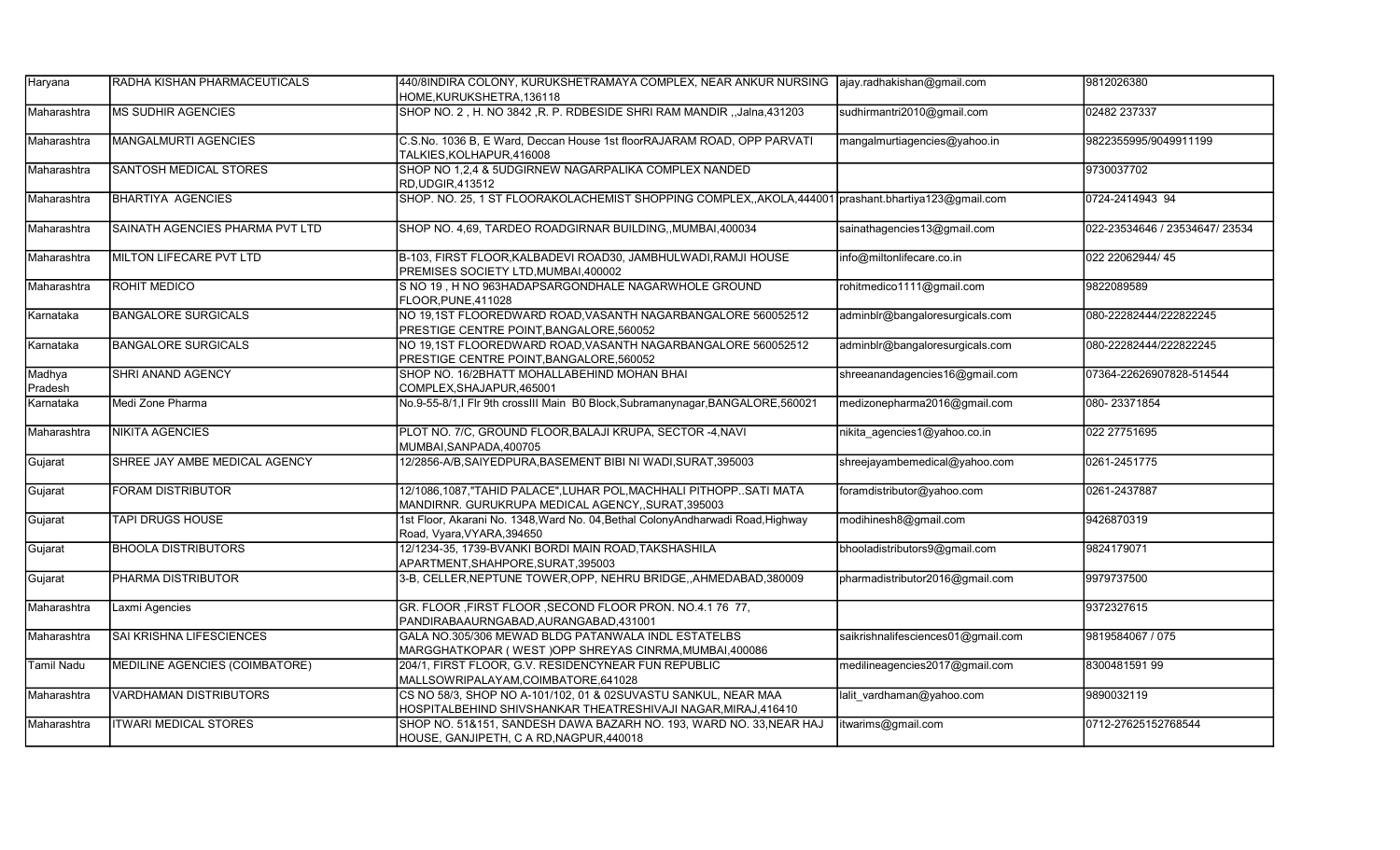| Maharashtra          | <b>SANGRAM ENTERPRISES</b>          | BASEMENT, APOLLO A TYPE BLDG, BAJI PRABHU DESHPANDE ROAD, VISHNU<br>NAGAR, NAUPADA, THANE, THANE, 400602                           | sangramjoshi@gmail.com           | 022 25408561          |
|----------------------|-------------------------------------|------------------------------------------------------------------------------------------------------------------------------------|----------------------------------|-----------------------|
| Orissa               | OM SAI MEDICAL AGENCIES             | PLOT NO: 139DEULA SAHITULASIPUR, CUTTACK, 753008                                                                                   | omsai.agencies2009@gmail.com     | 9861090930            |
| Maharashtra          | <b>HOSPICARE AGENCIES</b>           | SHOP NO 1, GROUND FLOOR, VATVRUKESH APT., S R NO 20 1 PLOT NO 10<br>VIDHATE NAGASHRI SHRI RAVI SHANKAR MARG, TAL. MAHANAGAR PALIKA |                                  | 9689884548            |
| Delhi                | <b>AAR AAR Healthcare</b>           | 18, BASEMENT SANT NAGAREast of KailashGreater Kailash (50), New Delhi, 110065                                                      | info@aaraarhealthcare.com        | 8826929090            |
| <b>Uttar Pradesh</b> | ISHREE HARI ENTERPRISES             | VRINDAVAN YOJNARAI BAREILLY ROADAMBEDKAR<br>UNIVERSITYLUCKNOW,LUCKNOW,226025                                                       | shreeharienterprises81@gmail.com | 9619514067            |
| Maharashtra          | S PARIKH PHARMA                     | Hitex Embrodary Ind Estate, MUMBAI, 400068                                                                                         | parikhpharma@gmail.com           | 022-42460100          |
| Gujarat              | <b>PAVAN DISTRIBUTORS</b>           | 12/703,704 KING PALACECELLER NO. 4 AVANKI<br>BORDIRANITALAVSURAT.SURAT.395003                                                      |                                  |                       |
| Maharashtra          | <b>KATRUWAR DISTRIBUTORS</b>        | Shop No - 1, House No - 53 & 53/1, Ward no 11, Station Road, Taluka<br>Parbhani.Parbhani.431401                                    |                                  | 9923177487            |
| Madhya<br>Pradesh    | <b>P P ENTERPRISES</b>              | RNT MARGINDOREINDORE (M.P.), INDORE, 452001                                                                                        |                                  |                       |
| Gujarat              | <b>MAHENDRA MEDICINES</b>           | NALANDA ENCLAVEPRITAMNAGAROPP SUDAMA RESORTELLIS<br>BRIDGEAHMEDABAD, Ahmedabad, 380006                                             | mahendramedicines@gmail.com      | 07926576739           |
| Maharashtra          | MEHER DISTRIBUTORS PVT. LTD AP PUNE | 124/VICTORIA ROAD( PUNE APOLLO )MUSTAFA BAZARBYCULLA ( EAST<br>.BYCULLA.400010                                                     | cipla@meherdistributors.com      | 022 61311035          |
| Andra Pradesh        | <b>KALYANI HEALTH PLUS</b>          | Door No.152/1JAYANAGAR COLONYNEAR BAIRAGIPATTEDA<br>PARK.TIRUPATHI.517501                                                          | kalyanihealthplus@gmail.com      | 9920124208            |
| Maharashtra          | <b>SKITES PHARMA Pvt. LTD</b>       | CABIN NO.9, MEHTA MAHAL, GROUND FLOOR15, MATHEW ROAD, OPERA<br>HOUSE, GIRGAON, MUMBAI, 400004                                      | skitespharma@sk1932.com          | 9619309010            |
| Maharashtra          | <b>ISHWAR AGENCIES</b>              | SHOP NO. SFH/B, 2ND FLOOR, PROPERTY NO. 627 (3) WARD NO.23, MAHAVIR<br>PLAZA, DAWA BAZAR, RALLIES PLOTS, AMRAVATI, 444601          | med.ishwar@gmail.com             | 9326865689            |
| Telangana            | Vasu Vaccines & Speciality Drugs Pv | D.NO:3-6-516/1, 2nd FloorVasu Pharma House Street No 6Himayath Nagar<br>(V)Khairatabad(M),Hyderabad,500029                         | vasugroup hnr@yahoo.co.in        | 9248060717/9248060730 |
| <b>Uttar Pradesh</b> | NAVAANYA HEALTHCARE (ASU GZB)       | SIHANI SADDIK NAGARINDRAPRASTH COLONYOPP UTTAM<br>TOYATA, GHAZIABAD, 201003                                                        | navaanyahealthcare@gmail.com     | 8810526032            |
| Rajasthan            | AUSHADH DISTRIBUTORS (JODHPUR)      | SHOP NO. 2, H N.34MILKMAN COLONYITI ROAD, JODHPUR, 342003                                                                          |                                  | 9619806190            |
| Gujarat              | <b>RELIANCE MEDICAPS</b>            | VADI WADIRAOPURA PATIDAR MOHALLABARODA,BARODA,390001                                                                               | rmplvadodara@gmail.com           | 9825034579            |
| <b>Tamil Nadu</b>    | PALEPU PHARMA PVT LTD               | 6A, SIVAGANGAI MAIN RDMANAGIRIMADURAIMADURAI, MADURAI, 625020                                                                      | palepumdu@yahoo.in               | 04522586550           |
| Maharashtra          | <b>PALOD DISTRIBUTORS</b>           | PLOT NO. 173, RADHAKISHANWADI, JILHAPETH, TALUKA<br>JALGAON.JALGAON.425001                                                         |                                  | 9890032427            |
| Karnataka            | ALARIC ENTERPRISES(MNG)             | DOOR NO 1-S-24-2058/5-5 FIRST FLOORRENUKA KRUPAHOIGEBAIL<br>RdURWA, MANGALORE, 575006                                              | mangalore@alaric.in              | 0824-2451011          |
| Delhi                | AAR AAR Healthcare (South)          | 18, BASEMENT SANT NAGAREast of KailashGreater Kailash (50), NEW<br>DELHI.110065                                                    | info@aaraarhealthcare.com        | 8826929090            |
| Maharashtra          | <b>HINDUSTAN AGENCIES</b>           | SHOP NO.1 & 2, WARD NO. 39, PLOT NO. 24/3SHEET NO. 38 B, NEAR SHROTRI<br>HOSPITAL, DATTA CHOWK, YAVATMAL, YAVATMAL, 445001         |                                  |                       |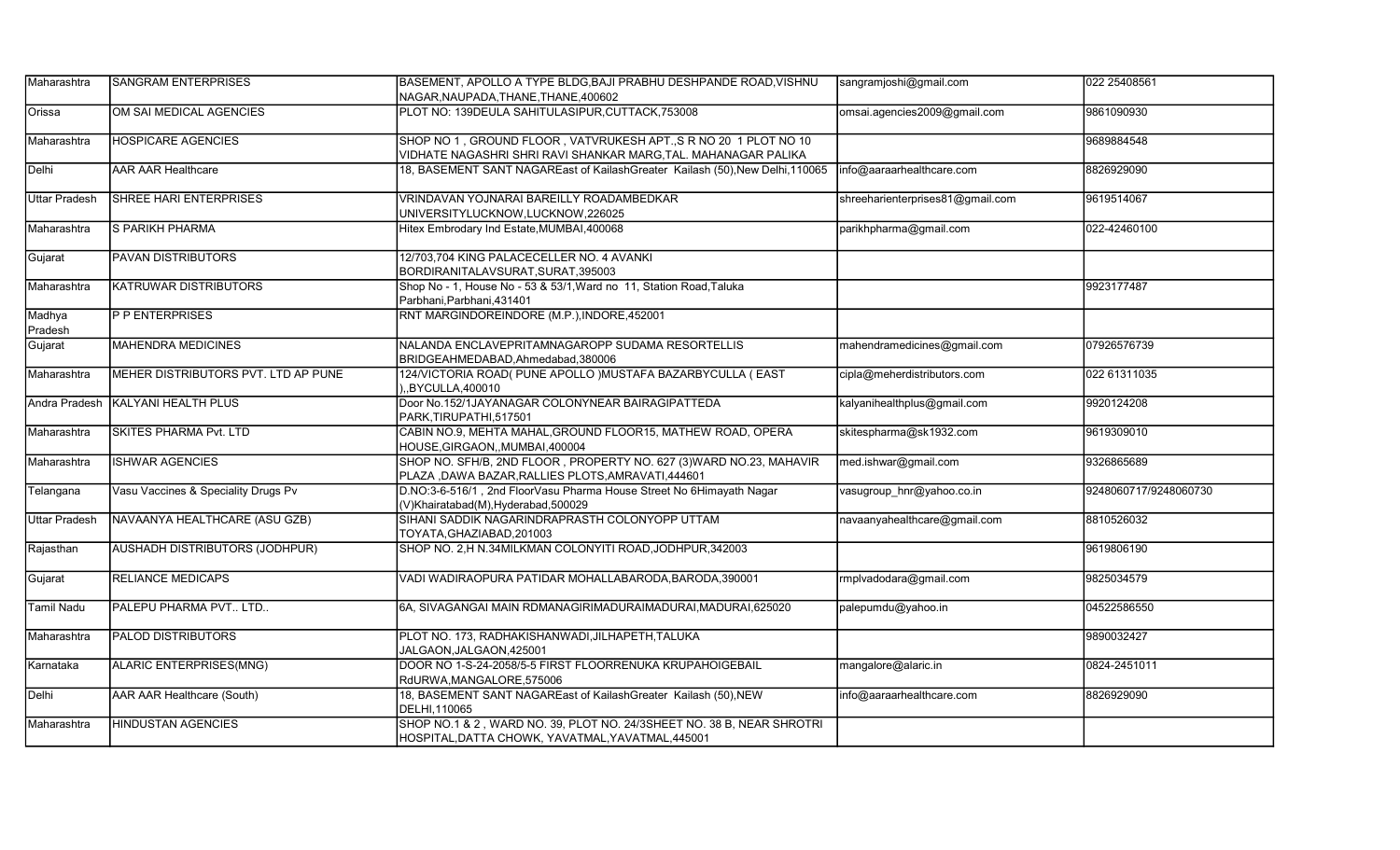| Chhaattisgarh     | KHATRI MEDICAL AND SURGICALS        | SHOP NO.40-41 GROUND BASEMENT1ST, 2 ND, 3RD, 4TH & 5TH FLR, OLD                                                                                             | khatriraipur@gmail.com            | 07714025924  |
|-------------------|-------------------------------------|-------------------------------------------------------------------------------------------------------------------------------------------------------------|-----------------------------------|--------------|
|                   |                                     | MEDICAL COMPLEXG.E.ROAD WARD NO. 36RAJBANDHA                                                                                                                |                                   |              |
| Gujarat           | <b>O.B. ENTERPRISE</b>              | WORLD BUSINESS HOUSEOPP KRUPA PETROL PUMPNEAR PARIMAL                                                                                                       | obenterprise2012@gmail.com        | 07940305067  |
|                   |                                     | GARDENELLIS BRIDGEAHMEDABAD, AHMEDABAD, 380015                                                                                                              |                                   |              |
| <b>Tamil Nadu</b> | <b>SELVARATHNA AGENCIES</b>         | OLD NO 15/20 NEW NO 35OPPANAKARA                                                                                                                            | selvarathna.cbe@gmail.com         | 04224358686  |
|                   |                                     | STREETCOIMBATORE, COIMBATORE, 641001                                                                                                                        |                                   |              |
| Maharashtra       | <b>VIKAS MEDICAL STORES</b>         | H. NO. 19/1, DESHBANDHU WARDGONDIA, GONDIA, 441614                                                                                                          | vmsgondia@gmail.com               | 07182231523  |
| Telangana         | GAUDEV & CO(Hosp)                   | D.NO. 6-3-668/9/6, OPP.MODEL HOUSE2nd floor, punjaguttaMAIN ROAD, UDAY<br>MEDICALSMCH CIRCLE 5 MANDALHYDERABAD, HYDERABAD, 500082                           |                                   |              |
| Telangana         | M/s. SVS Pharma (FMSPL)             | plot no 317 sy no 11/14,11,/15,11,16Patrika Nagarsri swamy ayyappa co-operative<br>housingsociety,khanamet village, serillngammandal rande,Hyderabad,500081 | purchase@svsfmp.com               | 9100102458   |
| Haryana           | <b>SANJEEVANI ENTERPRISES</b>       | LOWER GROUND FLOOR, PLOT NO.3VPO. SARHAUL, SECTOR 18NEAR CBI<br>BANKGURGAON, GURGAON, 122015                                                                | sanjeevanienterprises18@gmail.com | 1244540200   |
| Haryana           | NOVACARE HEALTHCARE SOLUTIONS P.LTD | Khewat No. 435/560 & 812/1002khasra No.678 Revenue EstateVillage Khandsa Tehsil<br>KadipurKadipurGurugram, Gurugram, 122001                                 | ggn@novacare.in                   | 1242316700   |
| Maharashtra       | NOVACARE HEALTHCARE SOLN Pvt.LTD (M | C-12A, C-12B, C-12C, Kantilal Maganlal EstaL.B.S. Rd, Bhandup<br>(West), MUMBAI, 400078                                                                     | purchase.mum@novacare.in          | 022-40776433 |
| Maharashtra       | NOVACARE HEALTHCARE SOLN Pvt.LTD (M | C-12A, C-12B, C-12C, Kantilal Maganlal EstaL.B.S. Rd, Bhandup<br>(West),MUMBAI,400078                                                                       | purchase.mum@novacare.in          | 022-40776433 |
| Maharashtra       | NOVACARE HEALTHCARE SOLN Pvt.LTD (M | C-12A, C-12B, C-12C, Kantilal Maganlal EstaL.B.S. Rd, Bhandup<br>(West), MUMBAI, 400078                                                                     | purchase.mum@novacare.in          | 022-40776433 |
| Maharashtra       | NOVACARE HEALTHCARE SOLN Pvt.LTD (T | C-12A, C-12B, C-12C, Kantilal Maganlal EstaL.B.S. Rd, Bhandup<br>(West),MUMBAI,400078                                                                       | purchase.mum@novacare.in          | 022-40776433 |
| Maharashtra       | NOVACARE HEALTHCARE SOLN Pvt.LTD (T | C-12A, C-12B, C-12C, Kantilal Maganlal EstaL.B.S. Rd, Bhandup<br>(West), MUMBAI, 400078                                                                     | purchase.mum@novacare.in          | 022-40776433 |
| Maharashtra       | NOVACARE HEALTHCARE SOLN Pvt.LTD (N | C-12A, C-12B, C-12C, Kantilal Maganlal EstaL.B.S. Rd, Bhandup<br>West), MUMBAI, 400078                                                                      | purchase.mum@novacare.in          | 022-40776433 |
| Delhi             | NOVACARE HEALTHCARE SOLUTIONS Pvt.  | Mayapuri Industrial AreaA 7 2nd FloorPhase IINew Delhi,Delhi,110064                                                                                         |                                   | 8860074107   |
| Madhya<br>Pradesh | Novacare Healthcare Solutions Pvt.  | Novacare Healthcare Solutions Pvt. Ltd. indore208 Scheme No 114 ISTBehind SBI<br>DewasNaka BranchDewasNaka.Indore.452010                                    | indore@novacare.in                | 0731-4959998 |
| Telangana         | Novacare Healthcare Solutions Pvt.L | H.No:- 6-1-190/25, Near NTR Statue, Padmarao<br>Nagar, Secunderabad, Hyderabad, 500025                                                                      | hyd@novacare.in                   | 04066770909  |
| Maharashtra       | <b>SUSHIL PHARMA LLP</b>            | CS NOS 11142GROUND FLRRADHAKIRSHNA THEATREWARD NO 10MALMATTA<br>NO 102000592, ICHALKARANJI, 416115                                                          |                                   |              |
| Haryana           | SANJEEVANI ENTERPRISES (WEST)       | OWER GROUND FLOOR, PLOT NO.3VPO. SARHAUL, SECTOR 18NEAR CBI<br>BANK, GURGAON, GURGAON, 122015                                                               |                                   |              |
| <b>Tamil Nadu</b> | <b>AYYAPPA ACENCIES</b>             | 19E & 19F, FIRST FLOORNORTH CAR STREETNEXT TO HEAD POST<br>OFFICENAGERCOIL, NAGERCOIL, 629001                                                               | nglayyappa@gmail.com              | 9787747103   |
| Delhi             | Pharma Cube                         | 144, 1st Floor, Lal Dora Extn,Amberhai Village, Sector -19, Dwarka,New Delhi,110075                                                                         | pharmacube8@gmail.com             | 011-28043949 |
| <b>Tamil Nadu</b> | <b>GLOBAL LIFE CARE</b>             | NO 3, Ground Floor, 7TH CROSS, 5THTRICY, TAMILNADUSHRINIVASA NAGAR,<br>SOUTH VAYALUR ROAD, Trihcy, 620017                                                   | globallifecare123@yahoo.com       | 0431-4030131 |
| Chhaattisgarh     | KHATRI MEDICAL AND SURGICALS(Apollo | SHOP NO.40-41 GROUND BASEMENT1ST, 2 ND, 3RD, 4TH & 5TH FLR, OLD<br>MEDICAL COMPLEXG.E.ROAD WARD NO. 36RAJBANDHA                                             | khatriraipur@gmail.com            | 07714025294  |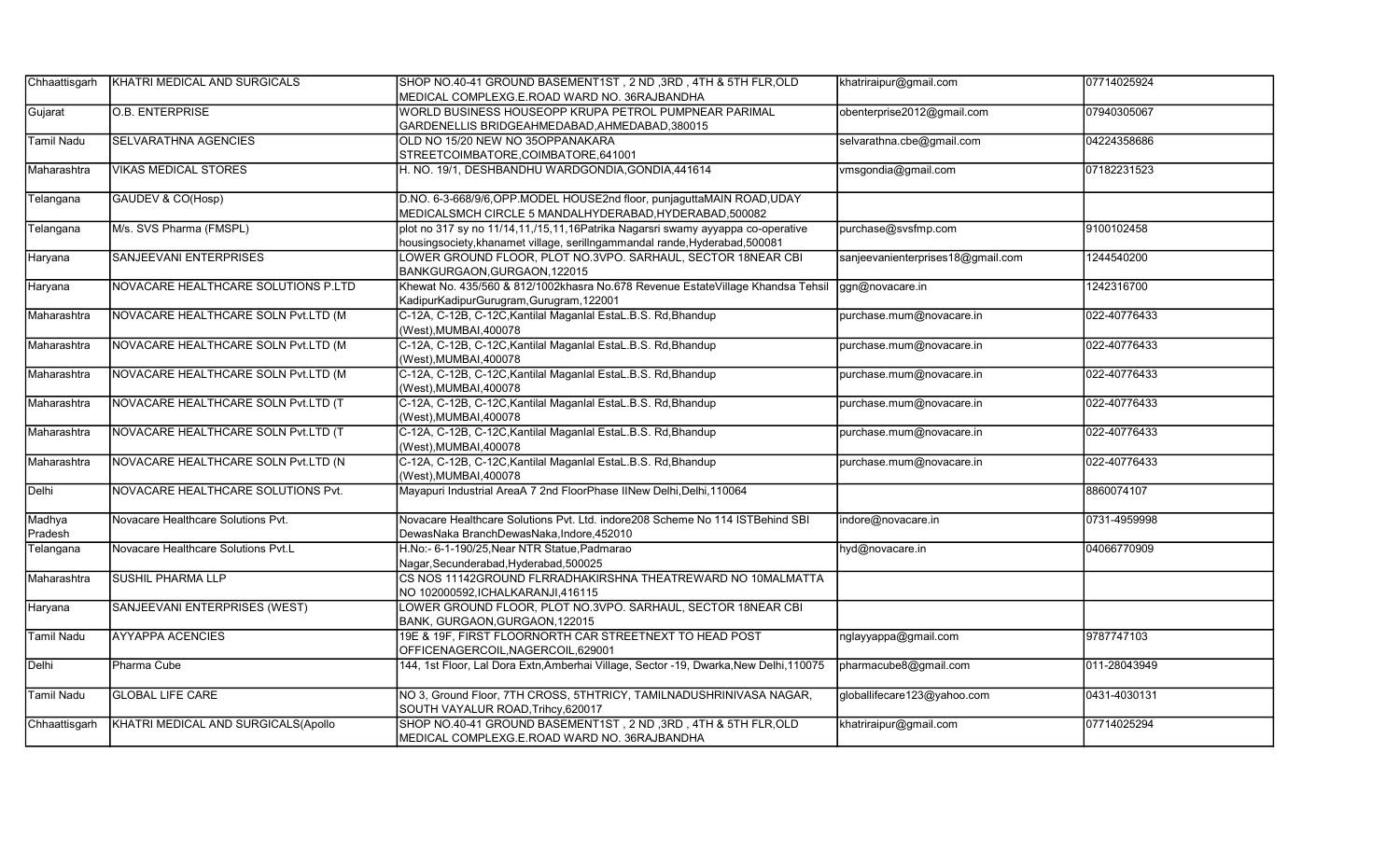| Kerala               | <b>SRI ENTERPRISES</b>                | 1/115-2KEDARAMKOTTEKAD RdVIYYUR POTHRISSUR.THRISSUR.680010                                                                                                          |                                 | 9920342669   |
|----------------------|---------------------------------------|---------------------------------------------------------------------------------------------------------------------------------------------------------------------|---------------------------------|--------------|
| Gujarat              | ATC PHARMA PVT. LTD.                  | MILKAT NO. 08, 22903 021, 4TH FLOORPATEL COMPLEXPATNI<br>MOHALLAWADIWADI, RAOPURA, BARODA, 390001                                                                   | allied.firoz@gmail.com          | 0265         |
| Andra Pradesh        | <b>ALARIC ENTERPRISES</b>             | DOOR NO 12/570 CELLORE BESIDE 3RD LIFTSOWMYA NAGAR NEAR<br>VARADHITADEPALLIMANGALAGIRI, MANGALAGIRI, 522501                                                         |                                 | 9989011088   |
| Rajasthan            | <b>AUSHADH DISTRIBUTORS (UDAIPUR)</b> | A-06, FF-04, NEAR BIG BOSS STUDIO, GOVIND MAR, ADARSH<br>NAGAR.JAIPUR.302001                                                                                        | aushadhdistributors15@gmail.com | 9819072338   |
| Maharashtra          | M/s.Kacholiya Medical Agencies        | Final Plot No 17, Shanti Mahadev Height, Shop No- 202 S NO. 622 1 622 A 1, Gole<br>Colony, Taluka Mahanagar Palika1 to 61 Nashik Z 1 District, Nashik, 422011       | kacholiya1008@gmail.com         | 02532574311  |
| Maharashtra          | <b>SHREE SAI ENTERPRISES</b>          | SHOP NO 3 & 4, PLOT NO 61-62CHATURBHUJ CHSLSECTOR 21, KHARGHARNAVI<br>MUMBAI.KHARGHAR.410210                                                                        | shreesaienterprises@gmx.com     | 7718859901   |
| Maharashtra          | M/S. Jalaram Agencies                 | 4 And 5, Chemist Bhawan, Opp People Co-Operative Bank Ltd, Gole Colony, Taluka<br>Mahanagar Palika1 To 61, Dist Nashik Z1,, Nashik, 422002                          | jalaramagency2002@gmail.com     | 9970950482   |
| Maharashtra          | <b>AMBAJI DISTRIBUTION CENTRE</b>     | PART A, 221, CRAFTS DE FLUORCSENTGOREGAON MULUND LINK RdOPP. L B S ambajidistribution@gmail.com<br>MARG,BHANDUP WESTMUMBAI - CENTRAL,MUMBAI,400078                  |                                 | 022-25665454 |
| Maharashtra          | <b>ARIHANT CHEMIST LLP</b>            | PLOT NO.22A, S NO 46/1B +2GROUND 1ST, 2ND AND 3RD FLOORKAKA HALWAI<br>INDUSTRIAL ESTATEPARVATIPUNE, Pune, 411009                                                    | arihant.chemist@rediffmail.com  | 020-24433247 |
| Haryana              | INDIAN PHARMACEUTICALS DISTRIBUTORS   | SHOP NO. 66/7, GROUND FLOORNEAR JHUTRA DHARMSHALLA, HISAR, 125001                                                                                                   |                                 | 01662272265  |
| Haryana              | <b>AKSHAR PHARMACEUTICALS (HSR)</b>   | 145, MARKANDEY COMPLEXSENA NAGAR, DHULKOTAMBALA CITYAMBALA<br>CITY, AMBALA CITY, 134003                                                                             |                                 | 01714009005  |
| Haryana              | <b>AKSHAR PHARMACEUTICALS (YNR)</b>   | 145, MARKANDEY COMPLEXSENA NAGAR, DHULKOT, AMBALA CITYAMBALA<br>CITY.AMBALA.134003                                                                                  | akshar.monga@gmail.com          | 01714009005  |
| Delhi                | A. S. PHARMA Pvt. Ltd (MAX)           | E-47/10 Ground FloorPhase -2Okhla Industrial Area Phase IINew DelhiNew<br>Delhi.DELHI.110020                                                                        | santoshdudeja1@gmail.com        | 9810424353   |
| Haryana              | AKSHAR PHARMACEUTICALS (PNP)          | 145, MARKANDEY COMPLEXSENA NAGAR, DHULKOTAMBALA CITYAMBALA<br>CITY AMBALA CITY.134003                                                                               | akshar.monga@gmail.com          | 01714009005  |
| Delhi                | SANJEEVANI ENTERPRISES (EAST) DLH     | 86 A, Hall No 2, 3rd FloorKH No 204 - 2, Village Chandrawali, Jagat Puri, Main 100 FT<br>Road, Shahdara, Delhi, 110093                                              |                                 |              |
| Gujarat              | <b>MJT PHARMA</b>                     | Shop no C 85 & 88, Katira Medical Market Katira ComplexRTO Relocation SiteMadhapar<br>Rd.Bhui.370001                                                                | mitbhuj@gmail.com               | 02832        |
| Haryana              | <b>AKSHAR PHARMACEUTICALS (PKL)</b>   | 145, MARKANDEY COMPLEXSENA NAGAR, DHULKOT, AMBALA CITYAMBALA<br>CITY.AMBALA.134003                                                                                  | akshar.monga@gmail.com          | 01714009005  |
| Maharashtra          | Shree Balaji Medicals                 | Shop No 1, Ground Floor, 1 st Floor, PR No 1296, S. No3 183 15 2, Shivshakti Nagar,<br>Sukewadi Road, Sukewadi Tal Sangamner, Dist Ahemednagar, Ahemednagar, 422605 |                                 | 8087645229   |
| Punjab               | <b>KAVYA PHARMA</b>                   | BUILDING NO 1333/12-13KUCHA DAL KHANA KATRA SHER<br>SINGH, AMRITSAR, 143001                                                                                         | kavyapharmaasr1@gmail.com       | 0183-5050684 |
| Maharashtra          | <b>PANDHARPUR DRUG HOUSE</b>          | ROOM NO 1 TO 5, H NO. 4529/3BFIRST FLOORSATWIKSAGAR<br>BUNGLOWSTATION ROAD, PANDHARPURPANDHARPUR, PANDHARPUR, 413304                                                | pdhpandharpur@gmail.com         | 9421064713   |
| Karnataka            | Srinivasa Medisales Pvt Ltd (APOLLO   | No.40 ,Double Road, K.H. CircleBangalore-560027, BANGALORE, 560027                                                                                                  | contacts@srinivasamedisales.com | 08041363333  |
| <b>Uttar Pradesh</b> | <b>ARNOVA HEALTHCARE (LKN)</b>        | SECTOR MLDA COLONYASHIYANAKANUR ROADLUCKNOW, LUCKNOW, 226012                                                                                                        | arnovahealthcare@gmail.com      | 9920590070   |
| <b>Tamil Nadu</b>    | LIFECARE PHARMA PRIVATE LIMITED       | NEW NO:16, (OLD NO:.11) 8TH STREETGOPALAPURAM, CHENNAI, 600086                                                                                                      |                                 | 9840050518   |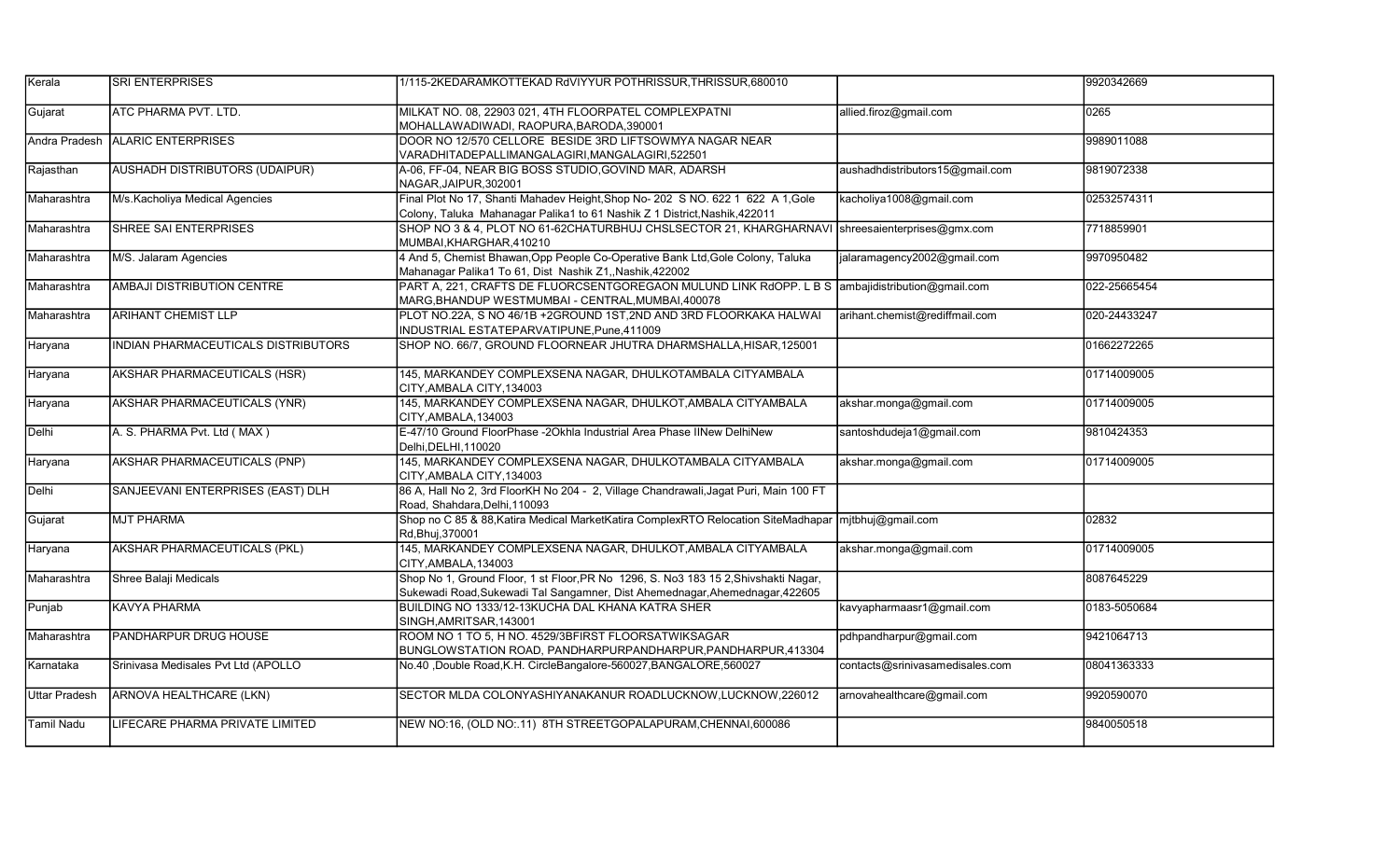| Maharashtra       | KUNDAN DISTRIBUTORS PVT LTD         | SHOP NO 1,2,3 & GR.FLOFFICE NO 1,2,3,4 & 1ST FL (MEZZANINE)1256, Suvidhya<br>ApartmentNimbalkar Talim ChowkSADASHIV PETH, PUNE, PUNE, 411030 | info@kundandistributors.com          | 9763604055           |
|-------------------|-------------------------------------|----------------------------------------------------------------------------------------------------------------------------------------------|--------------------------------------|----------------------|
| Gujarat           | SHREEJEE DISTRIBUTOR                | 153, SHANKHESHWAR COMPLEXESOPP RAYMONDS SHOWROOMNEAR<br>KSHETRAPAL TEMPLE,SURAT,395002                                                       | rawalfm@gmail.com                    | 23554553             |
| Gujarat           | <b>Yagna Medical Science</b>        | 3rd Floor, Omkar - 1Opp. Police Parade GroundGPO LaneRaopura, Vadodara, 390001                                                               | yagnamedical@yahoo.com               | 0265-2418955         |
| Maharashtra       | <b>MLC Health Specialities LLP</b>  | 234, 2nd Floor, Hubtown SolarisN S PhadkeOpp. Teli GaliAndheri<br>East,MUMBAI,400069                                                         | andheri@miltonlifecare.co.in         | 26823111             |
| Madhya<br>Pradesh | <b>SDH Specialty Drug house</b>     | Specialty Drug HouseMetro Tower, Near mangal City MallVijay Nagar, INDORE, 452010                                                            |                                      |                      |
| Assam             | A.S. PHARMA PRIVATE LIMITED (T)     | TULSI HARI BHAWANGMCH, BIRUBARI RDRUPNAGAR, INDRAPURGUWAHATI,<br>ASSAM, GUWAHATI, 781032                                                     | aspharmaghy@gmail.com                | 9971399708           |
| Telangana         | OLIVE HOSPITALS PRIVATE LIMITED     | (CENTRAL PHARMACY STORE)NANAL NAGARMAHDIPATNAMD NO : 12-2-<br>718/3,4,5 05TH FLOORHYDERABAD, HYDERABAD, 500024                               | santoshm@olivehospitals.com          | 9133946000           |
| Telangana         | APOLLO HOSPITALS ENTERPRISE LTD     | SY NO.403JUBILEE HILLSAMEERPETAPOLLO HOSPITALS<br>COMPLEXHYDERABAD, HYDERABAD, 500033                                                        | yuvaraj ar@apollopharmacy.org        | 9980377553           |
| Telangana         | MALLAREDDY NARAYANA MULTISPECIALITY | HOSPITAL CENTRAL STORE (A UNIT OFD NO:1-1-216, SURARAM X ROADOF<br>CHANDRAMMA EDUCATIONAL SOCIETY)JEEDIMETLA, HYDERABAD, 500055              | purchase@mrghospitals.org            | 8886289944           |
| Telangana         | DIANSUCARE PHARMACY A UNIT OF DIANS | PRIVATE LIMITED) - RAVI HOSPITALSROAD NO-1, KPHB COLONY NEAR GHMC<br>PARKKUKATPALLY-KPHBD NO: 15-25-549, GROUND                              | dr.ravikumar@ravihospitals.com       | 9030144488           |
| Telangana         | HYDERABAD INSTITUTE OF ONCOLOGY PVT | LTD (CENTRAL MEDICAL STORE)SRI VENKATESWARA CO P HOUSINGBUILDING<br>SOCIETY ROAD NO-2D NO:8-2-293/82/L/276/ABANJARAHILLS,                    | pharmacy@omegahospitals.com          | 9100339990           |
| Telangana         | SRI SRI HOLISTIC HOSPITAL A UNIT OF | RAMACHANDRA HEALTH SERVICES PVT LTD)HYDER NAGARNIZAMPET ROAD1-<br>2-49-13 B GROUNG FLOOR-2KUKATPALLI, MALKAJGIRI, 500072                     | purchase2014srisriholistic@gmail.com | 8886610110           |
| Telangana         | Medihauxe Pharma Pvt. Itd           | BHAT'S SQUARE, 7-1-397.102 7 ANEAR COMMUNITY HALLSANJEEV REDDY<br>NAGAR, Hyderabad, 500038                                                   | medint96@gmail.com                   | 04023715515/16/17/18 |
| Gujarat           | SURBHI MEDICAL AGENCY               | POOJA SANKUL, FIRST FLOORSHOP NO 1 AND 2ASTRON CHOWKOPP<br>ASHWARY HOSPITAL,RAJKOT,360001                                                    |                                      | 02812460522          |
| Telangana         | CENTRAL PHARMACY (KIMS HOSPITAL     | ENTERPRISES PRIVATE LIMITED)-KONDAPURKONDAPURSHERLINGAMPALLYS<br>NO.55/EE, 06TH FLOORKONDPAUR, HYDERABAD, 500084                             | kon.medipur@kimshospitals.com        | 040-44186568         |
| İKarnataka        | MEDIHAUXE HEALTHCARE PVT LTD APPOL  | NO: 38, 1st Floor, K.H. Circle, Opp. Lalbagh Gate, Hosur<br>Road, BANGALOREBANGALORE- 560027, BANGALORE, 560027                              | purchase@medihauxehealth.com         | 080-40007979         |
| Gujarat           | Relief Drug Agency Bhuj             | Shop No. 45, "A" Wing, Katira ComplexR T O Relocation SiteBhujKachchh, Bhuj, 370011  rdabhuj@gmail.com                                       |                                      | 9227626222           |
| Maharashtra       | M/s. Indira Medical Agencies        | Shop No 1, 2 & 5In No 704016 56 57 & 60Safalya Apartment, Gole ColonyMahanagar<br>Palika 1 to 61.Nashik.422002                               | indiramedicalagencies1976@gmail.com  | 9822024000           |
| Maharashtra       | KUNDAN DISTRIBUTORS PVT LTD (ASU)   | GR.FL., PLOT NO.1,2,3,SR.NO.43/44/5,CTS NO.4009, PARVATI INDUSTRIAL<br>ESTATEPUNE SATARA ROADPARVATI, PUNEPUNE, PUNE, 411009                 | kundan.hosp.supply@gmail.com         | 9763604055           |
| Maharashtra       | SIND MEDICAL STORES (NEW)           | (AGENCIES DEPARTMENT) DESH BANDHU WARDBANK<br>STREETGONDIA, GONDIA, 441601                                                                   | golu.sind@gmail.com                  | 7182665444           |
| Maharashtra       | PRANIC HEALTHCARE DISTRIBUTORS      | SHOP NO.1 & 2, KALPATARU CLASSIC, CHAKRADHAR NAGARS.T. DEPOT RD,<br>NALASOPARA (W) DIST THANE, NALASOPARA (W), 401203                        | pranicenterprisespalghar@gmail.com   | 9823257869           |
| Punjab            | <b>Garg Pharmaceuticals</b>         | MCB-Z1-10430 Near Kesri DrycleanerGandhi MarketBathinda, Bathinda, 151001                                                                    | garg@gargpharma.com                  | 0164-2235902         |
| Punjab            | <b>S M MEDICAL AGENCIES</b>         | SCF8 THE MALL GANDHI MARKETBATHINDA, BATHINDA, 151001                                                                                        | smdist@rediffmail.com                | 9814870373           |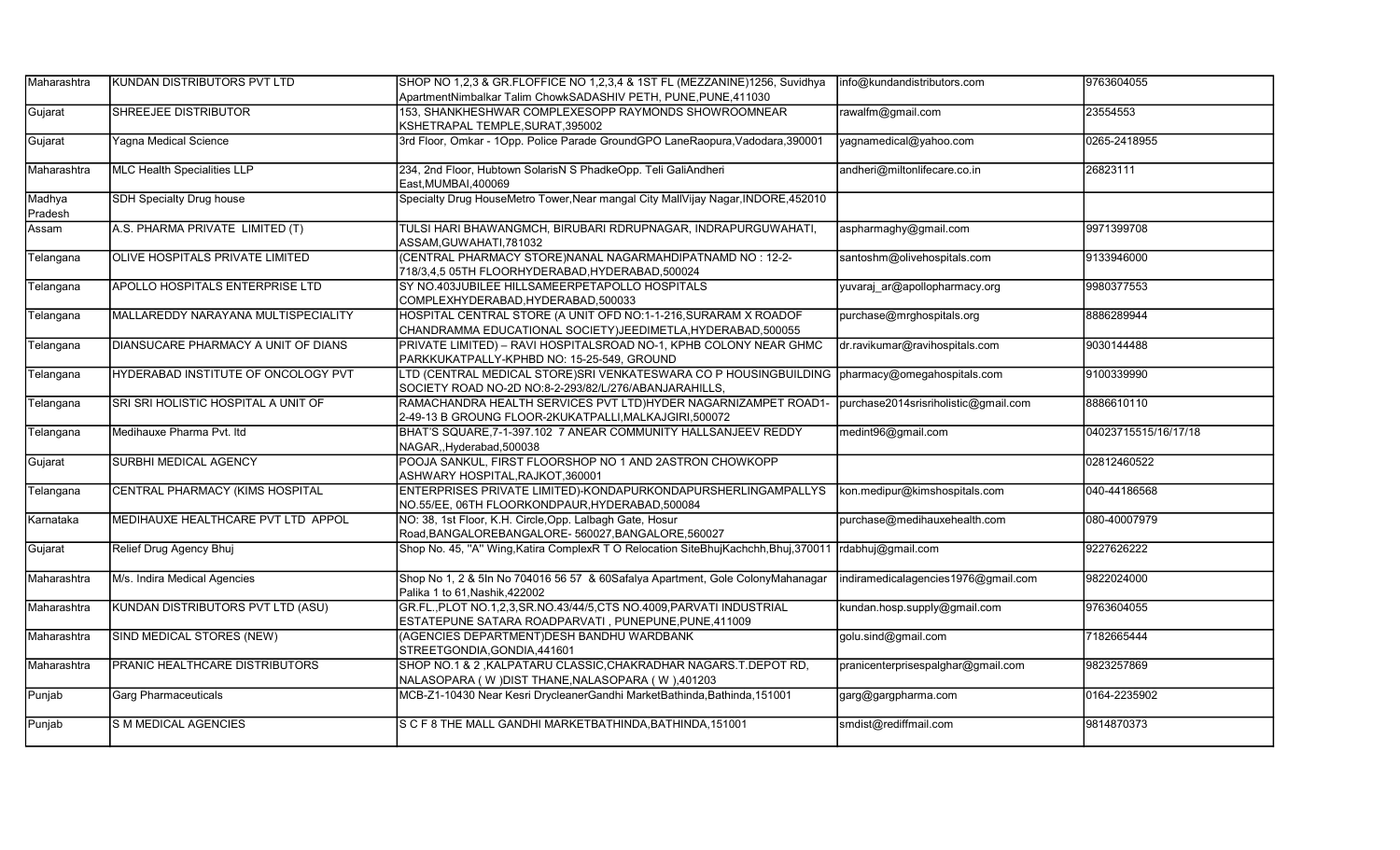| Telangana            | <b>IREGSON HEALTH CARE</b>                 | MAYUR MARGBEGUMPETMARREDPALLY.HYDERABAD.500016                                                                                                                      | regsonhealthcare@gmail.com        | 8879640426            |
|----------------------|--------------------------------------------|---------------------------------------------------------------------------------------------------------------------------------------------------------------------|-----------------------------------|-----------------------|
| Maharashtra          | <b>CHIRAG MEDILINES</b>                    | PLOT NO. 9, WARD NO. 5, JAIL WARD, DHANTOLI, NAGPUR, 440012                                                                                                         | medilineschirag@gmail.com         | 9325530422            |
| Maharashtra          | M/s. Prasanna Medical & General Sto        | Gala No. 1 Ground Floor, Milkat No 457/2, Cts No. 1287, Near Vithhal Mandir, Main<br>Road, At Post, Jamkhed, Taluka Jamkhed District Ahmednagar, Ahmednagar, 413201 | vishalsh74@gmail.com              | 9420037963            |
| Karnataka            | DHANVANTHRI SPECIALITY PHRAMA PVT L        | NO 39/2, PART-A 1ST FLOOR, 2ND CROSS, C.K.C GARDEN, MISSION ROAD<br>CROSS, BANGALORE, BANGALORE, 560027                                                             | purchase.dp@yahoo.com             | 8660067616            |
| Karnataka            | M/S Bharath Medical & General Agenc        | NO 1980,1st & 2nd Floor,26th cross, 9th Main Road,Banashankari 2nd stage,Bengaluru bmga rp@yahoo.com<br>560070, BANGALORE, 560070                                   |                                   | 9845340065            |
| Gujarat              | Sanjivani Medicines Pvt. Ltd.              | PLOT NO.30/2, MILKAT NO.1099, CITY SURVEY NO.1014 2, BEHIND SANKET<br>INDIAOPP. HDFC BANK, NEARMAHAGUJARAT HOSPITAL, NADIAD, 387001                                 | sanjivanimedicines@yahoo.co.in    | 919925026371          |
| <b>Tamil Nadu</b>    | <b>KARSHIN PHARMA</b>                      | PLOT NO 1AV K P NAGAR 3RD CROSS STREETMADAKULAM MAIN<br>RdPALANGANATHAMMADURAI, MADURAI, 625003                                                                     | karshinpharma@gmail.com           | 9500927333            |
| <b>Tamil Nadu</b>    | CHELLAS VIDANKAR PHARMA DISTRIBUTOR        | 133-A, GROUND FLOOR, AZAD ROADOLD NAGAI<br>SALAIVIJAYAPURAMTIRUVARUR, TIRUVARUR, 610001                                                                             | chellasvidankar@gmail.com         | 7373089090            |
| Chhaattisgarh        | Dinesh Medical Stores Pvt Ltd              | NEAR NAHAR NAKASIHAWA RD, DHAMTARI, 493773                                                                                                                          |                                   |                       |
| Delhi                | <b>IMPEX HEALTHCARE Pvt. Ltd.</b>          | B-6/5, Ground Floor, Okhla Indl. Area, Ph -2, New Delhi, 110020                                                                                                     | ho@impexgoc.com                   | 49057606              |
| <b>Tamil Nadu</b>    | MEDIHAUXE INTERNATIONAL PVT LTD            | NO 40/32, KARPAGAMBAL NAGAR, NEAR NAGESWARA RAO<br>PARKMYLAPORECHENNAI, CHENNAI, 600004                                                                             | venkatesh@medihauxelifesaving.com | 24992495              |
| Kerala               | <b>ST.ANTONY'S MEDICAL DISTRIBUTORS</b>    | Door No: 64/162 A1,64/162A2NEAR LISSIE<br>HOSPITAL, ERNAKULAM, COCHIN, 682018                                                                                       | stantonysmedicals@gmail.com       | 0484-2401804          |
| Assam                | <b>APOLLO PHARMACEUTICALS</b>              | 249 A K AZAD ROADGOPINATH NAGARGUWAHATIASSAM, GUWAHATI, 781016                                                                                                      | choudhurygroup@yahoo.co.in        |                       |
| <b>Uttar Pradesh</b> | NAVAL MEDICALS                             | SHOP NO 4, MADHU PALACENEAR SGPGIMS, LUCKNOW, 226014                                                                                                                | naval.medical@gmail.com           | 9415953301            |
| Delhi                | <b>AARK PHARAMACEUTICALS</b>               | S-14, FIRST FLOORGREEN PARK EXT (MARKET), NEW DELHI, 110016                                                                                                         | dheerajaarkpharma@gmail.com       | 011-26520130-32       |
| Rajasthan            | <b>ROYAL PHARMA</b>                        | OPP.J.K.LOAN HOSPITAL, J.L.N.MARG, , JAIPUR, 302004                                                                                                                 | rohit bawri@yahoo.com             | 0141-5274210          |
| Punjab               | <b>SANJIVANI MEDICOS</b>                   | SHOP NO.5, ESI ROAD, LUDHIANA, 141001                                                                                                                               | sanjivani.medicos@yahoo.com       | 161-2773745           |
| Punjab               | <b>KRISHNA &amp; SONS</b>                  | G.T.ROAD, JALANDHAR, 144001                                                                                                                                         | krishnaandsons@yahoo.com          | 0181-2224586          |
| Karnataka            | Dhanvanthri Speciality Pharma              | No.39/2C.K.C. Garden1st Floor, 2nd MainMission Road Cross, Bangalore, 560027                                                                                        | dp.bng2006@yahoo.com              | 080-41206583/22109450 |
| Kerala               | Alfa Agencies                              | 18/1143 A7Meyon BuildingGround FloorOpp. Ramnath Hospital, Jail<br>Road, Calicut, 673004                                                                            | alfariyas@yahoo.co.in             | 0495-2701899          |
| Bihar                | K. V D. AGENCIES                           | GOVIND MITRA ROADPATNAPATNAPATNAPATNA, PATNA, 800004                                                                                                                | rkeshri69@gmail.com               | 0612 - 2301980        |
| Kerala               | Ideal Pharma Associates                    | T C No. 1/1528Medical College P OPazhaya RoadOpp. Travancore<br>Scan, Trivandrum, 695011                                                                            | idealpharmatvm@yahoo.in           | 0471-4012223          |
| Karnataka            | <b>BHARATH MEDICAL AND GENERAL AGENCIE</b> | 26TH CROSS, 9TH MAIN, BANGALORE-560070NO.1980, 1st AND 2ND<br>FLOOR, BANASHANKARI 2ND STAGE, BANGALORE URBAN,, BANGALORE, 560070                                    | bmga rp@yahoo.com                 | 9845340065/26719300   |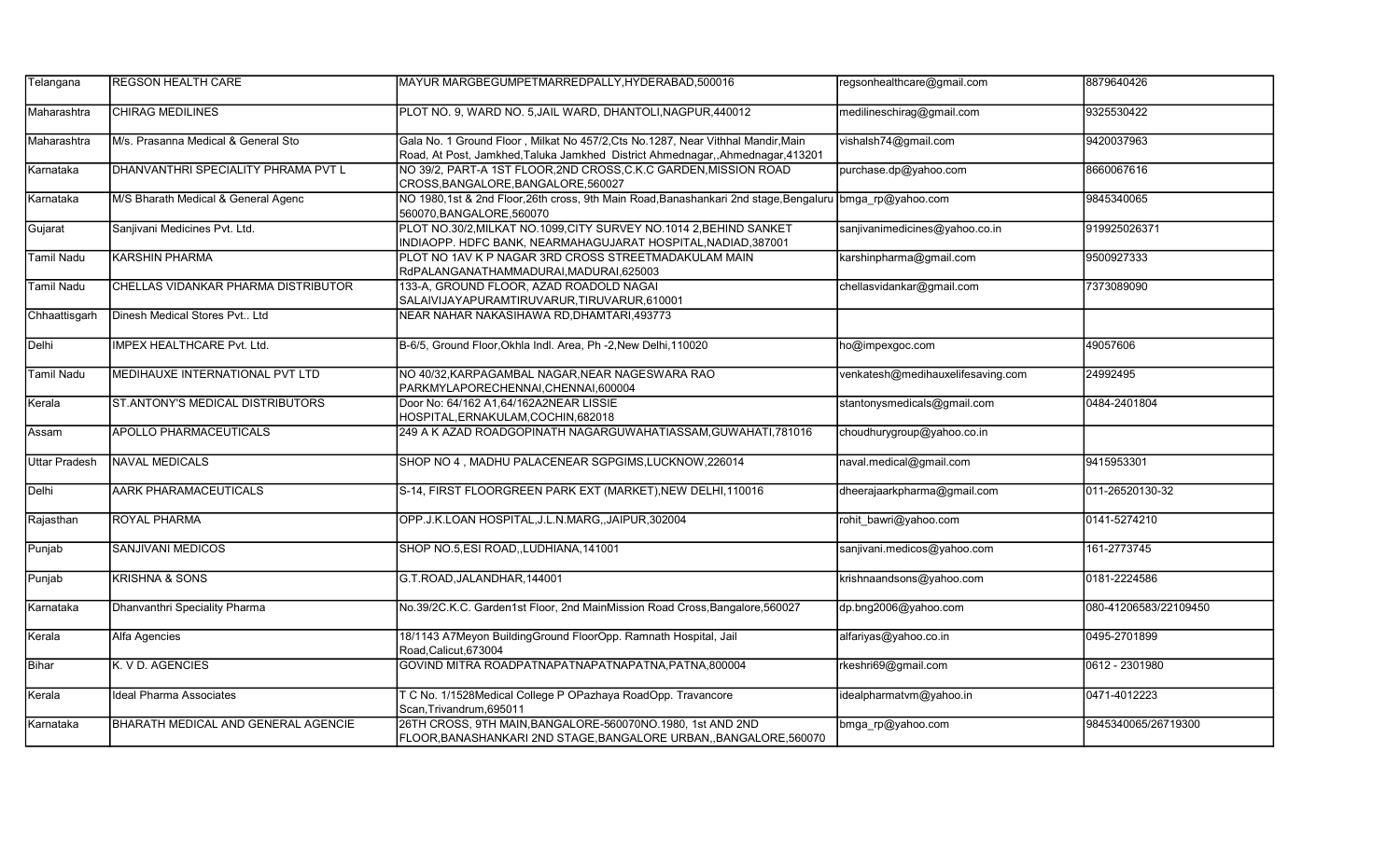| Delhi                | A S Pharma Pvt Ltd                  | E-47/10 OKLA PHASE -2HOKHLA INDUSTRIAL AREAOKLA PHASE -2HPHASE<br>2, New Delhi, 110020                               | as.pharma@rediffmail.com          | 9810424353              |
|----------------------|-------------------------------------|----------------------------------------------------------------------------------------------------------------------|-----------------------------------|-------------------------|
| Telangana            | Medihauxe Pharma Pvt. Itd           | BHAT'S SQUARE, 7-1-397.102 7 ANEAR COMMUNITY HALLSANJEEV REDDY<br>NAGAR, Hyderabad, 500038                           | medint96@gmail.com                | 04023715515/16/17/18    |
| <b>West Bengal</b>   | Adeline Pharma Private Limited      | 105, Mahatma Gandhi Road, Kolkata, 700104                                                                            | adelinepharma2016@gmail.com       | 9831041904 9748472456   |
| Chandigarh           | M/s. Halcyon Pharmaceuticals        | SCO 134, GROUND FLOOR, BACKSIDE ENTRY, SECTOR 24D,, Chandigarh, 160023                                               | halcyonpharmaceuticals@gmail.com  | 9855732277              |
| Rajasthan            | <b>AUSHADH DISTRIBUTORS</b>         | A-06, FF-04ADARSH NAGARGOVIND MARG, NEAR BIG BOSS<br>STUDIO,,JAIPUR,302004                                           | aushadhdistributors15@gmail.com   | 8947909823              |
| <b>Tamil Nadu</b>    | <b>Bio Square Life Sciences</b>     | No. 3, Ground & First FloorVadapalani3rd StreetKumaran Colony, Chennai, 600026                                       | bio_square@yahoo.co.in            | 044-23624594 8220259911 |
| <b>Uttar Pradesh</b> | ALBINO LIFESCIENCES PVT.LTD. LUCKNO | Shalimar TowerTC 57, 2nd FlrV. Vibhuti KhandGomti Nagar, LUCKNOW, 226010                                             | ucknow@albino91.com               | 8800019190              |
| Karnataka            | Mythri Pharmaceuticals              | No. 56, SS Arcade3rd Floor6th Cross, 8th Main RoadWilson Garden, Bangalore, 560027                                   | mythri.pharmaceuticals@gmail.com  | 080-22211833            |
| Karnataka            | Vardhman Health Specialities        | 199/5 (912)7th Main2nd BlockJayanagar,Bangalore,560011                                                               | jeethu@vardhmanhealth.com         | 080-40836666            |
| <b>Tamil Nadu</b>    | <b>CMC Vellore Association</b>      | Christian Medical CollegePHARMACY SERVICES, Chandan Nagar, VELLORE, 632004                                           | pharmacypurchase@cmcvellore.ac.in | 041-62282135            |
| Kerala               | <b>Rubicon Pharmaceuticals</b>      | XI/24 ABSM ComplexPerumbaikkadu POMC Road, Sankranthi, Kottayam, 686016                                              | rubicon.pharmaceuticals@gmail.com | 9846119560              |
| Telangana            | Satya Distributors                  | H. No. 8-3-169/3/EFlat # 5, Poojitha ApartmentBeside Community Hall, Siddaratha<br>NagarS R Nagar, Hyderabad, 500038 | satya.distributors16@gmail.com    | 040-23704595            |
| Karnataka            | Medihauxe Healthcare Private Limite | NO: 38, 1st FloorK.H. CircleOpp. Lalbagh Gate, Hosur Road, Bangalore, 560027                                         | admin@medihauxehealth.com         | 080-40007979            |
| Delhi                | R K PHARMA, YUSUF SARAI, Delhi      | 60/2 FIRST FLOORYUSUF SARAI, NEW DELHI, 110016                                                                       | rkpharma88@gmail.com              | 9812235550 9810235550   |
| Delhi                | NARULA ASSOCIATES                   | Rajendra Sunehari bhawanC 1 Block Plot No. 6, Janak puri, NEW DELHI, 110058                                          | narulaassociates1996@yahoo.com    | 011-25504849 011        |
| Delhi                | LUCKY PHARMACEUTICALS, APOLLO       | Basement F-26/3, PHASE -IIOKHLA INDUSTRIAL AREANEW DELHI, NEW<br>DELHI.110020                                        | lppldelhi@yahoo.in                | 011-49837500            |
| <b>West Bengal</b>   | Adeline Pharma pvt. Ltd (Apollo)    | B1, Rishi Tech Park, Premises no. 02-3602nd flr, Plot no. DH.6.2, AA.1DNew town,<br>Kolkata, KOLKATA, 700156         | adelinepharma2016@gmail.com       | 033-66120102            |
| Karnataka            | Medi Zone Pharma                    | No.9-55-8 1I Flr 9th crossIII Main B0 BlockSubramanynagar, BANGALORE, 560021                                         | medizonepharma2016@gmail.com      | 080-23371854            |
| Karnataka            | Medihauxe Healthcare, Apollo Bangal | NO: 38, 1st FloorK.H. CircleOpp. Lalbagh Gate, Hosur Road, Bangalore, 560027                                         | admin@medihauxehealth.com         | 080-40007979            |
| Punjab               | KUL ENTERPRISES (CHANDIGARH)        | OLD PABHAT ROAD, OPP MODI KUNJ FLATSVILLAGE:<br>PABHARTZIRAKPUR, ZIRAKPUR, 140105                                    | kulenterprises1@gmail.com         | 9888041014/9888066662   |
| <b>Tamil Nadu</b>    | Om Sakthi Medi Centre, Chennai      | New No. 163, Old No 104 and 107, Omshakti Towers, Anna<br>SalaiChennai, Chennai, 600002                              | omsakthimedi@gmail.com            | 04428606221             |
| <b>Tamil Nadu</b>    | <b>GRS Life Care, Madurai</b>       | 1st Floor, 159 G, Thalai Veethi 2 Cross Street, Aavin Nagar, Madurai, Madurai, 625020                                | grslifecare@gmail.com             | 9367526015              |
| Telangana            | Gaudev & Co, Hyderabad              | Door No. 6-3-668/9/6, Uday Medicals2nd Floor, PunjaguttaHyderabad Central<br>Zone, Hyderabad, 500082                 |                                   |                         |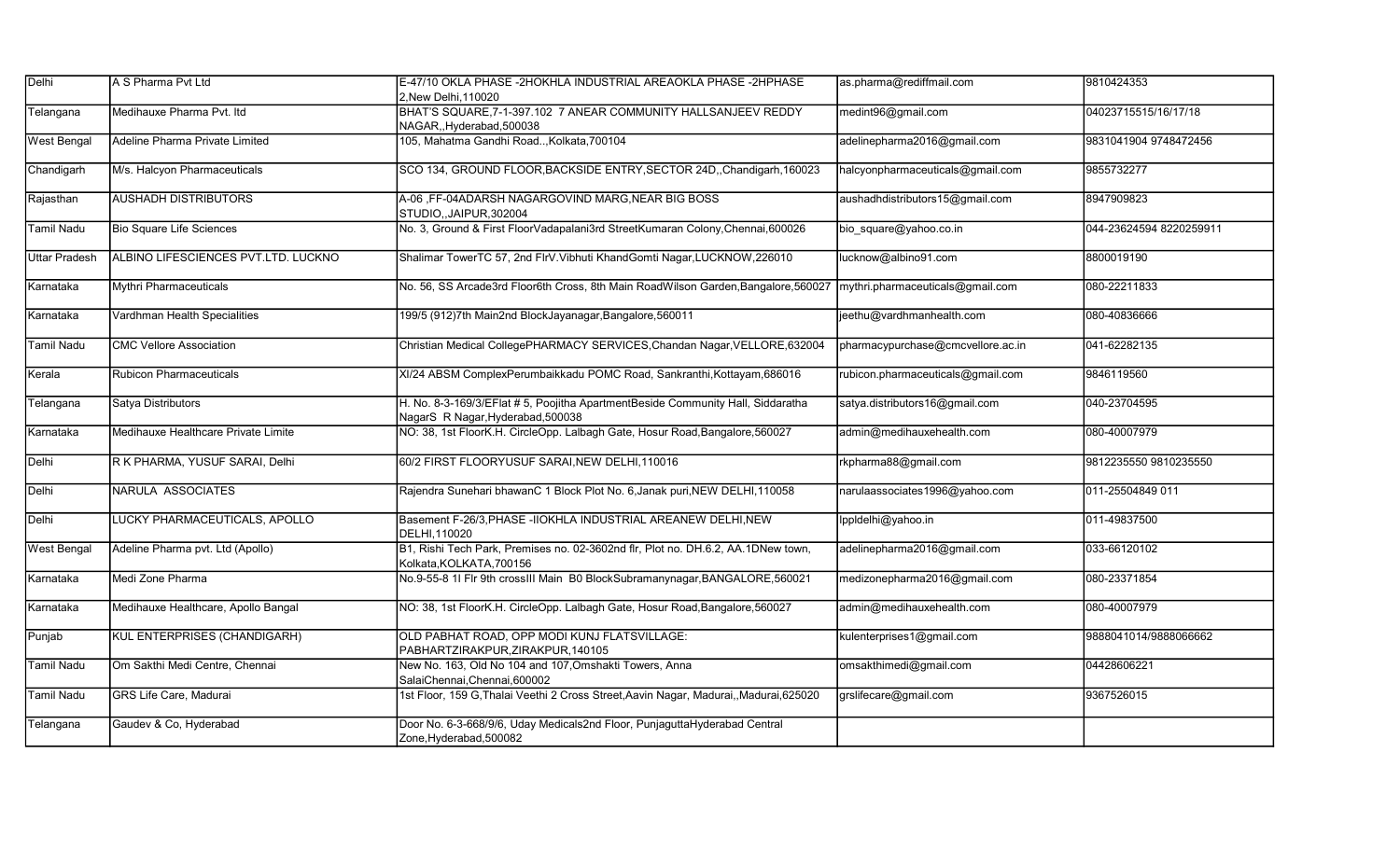| Chandigarh         | A S Pharma Pvt. Ltd., Chandigarh         | SOC-35, 2nd Floor, Sector 16 D, Chandigarh, 160023                                                                            | aspharmachd@gmail.com          | 0172-5194450 |
|--------------------|------------------------------------------|-------------------------------------------------------------------------------------------------------------------------------|--------------------------------|--------------|
| Delhi              | NARANG BIOTEC PVT. LTD                   | Plot No.3966, Roshnara RdOpposite Palace CinemaNear Pulbangash metro<br>station, DELHI, 110007                                | narangbiotec@gmail.com         | 9310014268   |
| Chandigarh         | <b>FAMILY CHEMISTS</b>                   | S.CO. NO. 5SECTOR 11 DCHANDIGARH, CHANDIGARH, 160011                                                                          |                                | 5055455      |
| <b>Tamil Nadu</b>  | SRI MEENAKSHI BIOTEC                     | NO 343 SP TOWERSSIVANANDAPURAM, COIMBATORE, 641035                                                                            |                                |              |
| Bihar              | <b>KING ENTERPRISE PATNA</b>             | KOHINOOR COMPLEXBESIDE SHALIMAR COLD<br>STORAGEANISABAD, PATNA, 800002                                                        | kingenterprise2013@gmail.com   | 2254045      |
| Karnataka          | <b>DIVISHA ARTHRITIS (VIJAY RAO)</b>     | 500/A, 1ST 'G' CROSS, 8TH MAIN4TH BLOCK 3RD STAGEBASAVESHWARA<br>NAGAR, BANGALORE, 560079                                     | drvijaykrrao@gmail.com         | 9916770444   |
| Bihar              | <b>NEW PURAN MEDICAL AGENCY</b>          | SARRAF PALACE, GOVIND MITRA RDP.O. BANKIPUR, P.S.<br>PIRBAHORE, PATNA, 800004                                                 | newpuranmedagency@gmail.com    | 9431063952   |
| Orissa             | <b>CHANDUKA AGENCIES</b>                 | MANIK GHOSE BAZARTALA TELENGA BAZARPURIGHAT, CUTTACK, 753009                                                                  | rchanduka@gmail.com            | 06712308681  |
| Delhi              | NOVACARE HEALTHCARE SOLUTIONS DELHI      | A-7, 2nd FloorMayapuri, Industrial AreaPhase-IITal . Hari Nagar 28, NEW<br>DELHI.110064                                       | delhi@novacare.in              | 8860074107   |
| Rajasthan          | <b>MEDIMITRA MEDICALS</b>                | KHATIPURA ROAD, JAIPUR, 302021                                                                                                | jaipurimmunology@hotmail.com   | 2355532      |
| Kerala             | AMRITA ENTERPRISES Pvt. Ltd              | AMRITA INSTITUTE OF MEDICAL SCIENCES AND RESEARCH CENTREAIMS<br>CAMPUS, AIMS PONEKKARA POPEELIYADErnakulam, Ernakulam, 682041 | pharmapurchase@aims.amrita.edu | 7034028837   |
| Rajasthan          | <b>BASANT MEDICINE CORNER</b>            | H-7, JANPATHSHYAM NAGAR, JAIPUR, 302019                                                                                       |                                |              |
| <b>West Bengal</b> | FRIENDS SPECIALITY MEDICINE pvt. It      | 2ND FLOORPLOT XI 16BLOCK EP & GPSECTOR V, SALT<br>LAKESECHBHAWAN, KOLKATA, 700091                                             | kolkata@fsmpl.co.in            | 8443902900   |
| Bihar              | <b>KESAR VACCINE DISTRIBUTORS (ONCO)</b> | OPP UDAY PALACEGOVIND MITRA RD., PATNA, 800004                                                                                | rkeshri69@gmail.com            | 2301463      |
| Bihar              | SHREE SALASAR BALAJI AGENCY              | KHEMKA HOUSEASHOK RAJ PATH, PATNA, 800004                                                                                     | rahulkhemka7@gmail.com         | 9709300131   |
| Punjab             | <b>SEHAJ ENTERPRISES</b>                 | S C FBharat NasarShopping ComplexFirst FlrBibi Wala Chowk, Chandigarh, 151001                                                 |                                | 9569690010   |
| Orissa             | ADELINE PHARMA PVT LTD<br>APOLLO         | ASHOK NAGARUNIT 2CAPITALBHUBANESWAR, BHUBANESWAR, 751009                                                                      |                                | 0674-2951213 |
| Orissa             | ADELINE PHARMA PVT LTD APOLLO            | ASHOK NAGARUNIT 2CAPITALBHUBANESWAR, BHUBANESWAR, 751009                                                                      |                                | 0674-2951213 |
| Chhaattisgarh      | Sanjeevani Pharma Distributors Pvt.      | SECTOR B, 125 A, INDUSTRIAL AREASIRGITTIBilaspur, BILASPUR, 495001                                                            |                                | 04023253917  |
| Chhaattisgarh      | <b>SUYASH AGENCIES</b>                   | Shop No 58 910073-SUYASH AGENCIESAushadhi<br>VatikaDumartaraiRaipur,RAIPUR,492001                                             |                                | 9826685444   |
| Gujarat            | <b>O.B.ENTERPRISE</b>                    | 32, WORLD BUSINESS HOUSEOPP. KRUPA PETROL PUMPNR. PARIMAL<br>GARDEN, AHMEDABAD, 380015                                        |                                | 40305067-079 |
| Gujarat            | <b>SURBHI MEDICAL AGENCY</b>             | POOJA SANKUL, FIRST FLOORSHOP NO 1 AND 2ASTRON CHOWKOPP<br>ASHWARY HOSPITAL, RAJKOT, 360001                                   |                                | 02812460522  |
| Gujarat            | <b>Yagna Medical Science</b>             | 3rd Floor, Omkar - 1Opp. Police Parade GroundGPO LaneRaopura, Vadodara, 390001                                                |                                | 0265-2418955 |